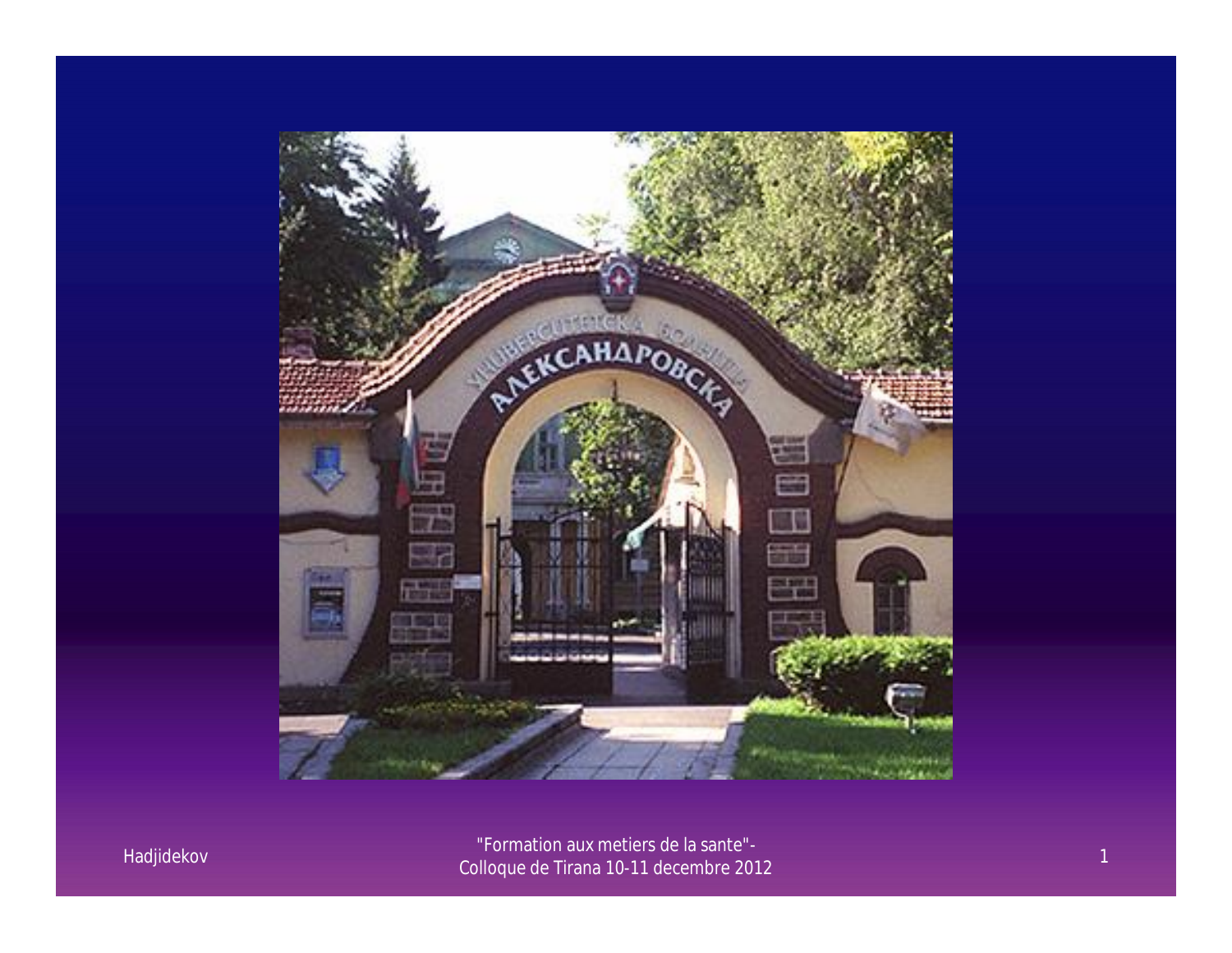L'enseignement de la médecine à L'Université de médecine de Sofia – Structure, modules et crédits Vassil Hadjidekov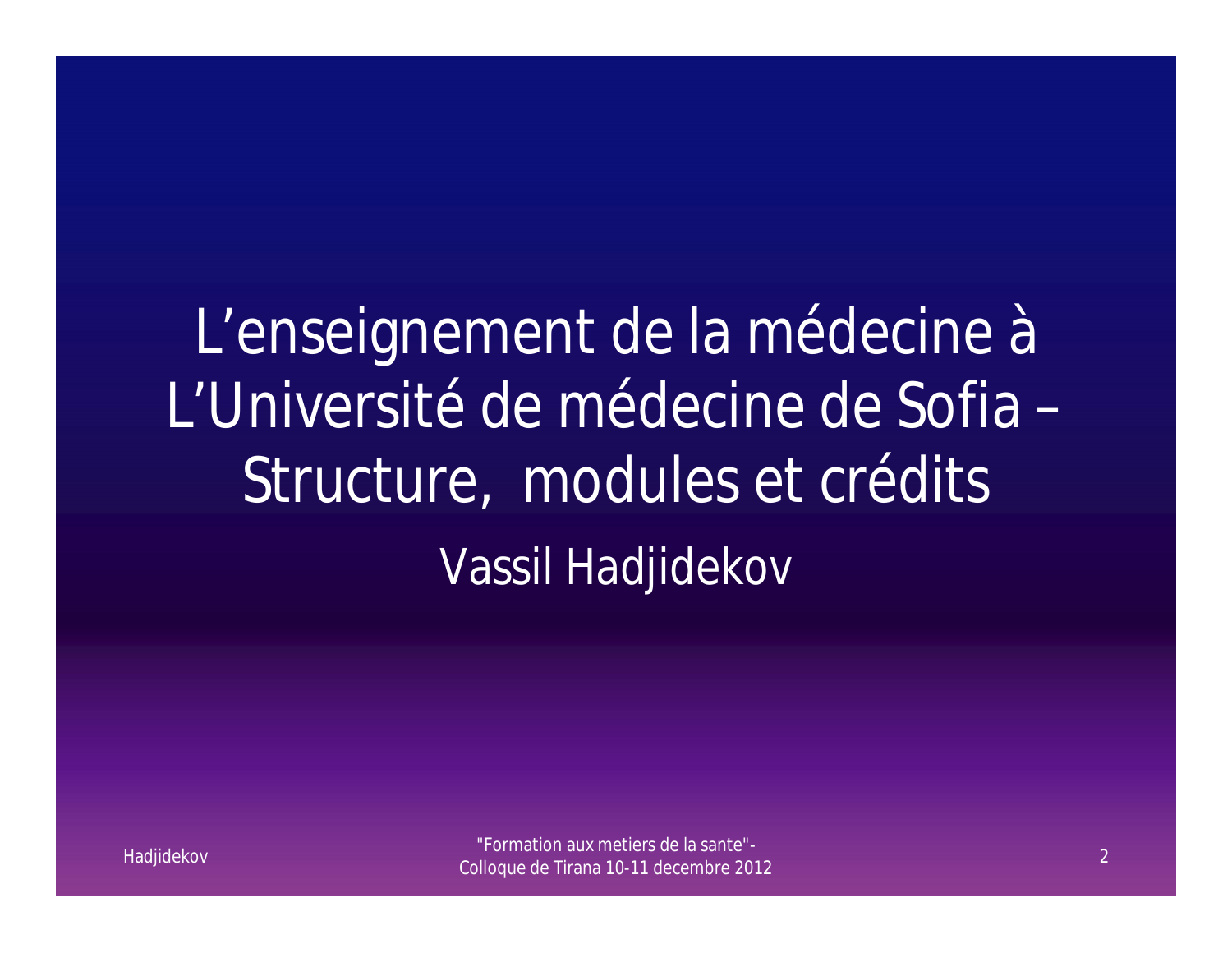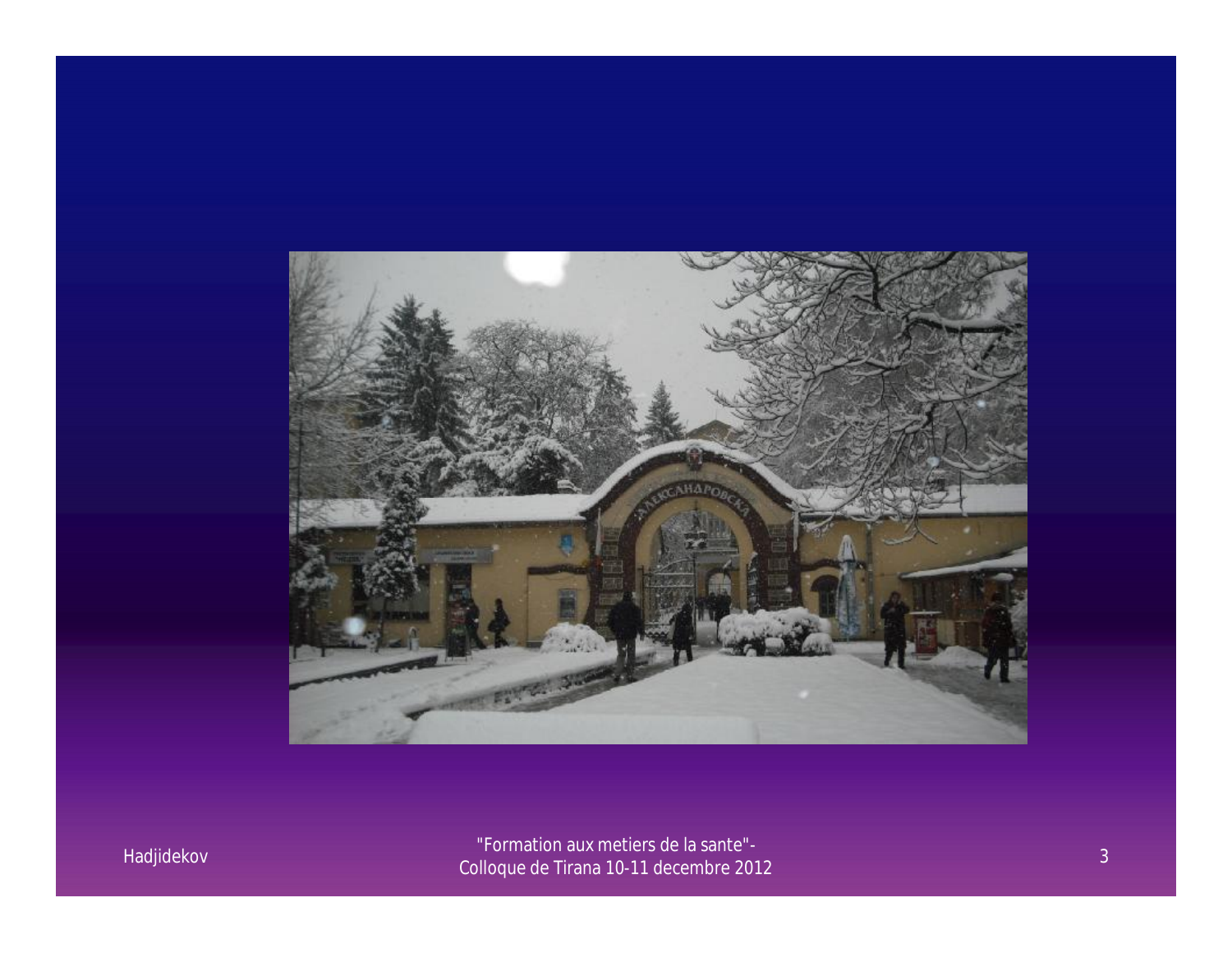- The oldest medical institution of higher education in Bulgaria
- Was founded by the Decree of His Majesty King Ferdinand in 1917

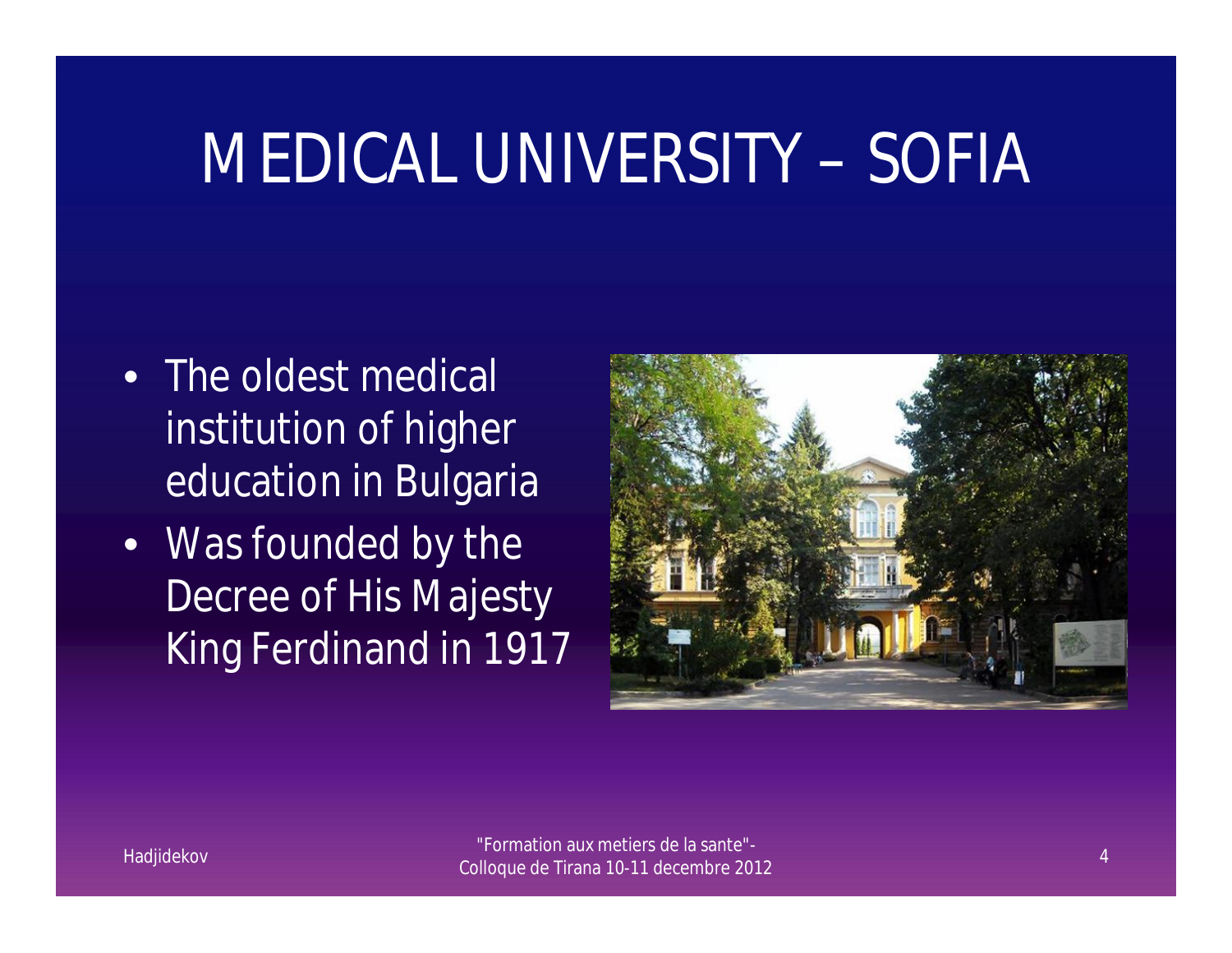**Since its foundation more than 52 000 specialists 3000 foreign citizens included during the academic year 2009/2010 6241 students, 1241 international students from 52 countries**

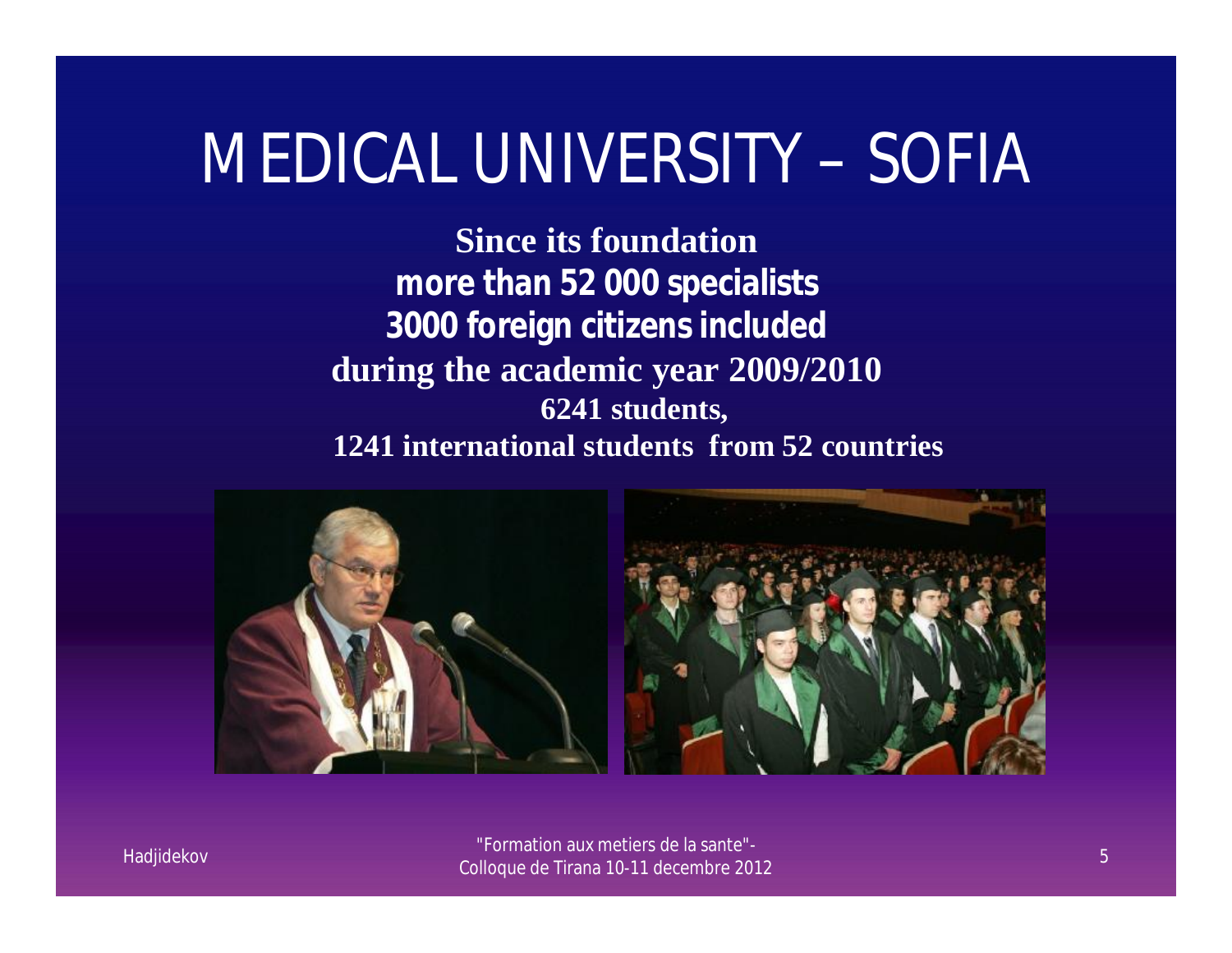The ultimate goal of the University to teach and train students •under-, •post-graduates •and Ph.D.

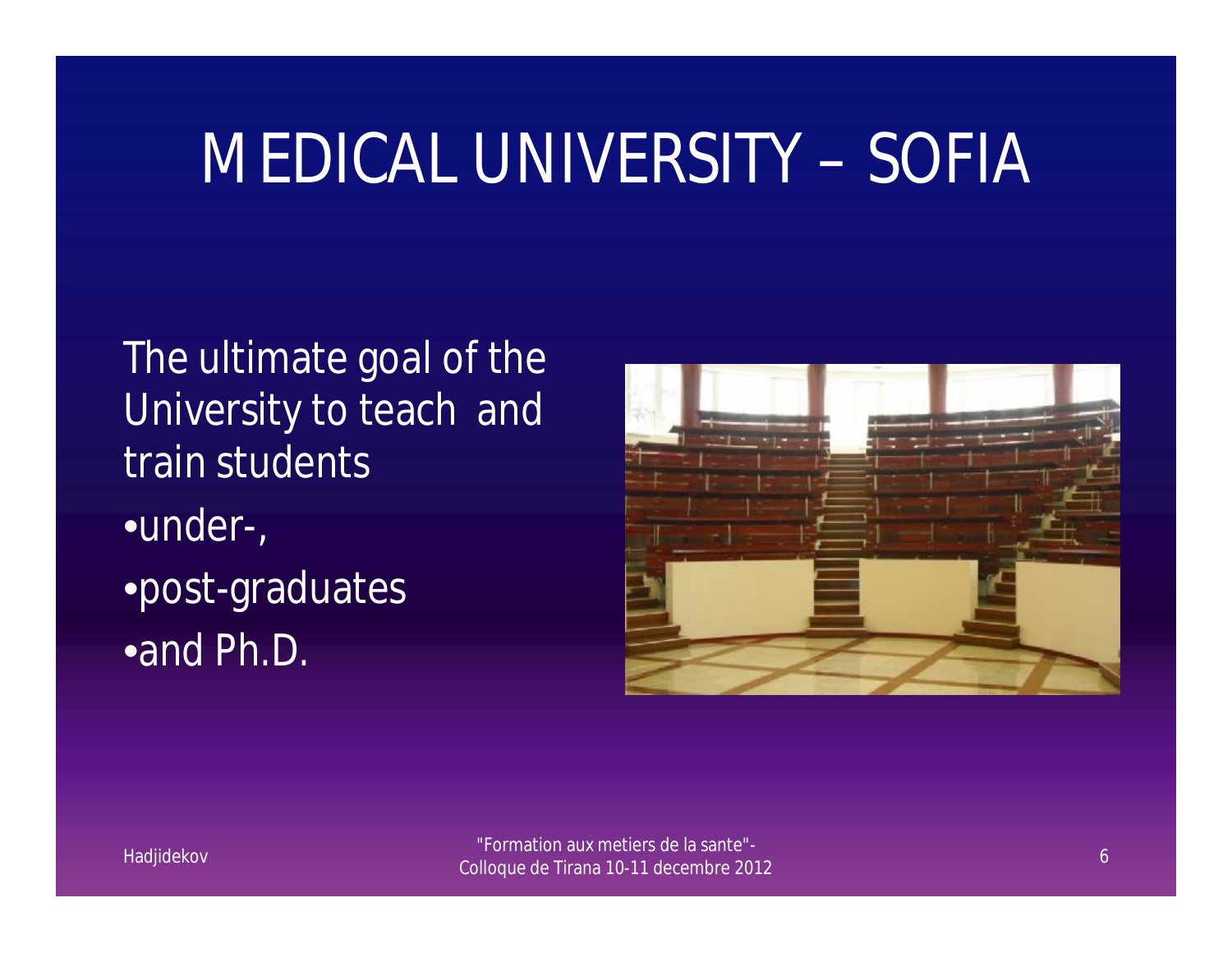main objectives of the University are

- To provide high quality of education in a surrounding enriched by research work;
- To preserve and strengthen its position as educational and scientific; institution of the highest international quality;

• To form high professional and humane qualities of its graduates in the spirits of the European democracy and tolerance

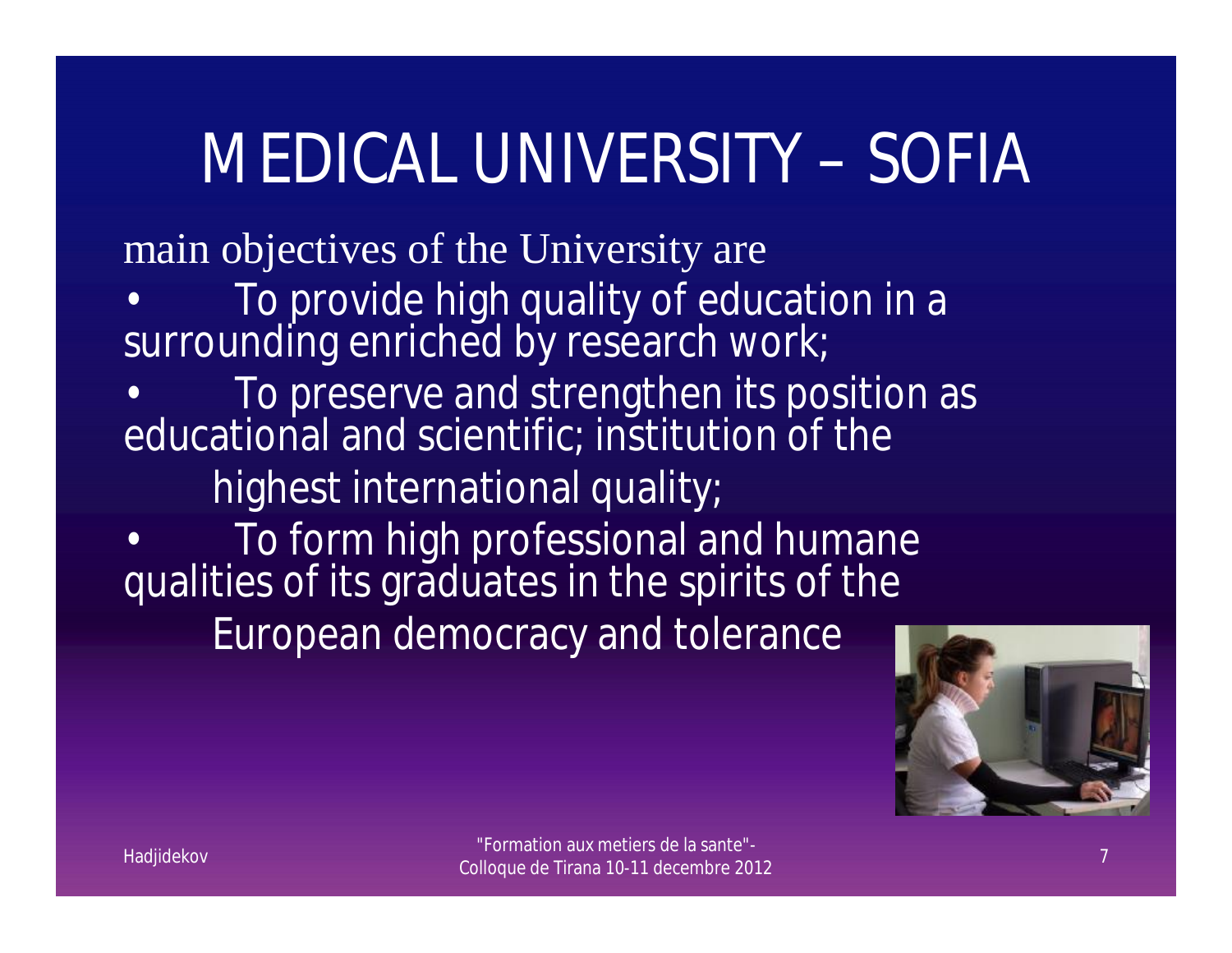main objectives of the University are • To form high professional and humane qualities of its graduates in the spirits of the European democracy and tolerance •to provide forming of high quality lecturers and improve their effectiveness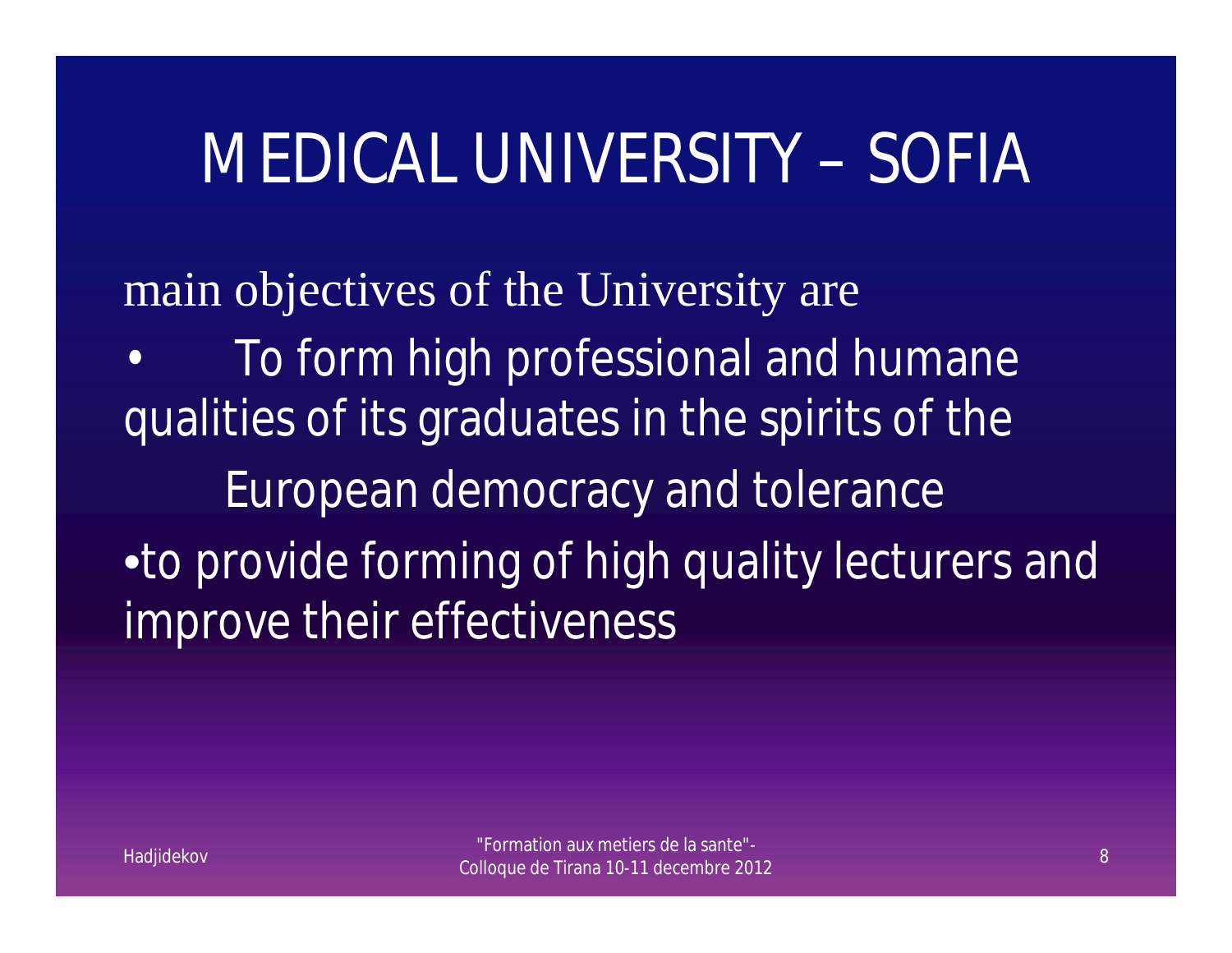#### **joined the SOCRATES/ERAZMUS programme of the European Community in the 1999 year**



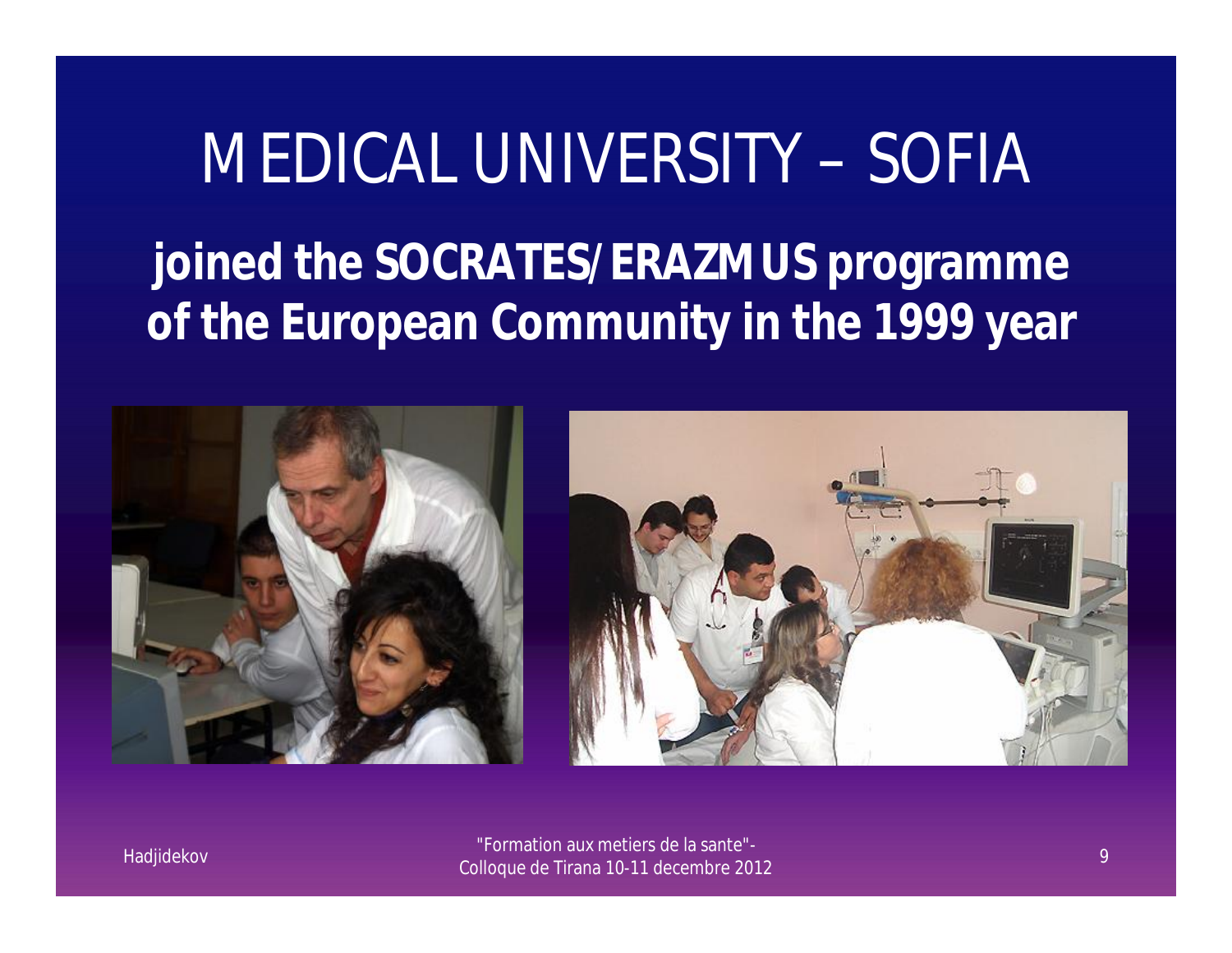

#### EUROPEAN CREDIT TRANSFER SYSTEM

introduced at the Medical University - Sofia in the

#### academic year 2000/2001

Hadjidekov

"Formation aux metiers de la sante"- Colloque de Tirana 10-11 decembre <sup>2012</sup> <sup>10</sup>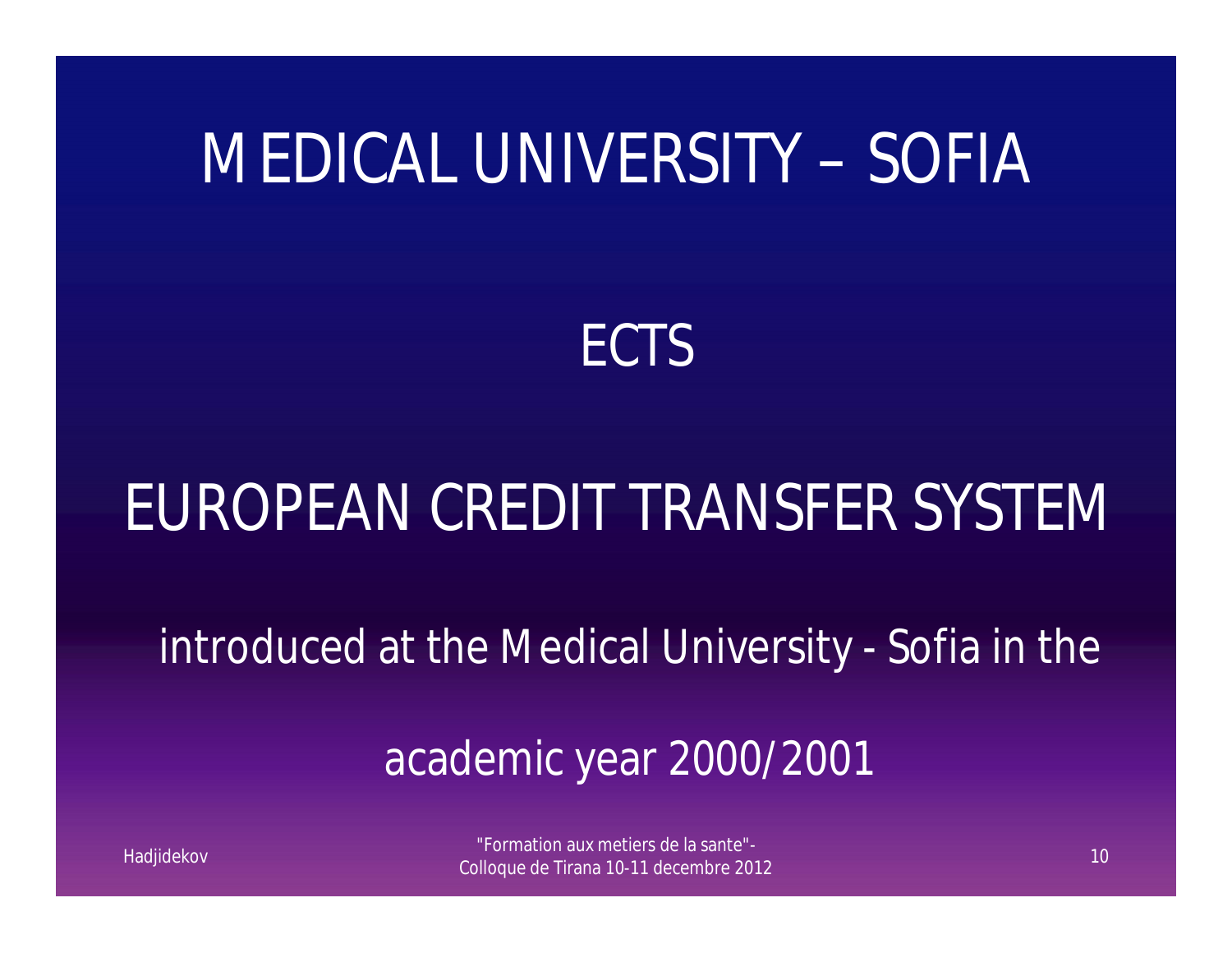#### MEDICAL UNIVERSITY – SOFIA **STUCTURE**

- Faculty of Medicine,
- Faculty of Dental Medicine,
- Faculty of Pharmacy,
- Faculty of Public Health,
- Medical College Sofia
- Department of Language Education and Student's Sport,,
- Subsidiary Vratsa.
- Preclinical Center
- Central Medical Library.
- **Twelve university** hospitals are the clinical bases of the University.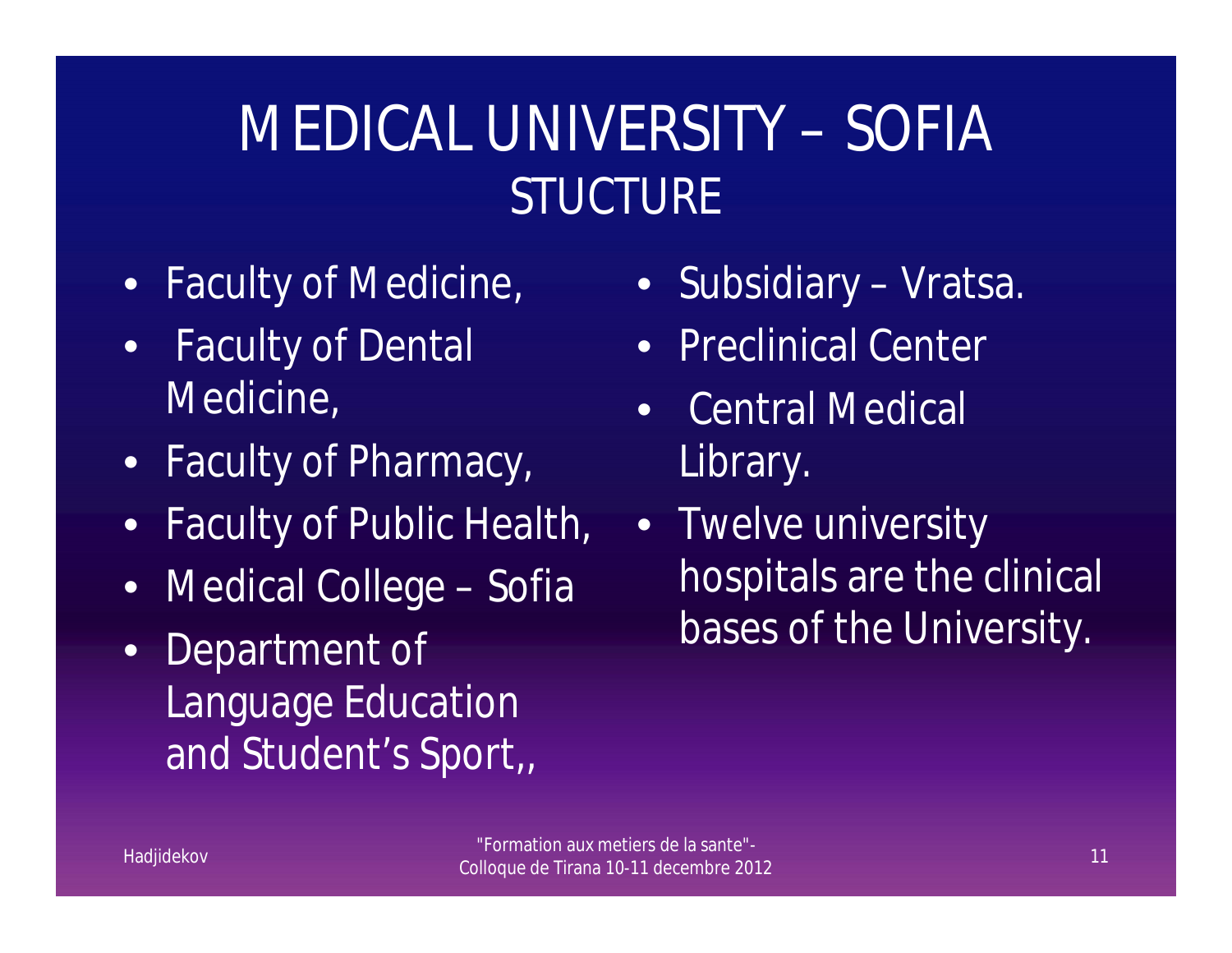the largest and most prestigious medical

school with nearly a century of educational,

scientific and medical expertise on a national



scale

"Formation aux metiers de la sante" n ormation aux meticis de la sante 12<br>Colloque de Tirana 10-11 decembre 2012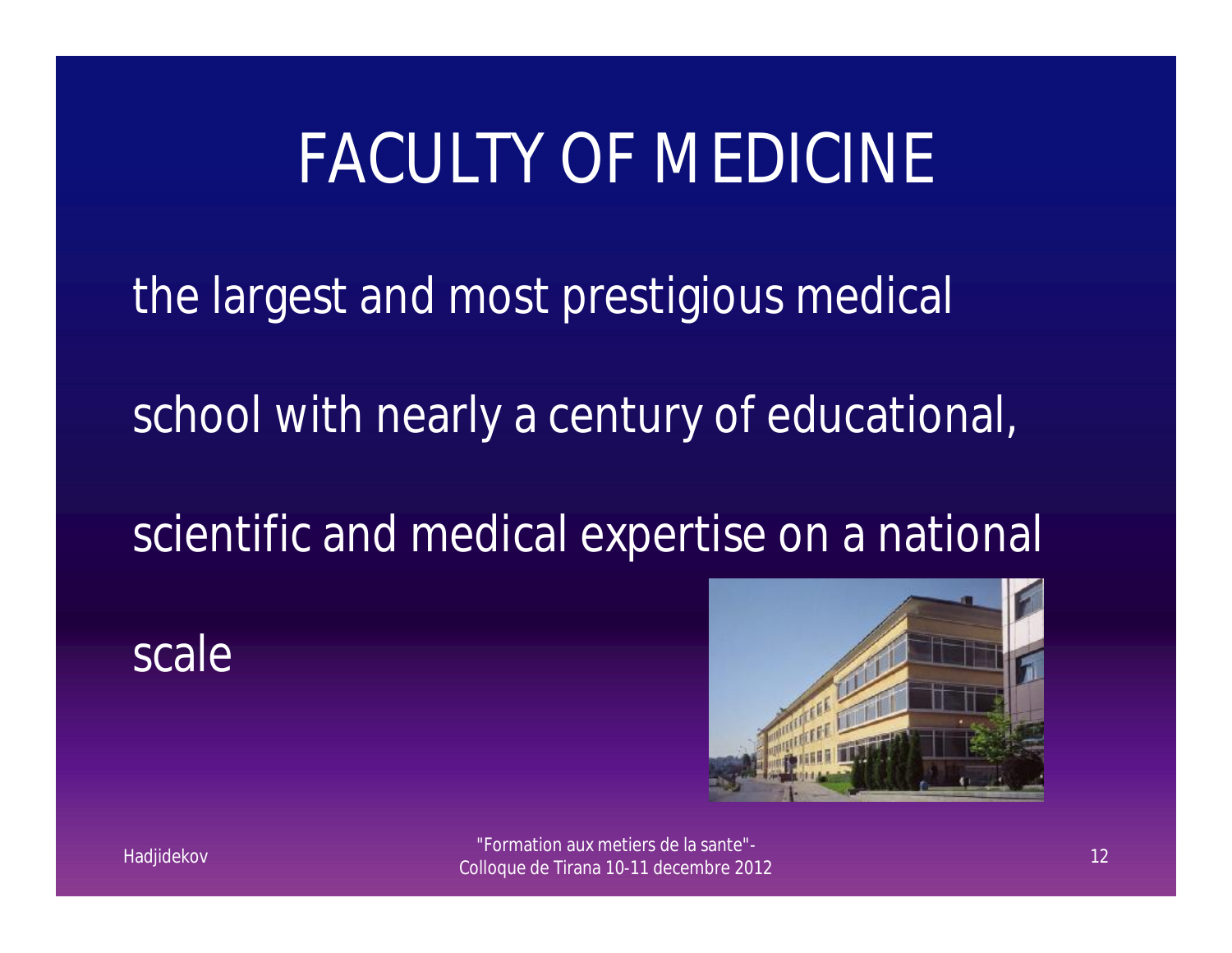#### 65 professors,

179 associate professors

670 assistants

involved in 47 Departments

and hospitals

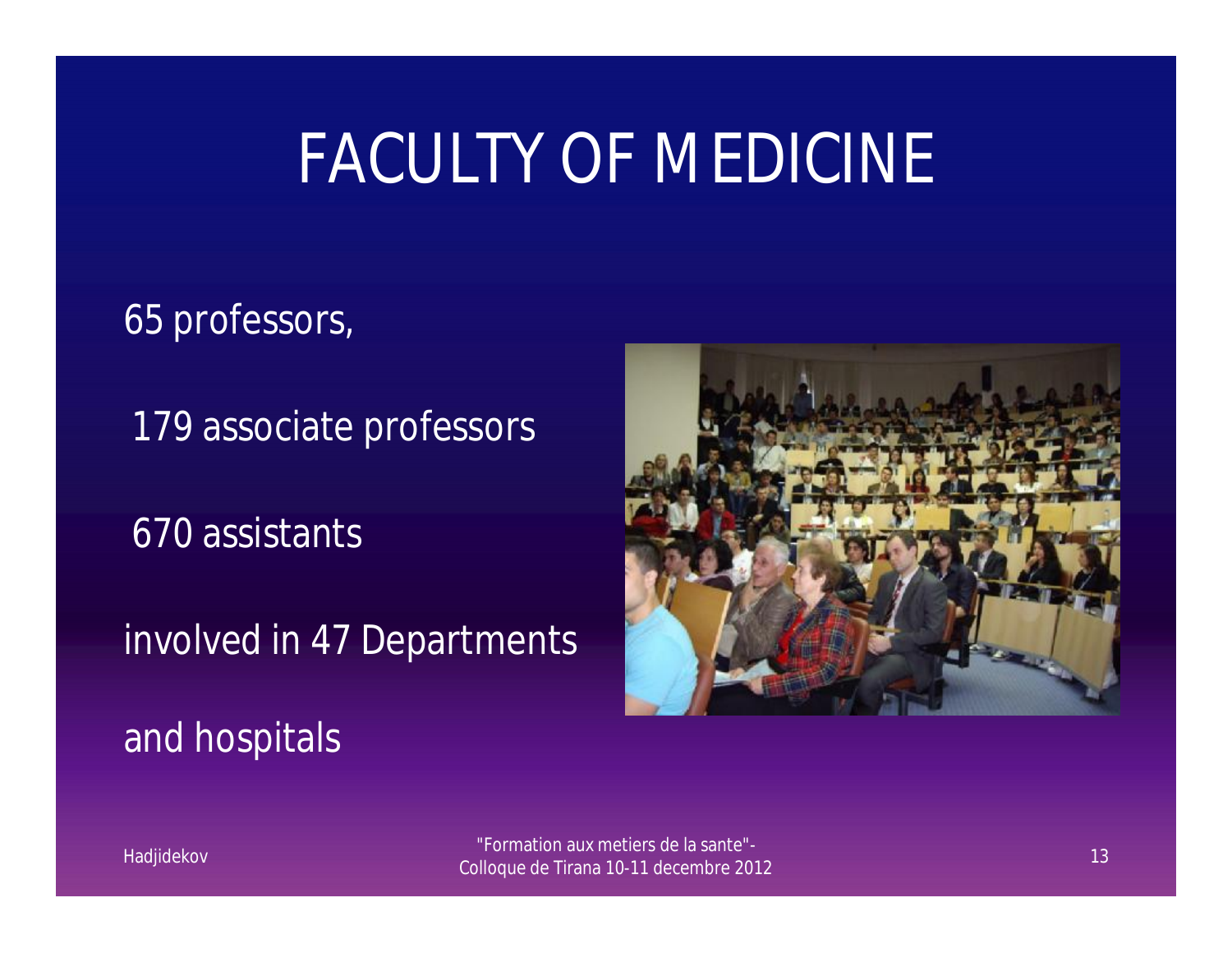active member of the following international organizations •Association for Medical Education in Europe •Association for the Study of Medical Education •Association of the Medical Schools in Europe •International Association of Medical Science Educators •Alliance for Continued Medical Education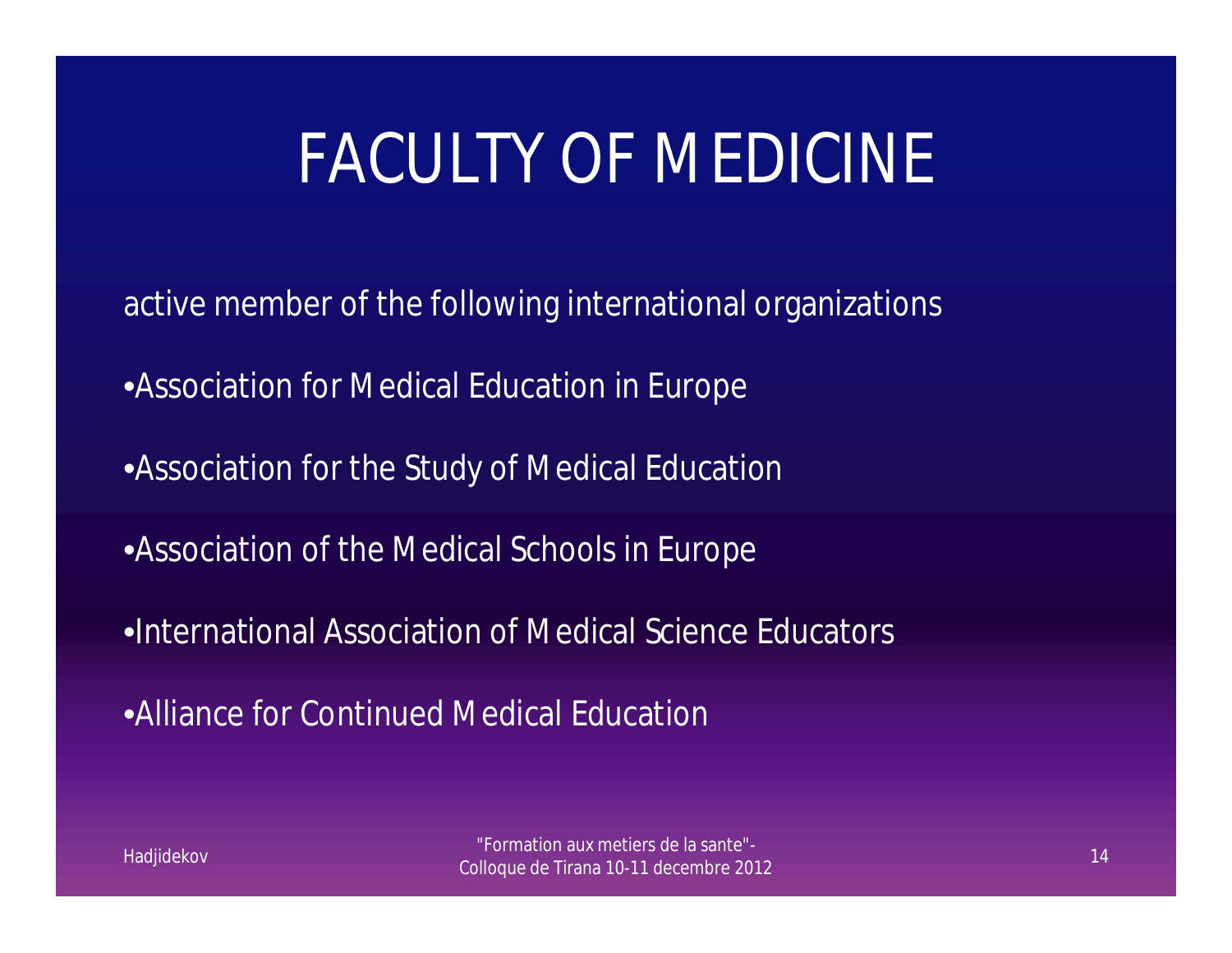# Lumina

#### electronic survey system



"Formation aux metiers de la sante"- Tomation aux metiers de la sante 1988.<br>Colloque de Tirana 10-11 decembre 2012

Hadjidekov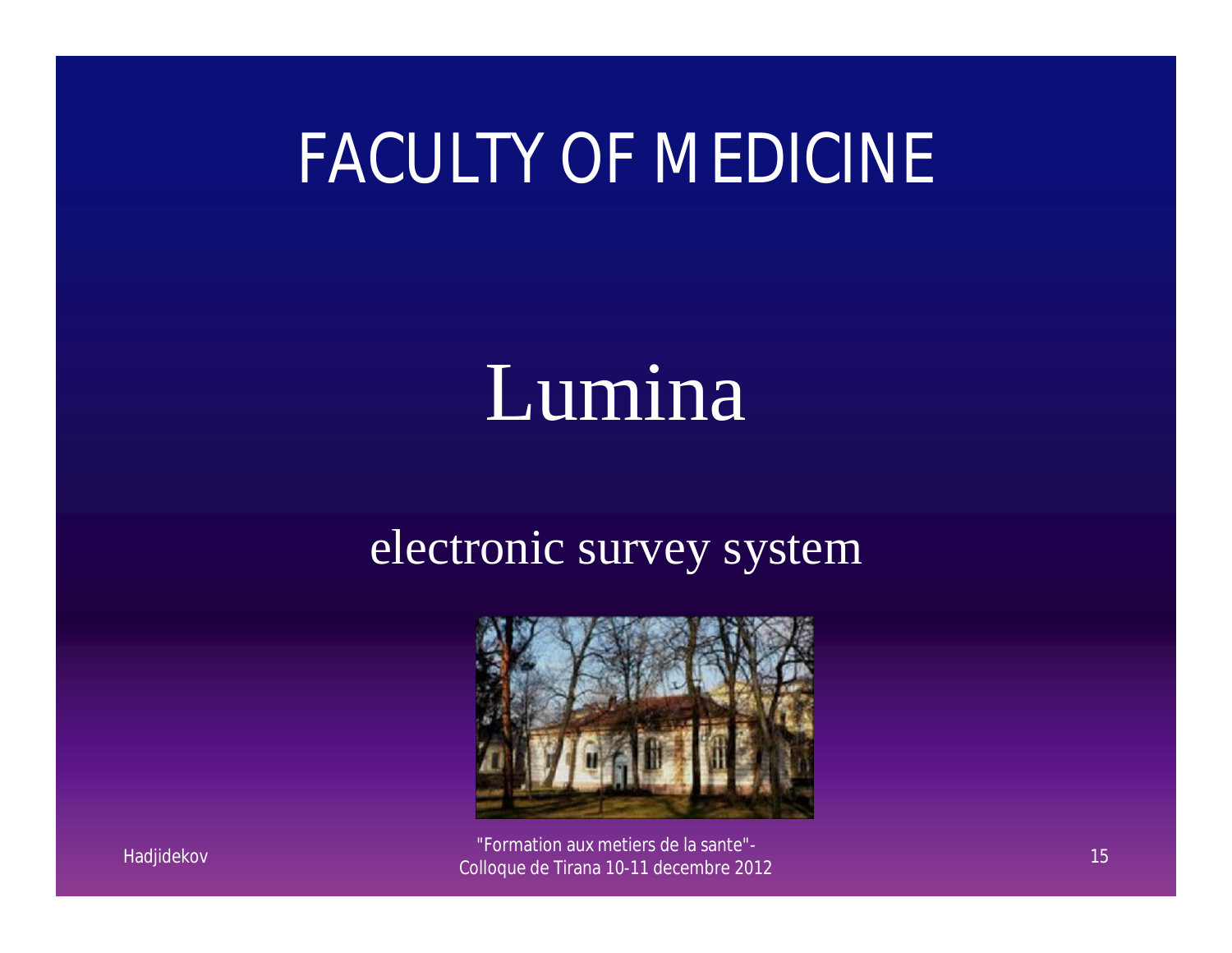

"Formation aux metiers de la sante"- Colloque de Tirana 10-11 decembre 2012<br>Colloque de Tirana 10-11 decembre 2012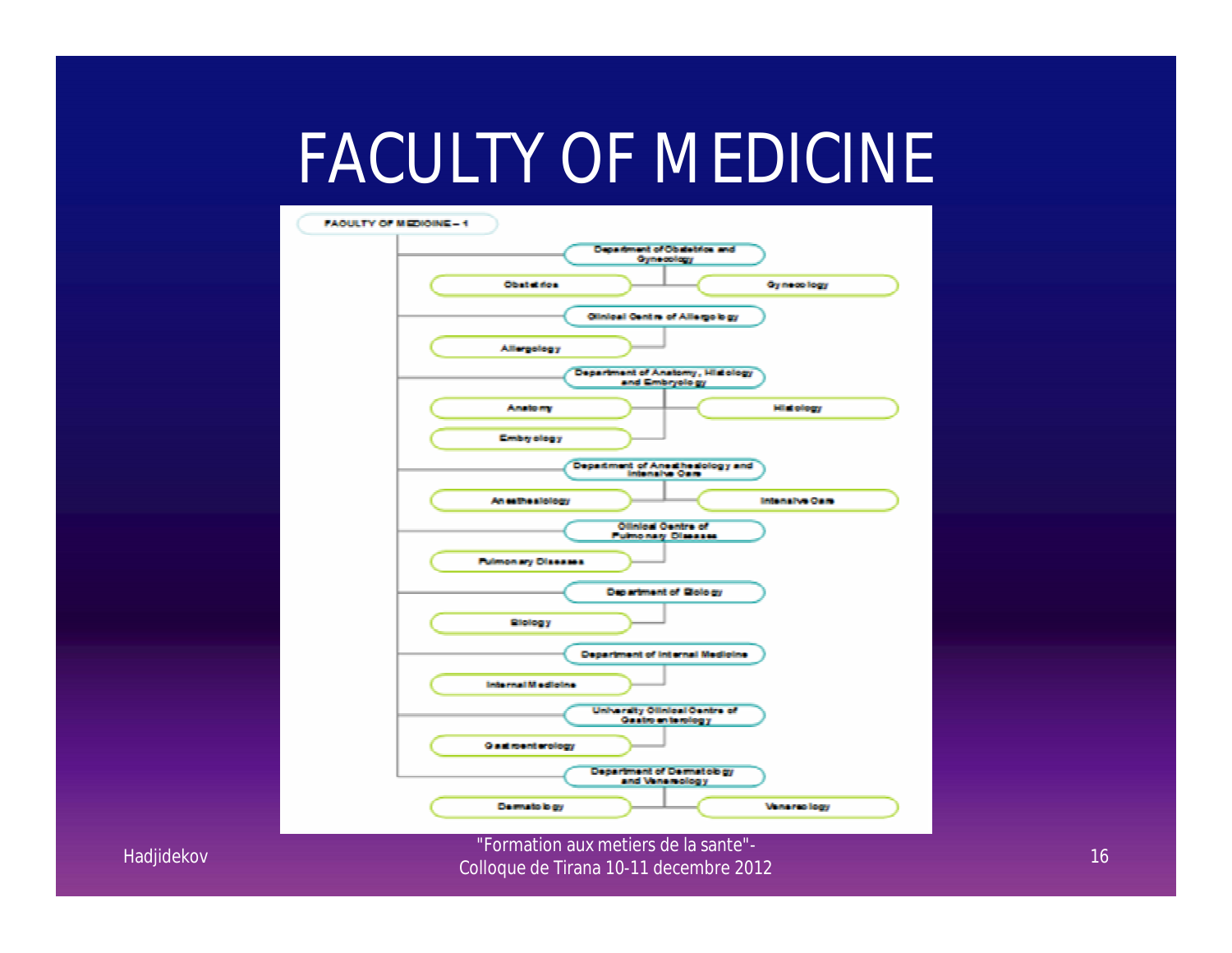

"Formation aux metiers de la sante"- Tomation aux metiers de la sante 1988.<br>Colloque de Tirana 10-11 decembre 2012

Hadjidekov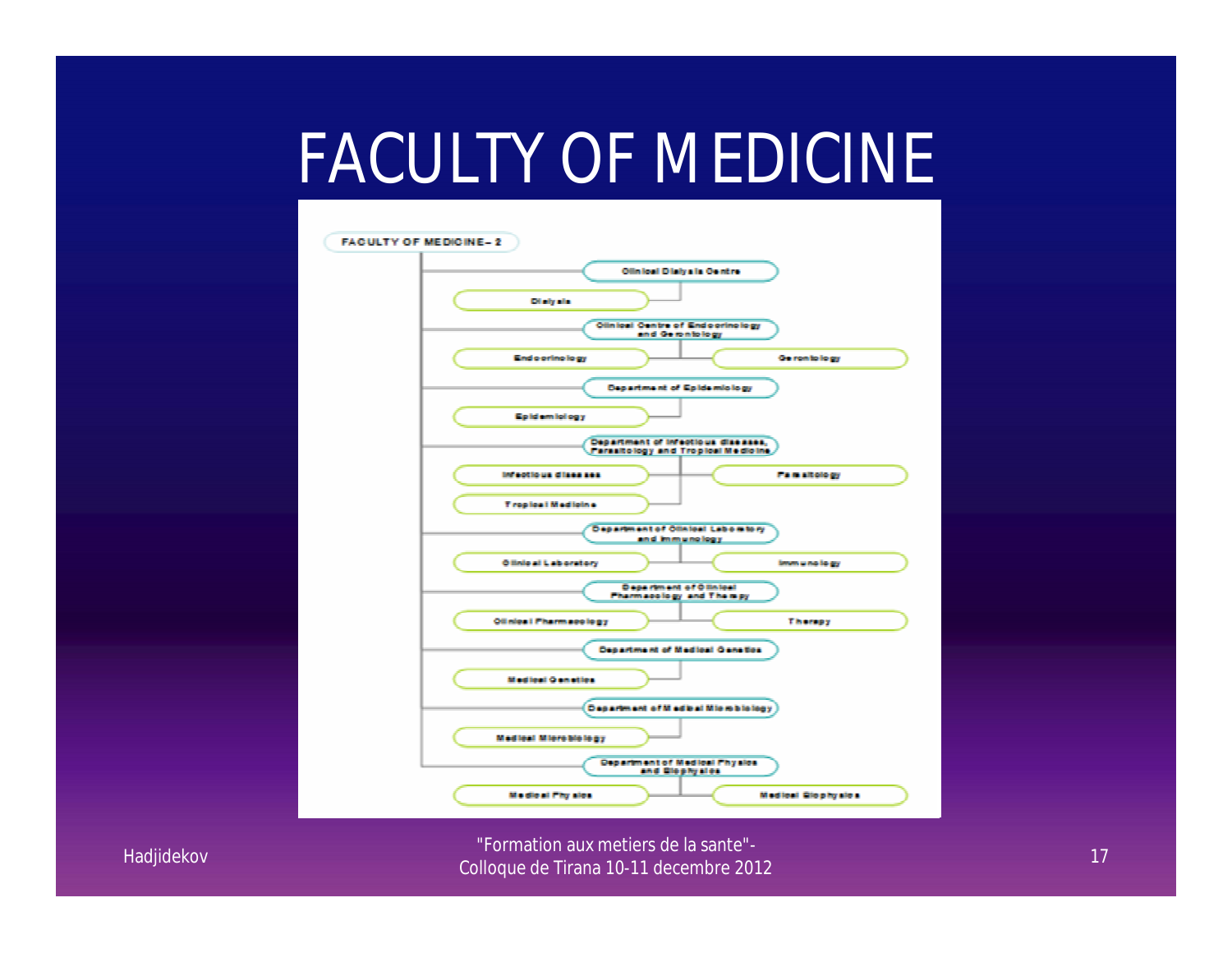

"Formation aux metiers de la sante"- Tomation aux metiers de la sante -<br>Colloque de Tirana 10-11 decembre 2012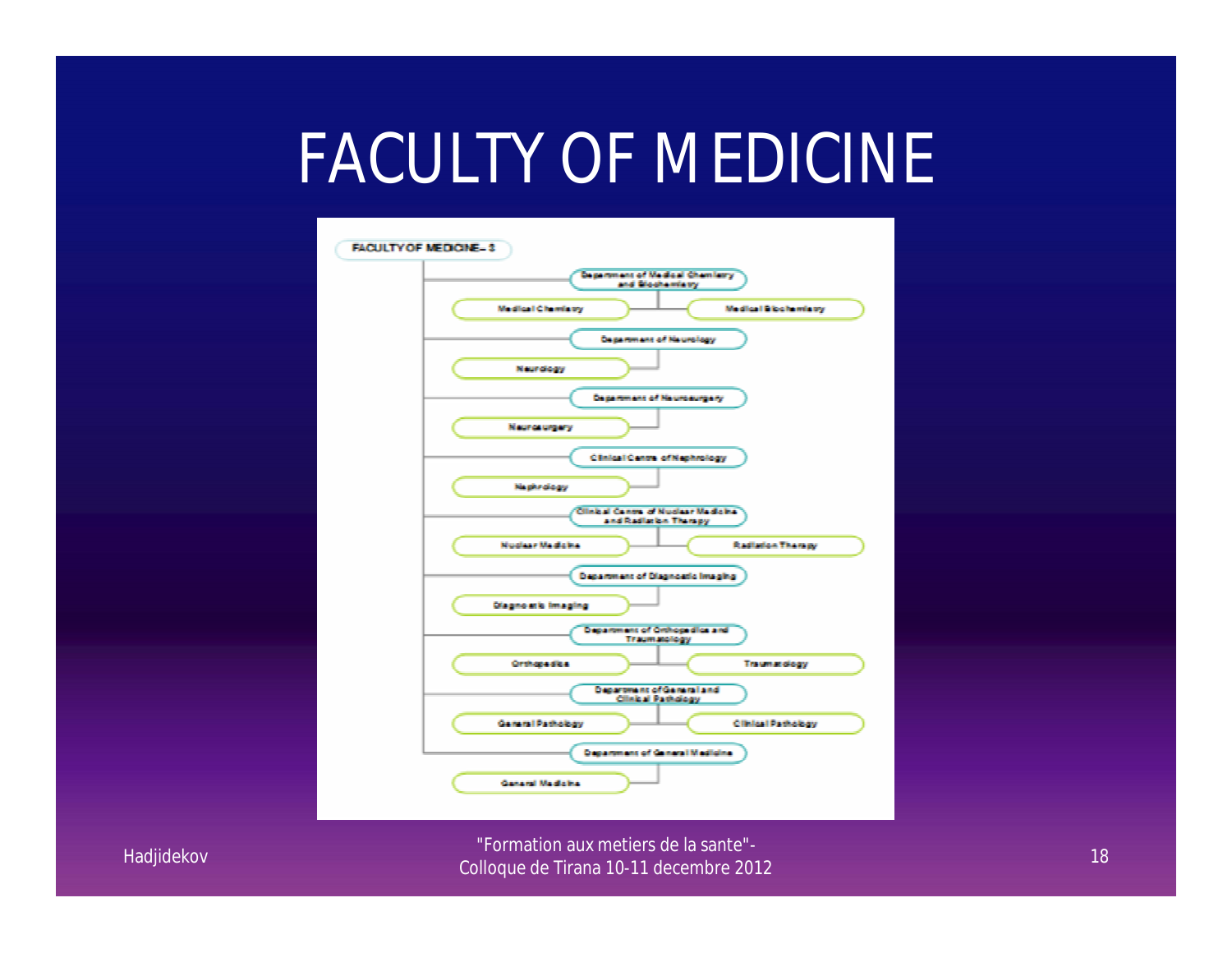

"Formation aux metiers de la sante"- Tomation aux metiers de la sante -<br>Colloque de Tirana 10-11 decembre 2012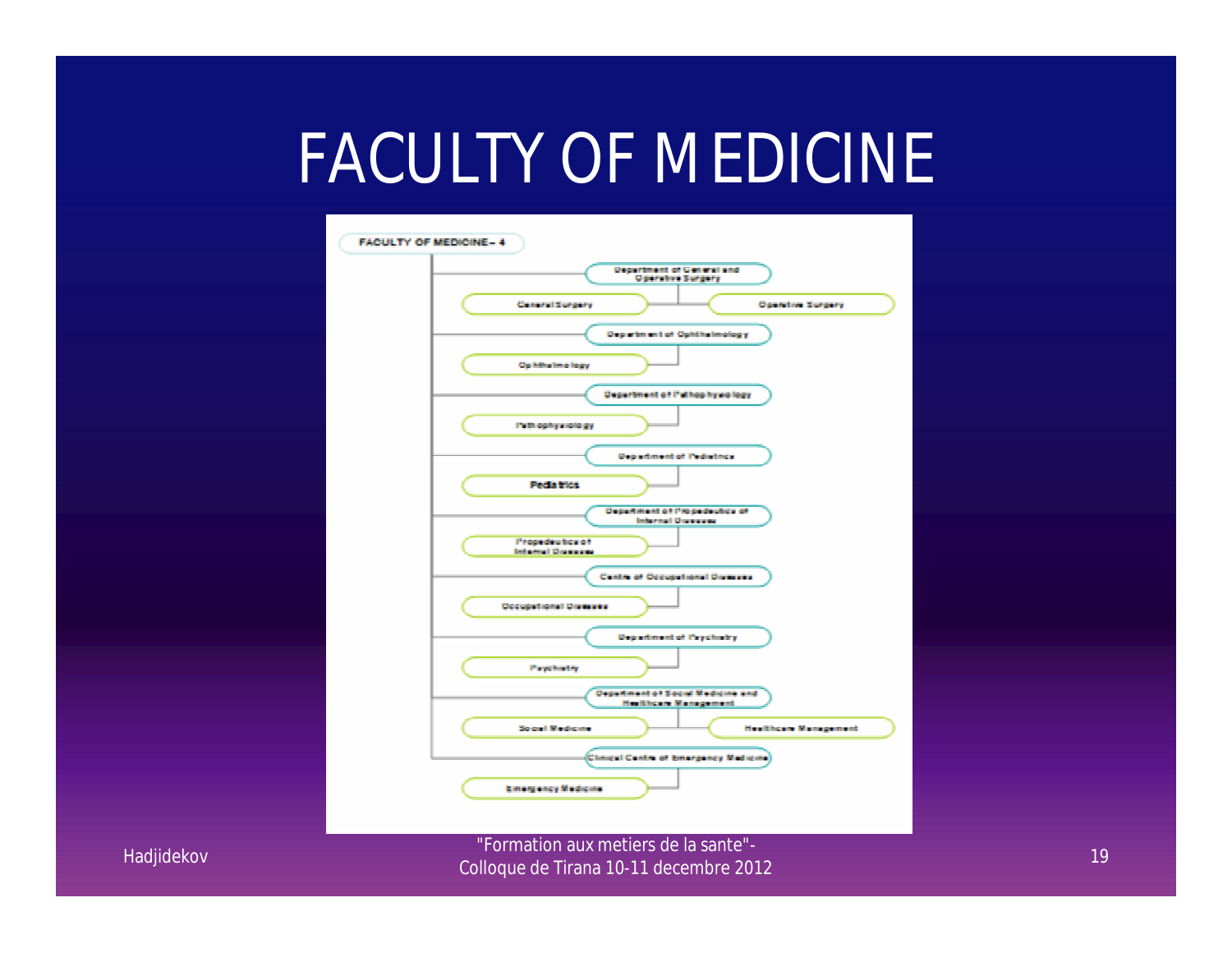| Department of Forenoic Neitherla                            |
|-------------------------------------------------------------|
| and Decembers:                                              |
| <b>Famoula Madales</b><br><b>Creamed logist</b>             |
| <b>Department of Cardians adapt Surgery</b>                 |
| Cardiovano als r Surgury                                    |
| Department of Unslegal                                      |
| <b>Unaft av</b>                                             |
| <b>Department of CNT Diseases</b>                           |
| <b>Nazzi Dissanzi</b><br><b>Cordinates</b>                  |
| Thrase Classess                                             |
| <b>Department of Pharmacology</b><br>and Taskalage          |
| Pharmacalogy<br>Textcology                                  |
| Department of Physiciage                                    |
| Physicial eggy                                              |
| Department of Physic thereorien d<br>Re habilitado n        |
| <b>Rebublication</b><br>Physicalstarapy                     |
| Department of Hopkins, Madical<br>Coolean and Number        |
| <b>Medical Ecology</b><br><b>Hyplene</b>                    |
| <b>Northan</b>                                              |
| Department of Surgery                                       |
| Sanaway                                                     |
| <b>Department of Language Studies</b><br>and Studers Sports |
|                                                             |

"Formation aux metiers de la sante"- Colloque de Tirana 10-11 decembre <sup>2012</sup> <sup>20</sup>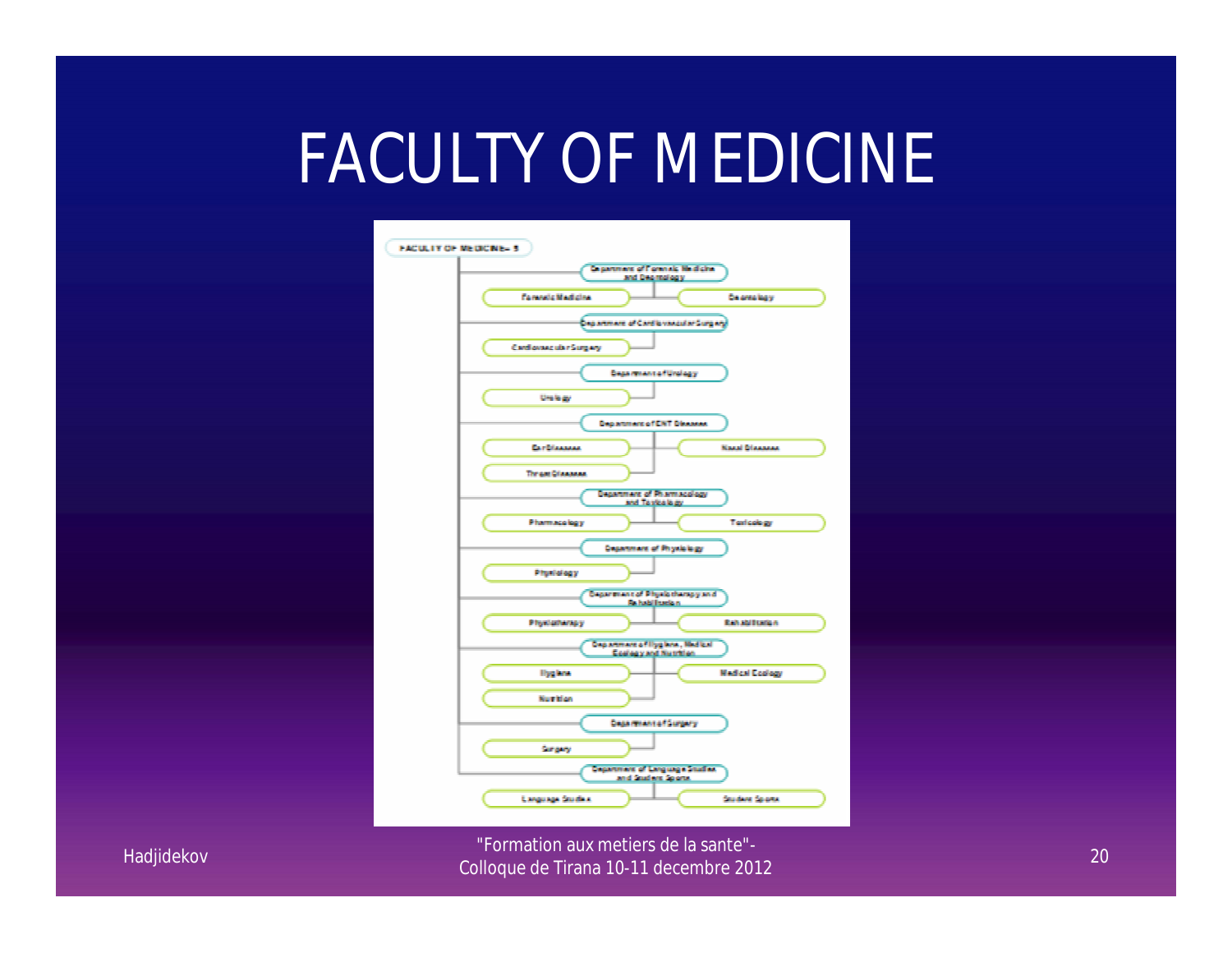#### **Mission Statement**

Development of the current dynamic European higher education system for medical education through teaching, science, erudition and service to society

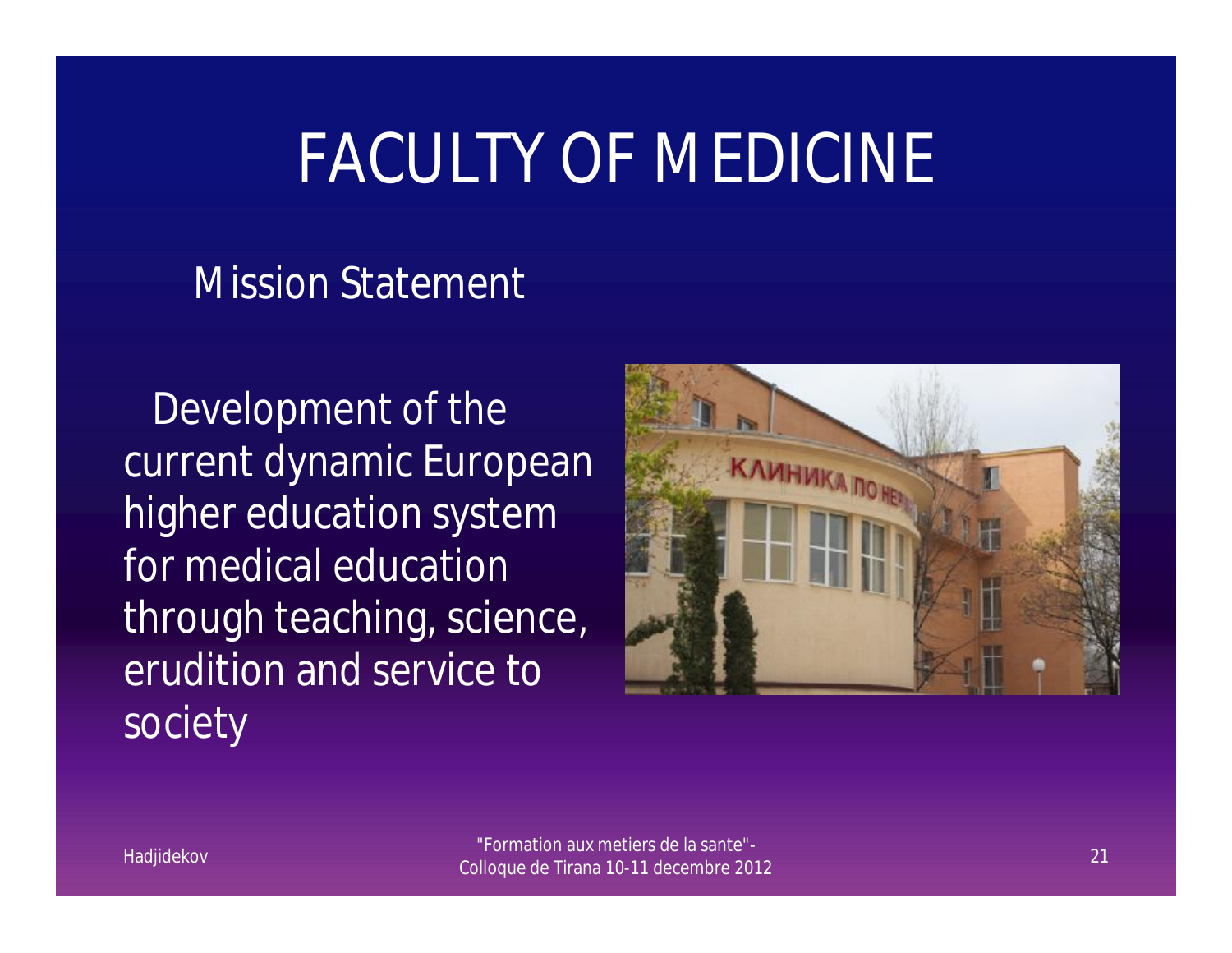#### Goals of the mission

#### Education

Comparable with high international standards of academic achievement for undergraduate, graduate and post graduate medical education

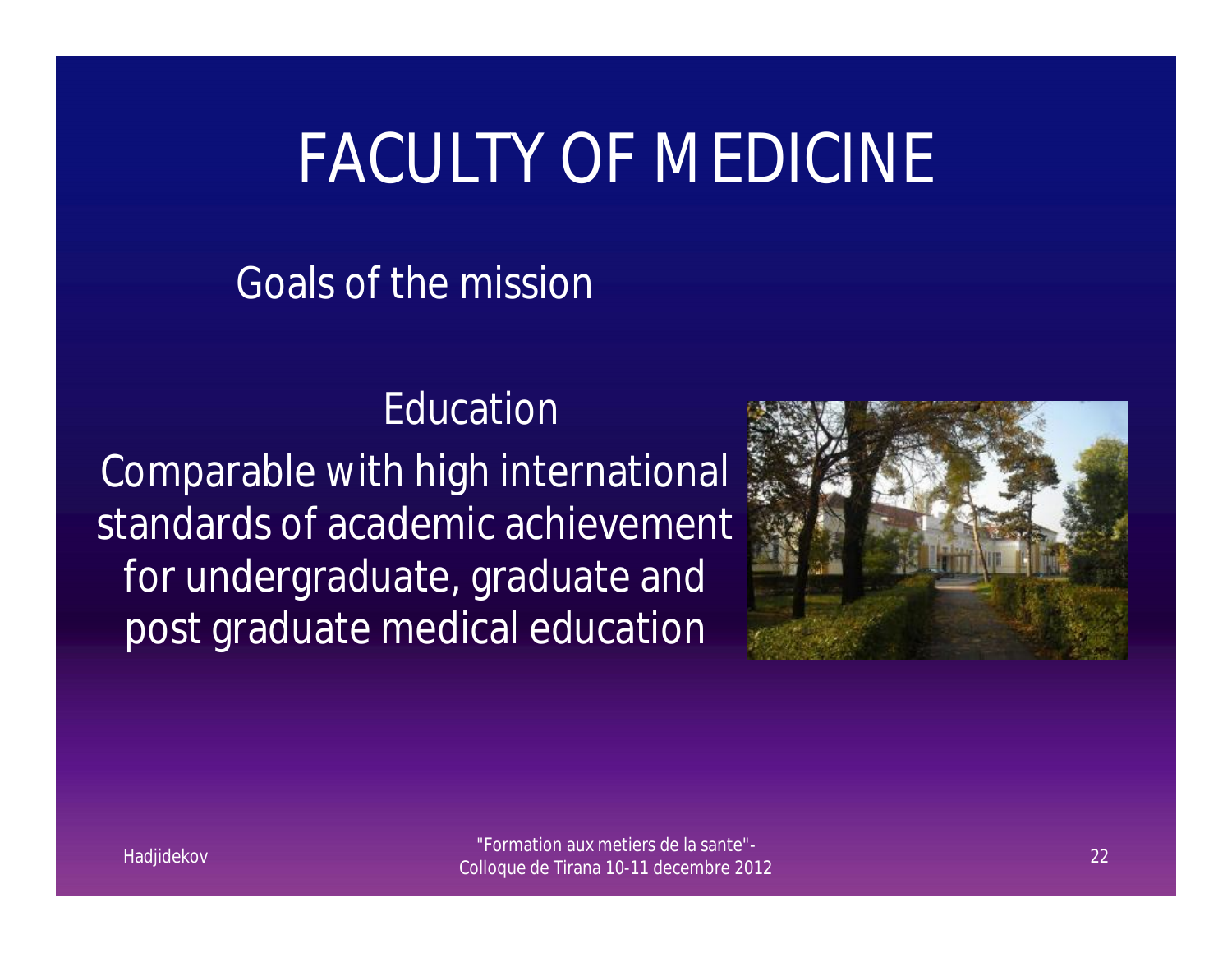Goals of the mission Education

- Graduation of medical specialists who are competitively prepared to face current and future healthcare needs of the Bulgarian citizens as part of the European family
- •Oriented towards preventive care
- •Responsible, critical, competent, and capable of solving problems
- •Multidisciplinary team oriented

•Capable of pursing lifelong professional medical education •Graduates with such qualities as altruism, sympathy, dedication, decency, loyalty and respect to the patient, colleagues and the profession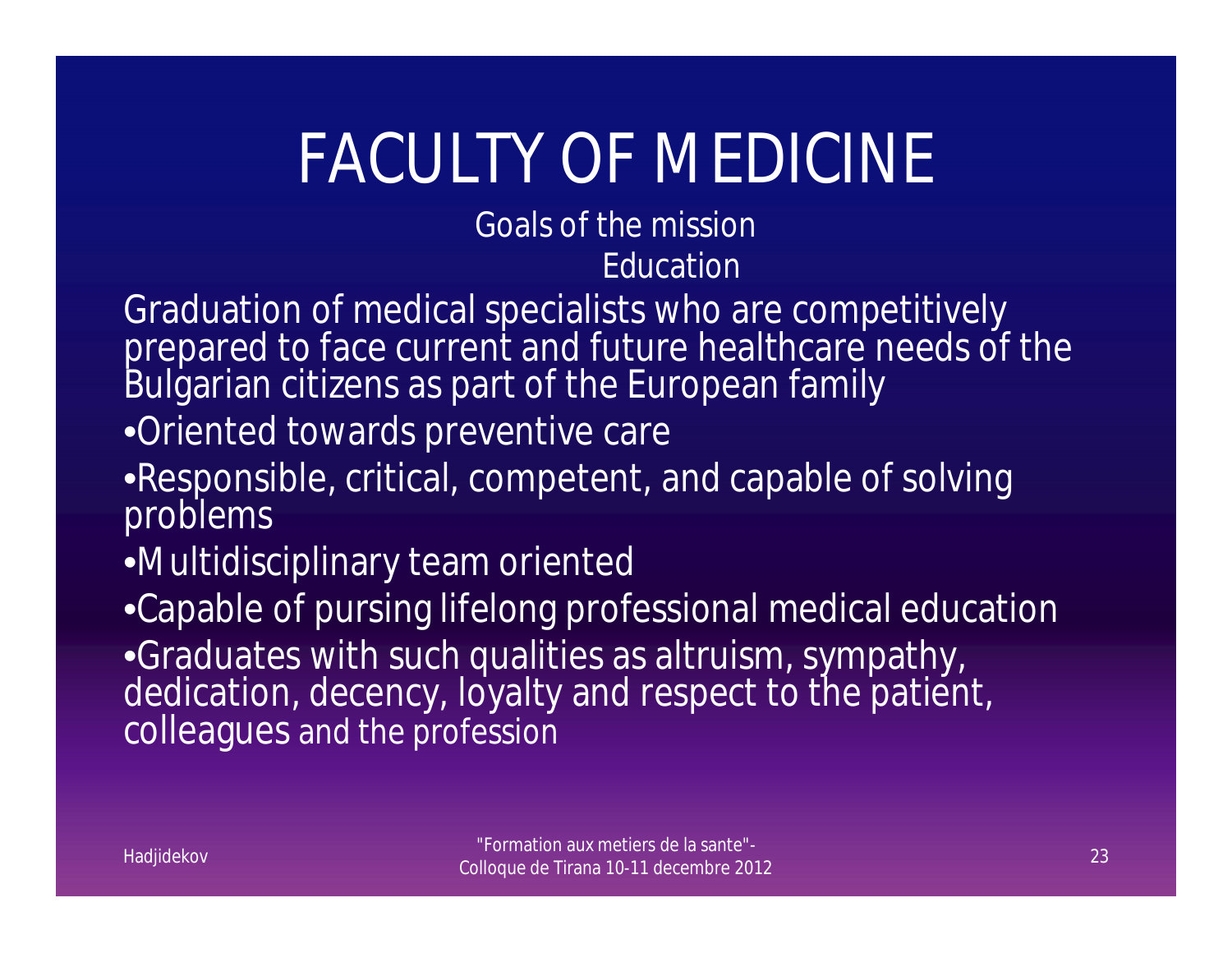#### Research

•Programs which discover fundamental mechanisms of the health and illness •Development and analysis of clinical strategies for medical treatment

•Collaboration among pre clinical and clinical sciences, members of the Faculty of Medicine and researchers from other science fields •Policy that encourages high academic, professional

and personal achievements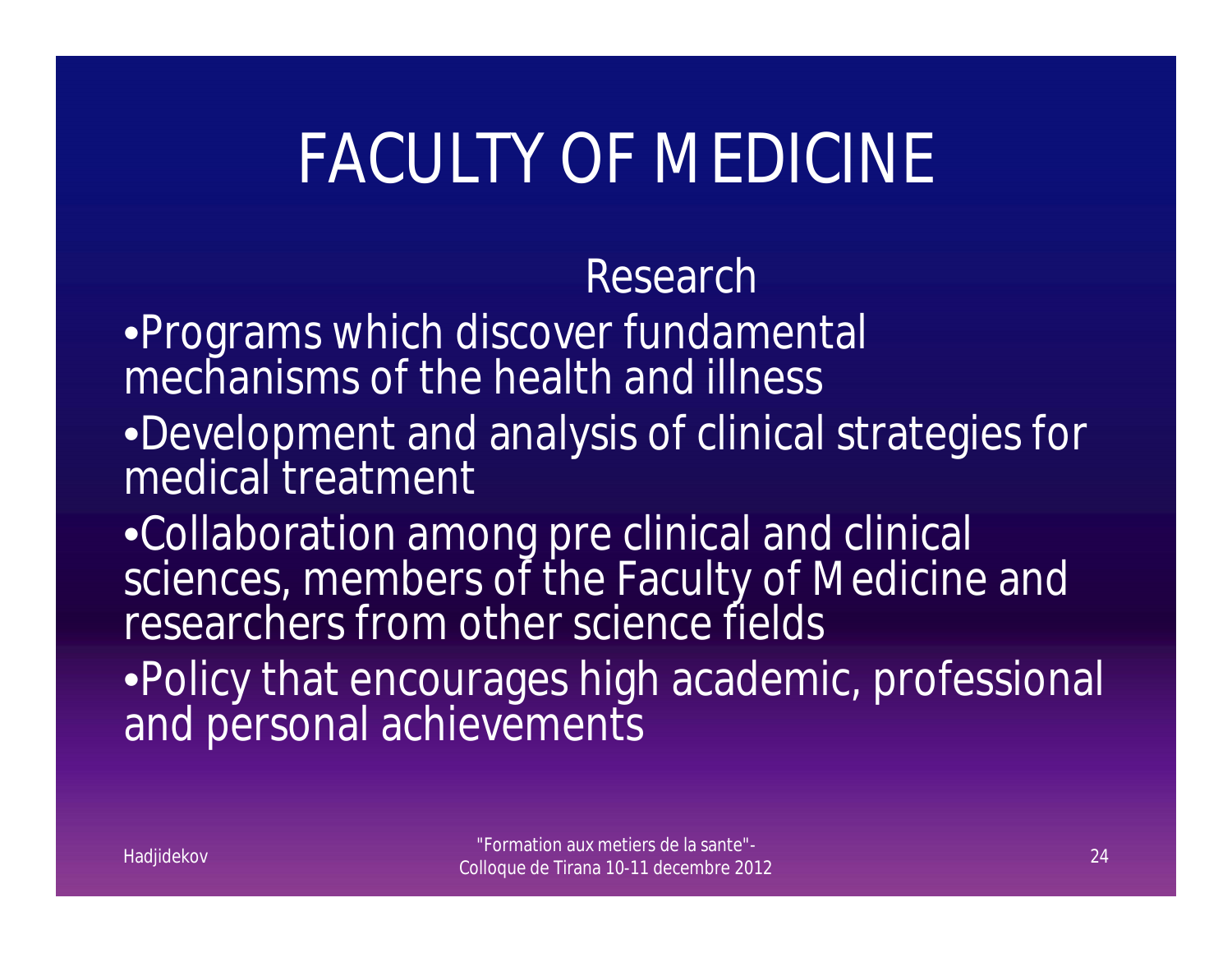#### Health activity

•Graduates of the Faculty of Medicine conduct health activity, based on exemplary medical practice and proven science facts •Active participation in national and international professional organizations is highly encouraged

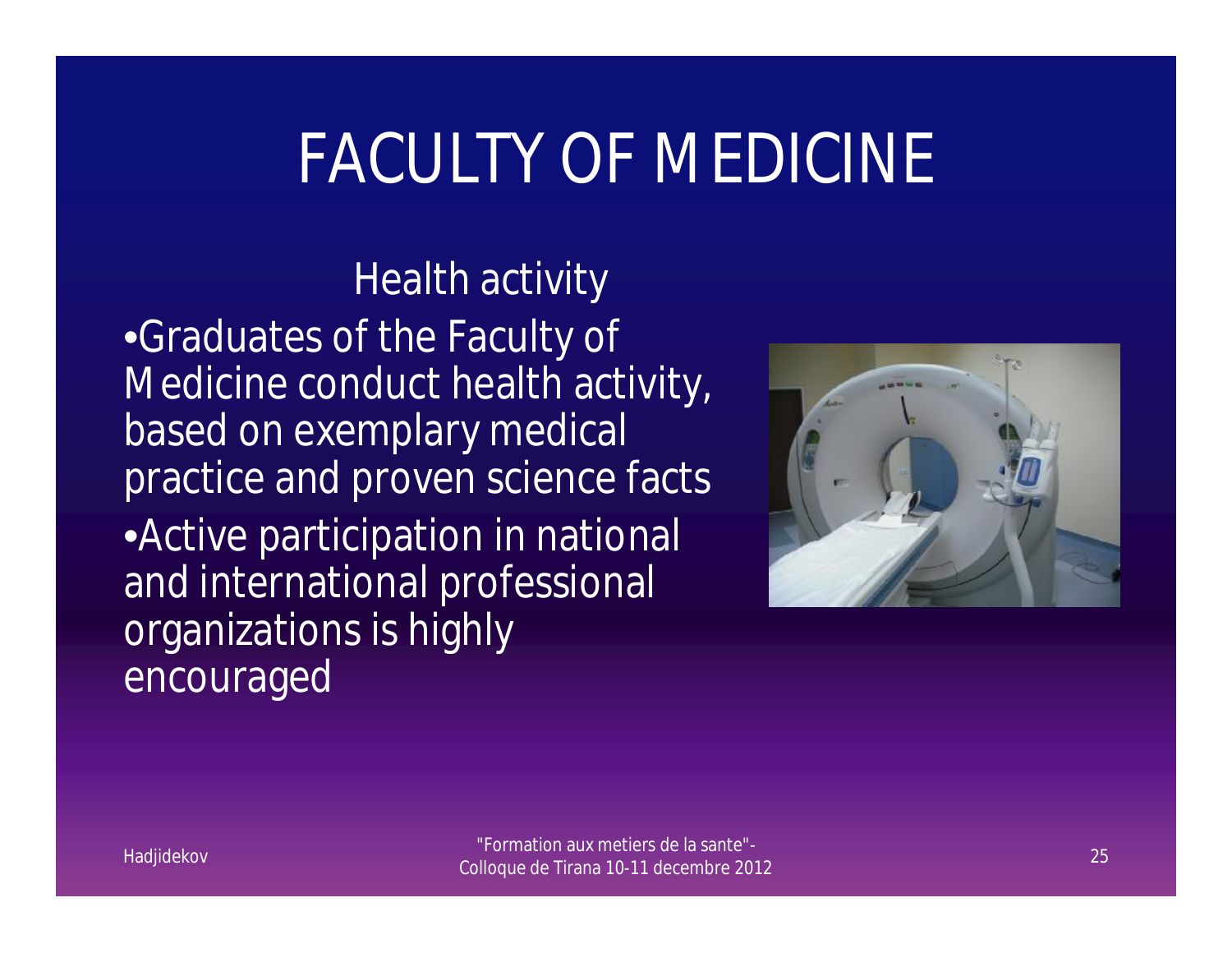- The first stage preclinical training.
- The second stage clinical training aims at acquiring knowledge for diagnostics and treatment. - a cyclic way



• The third stage – pre-graduation internship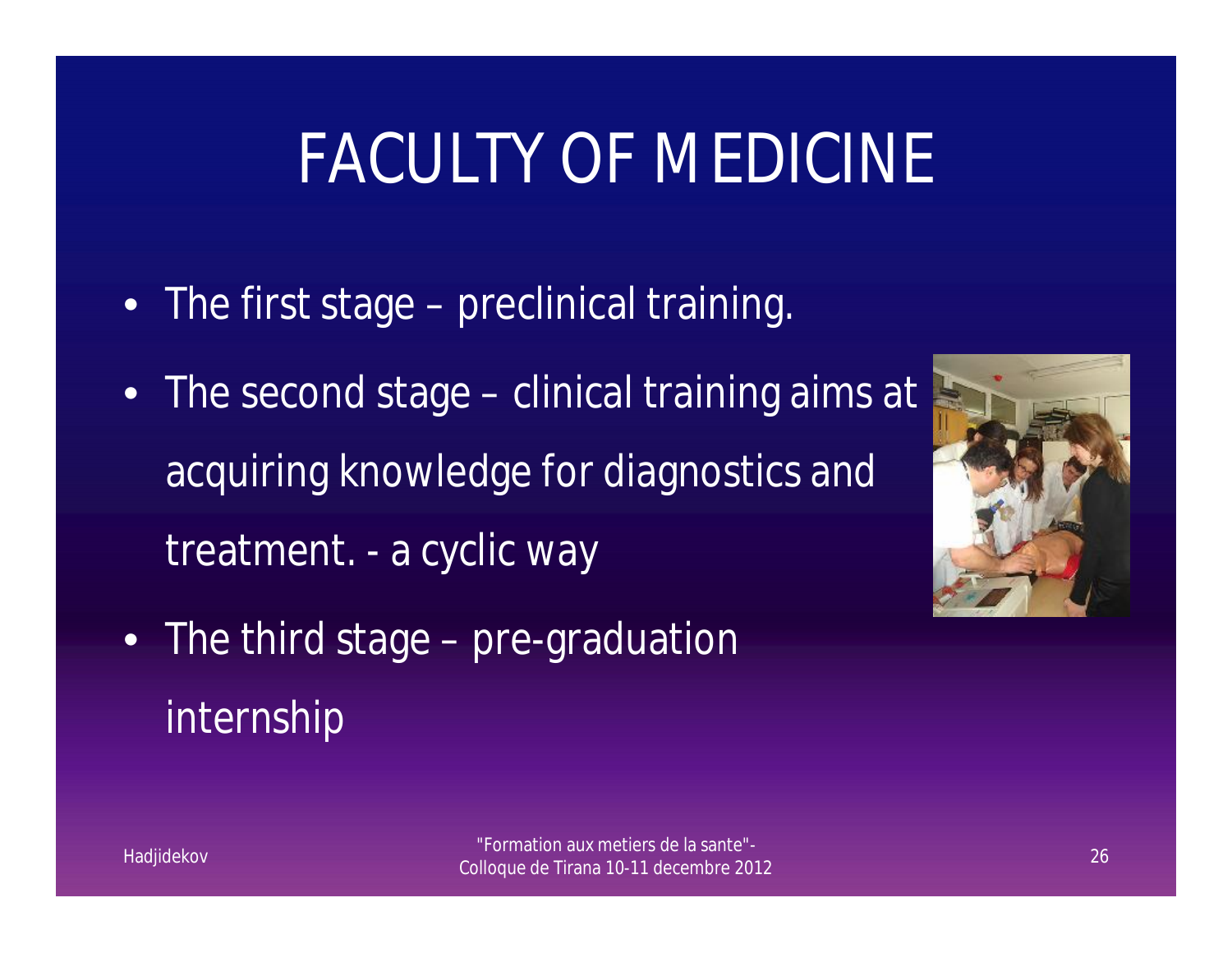- Five state examinations in: Internal Medicine, Surgery, Pediatrics, Obstetrics and Gynecology and Hygiene and Ecology.
- The successful graduates are awarded Master's degree and "The Physician Certificate".
- a European Supplement as well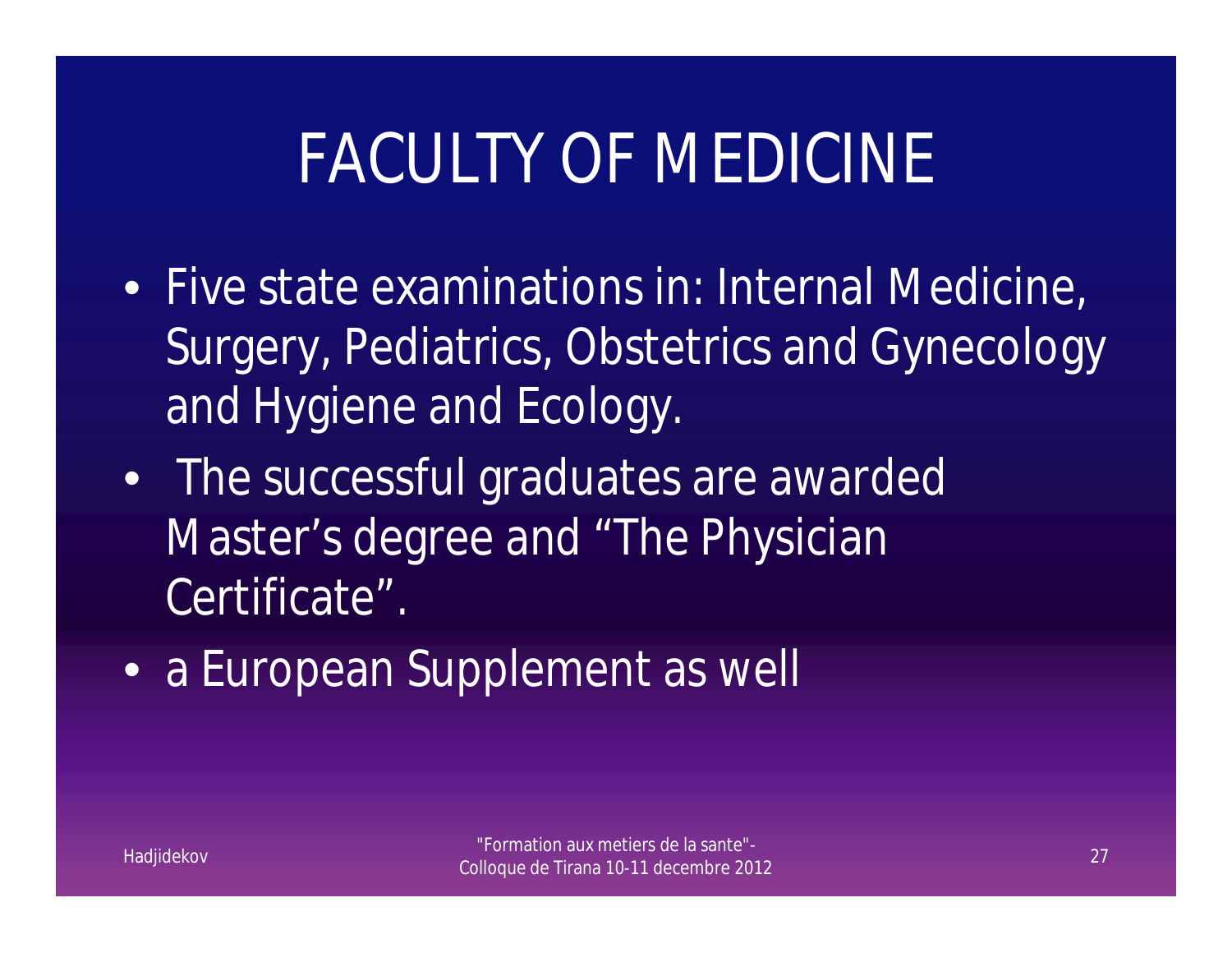The first year of the programme covers •Anatomy and Histology, • Cytology, •Biology, •Physics, •Chemistry, •Medical Ethics, •Latin language, •Bulgarian language

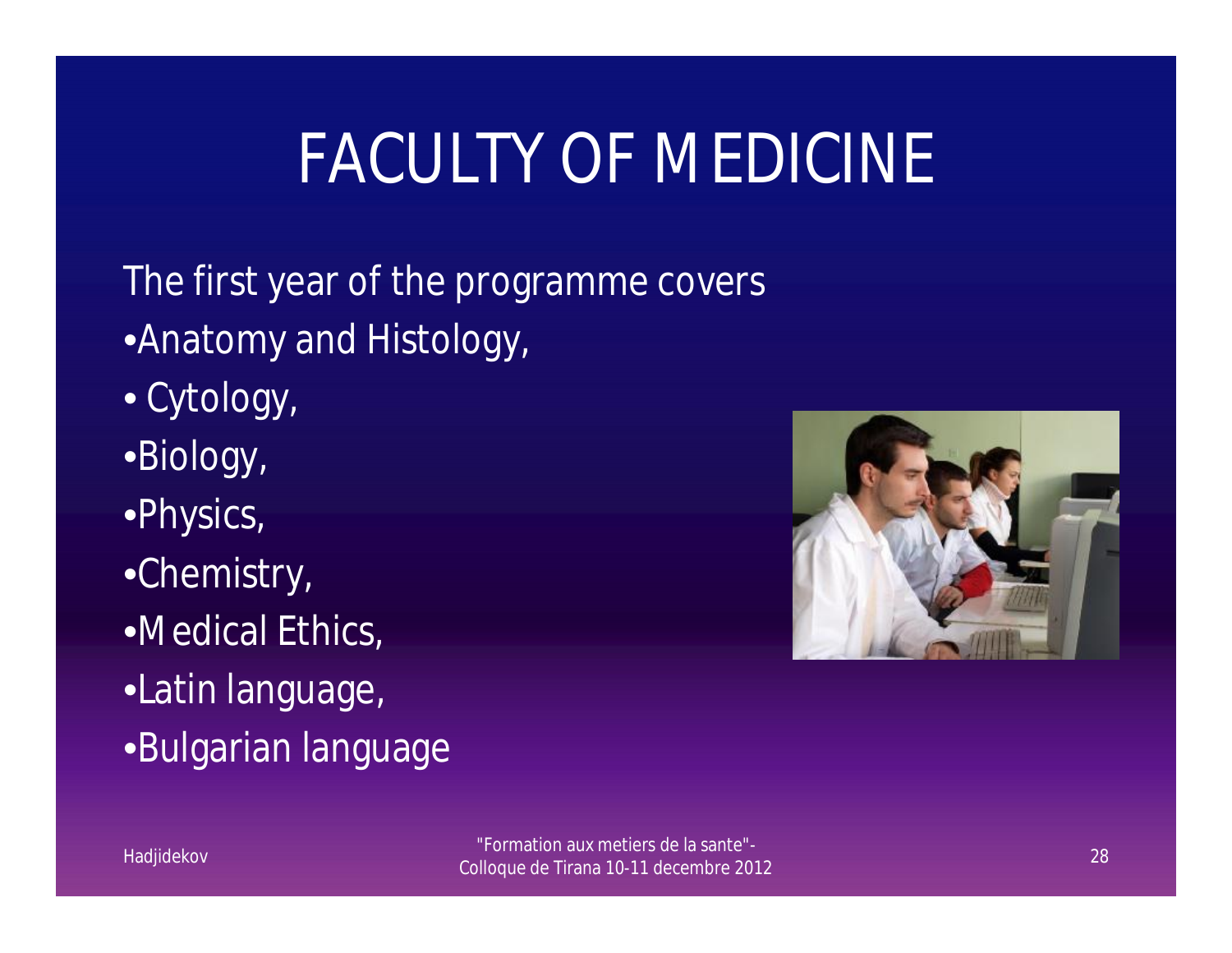#### FACULTY OF MEDICINE First Year Credits

| <b>DISCIPLINES</b>    | <b>CREDITS</b>                             |
|-----------------------|--------------------------------------------|
| Cytology              | 6,6                                        |
| <b>Medical Ethics</b> | 3,2                                        |
| <b>Biology</b>        | 8,2                                        |
| Physics               | 5,8                                        |
| Chemistry             | 5,8                                        |
| Latin language        | 4,9                                        |
| Anatomy and Histology | 10,2                                       |
| Foreign language      | 3,9                                        |
| Sport                 | 3,4                                        |
| Summer practice       | 5,8                                        |
| <b>LIAMINALOW</b>     | "Formation aux metiers de la sante"-<br>ാവ |

Colloque de Tirana 10-11 decembre 2012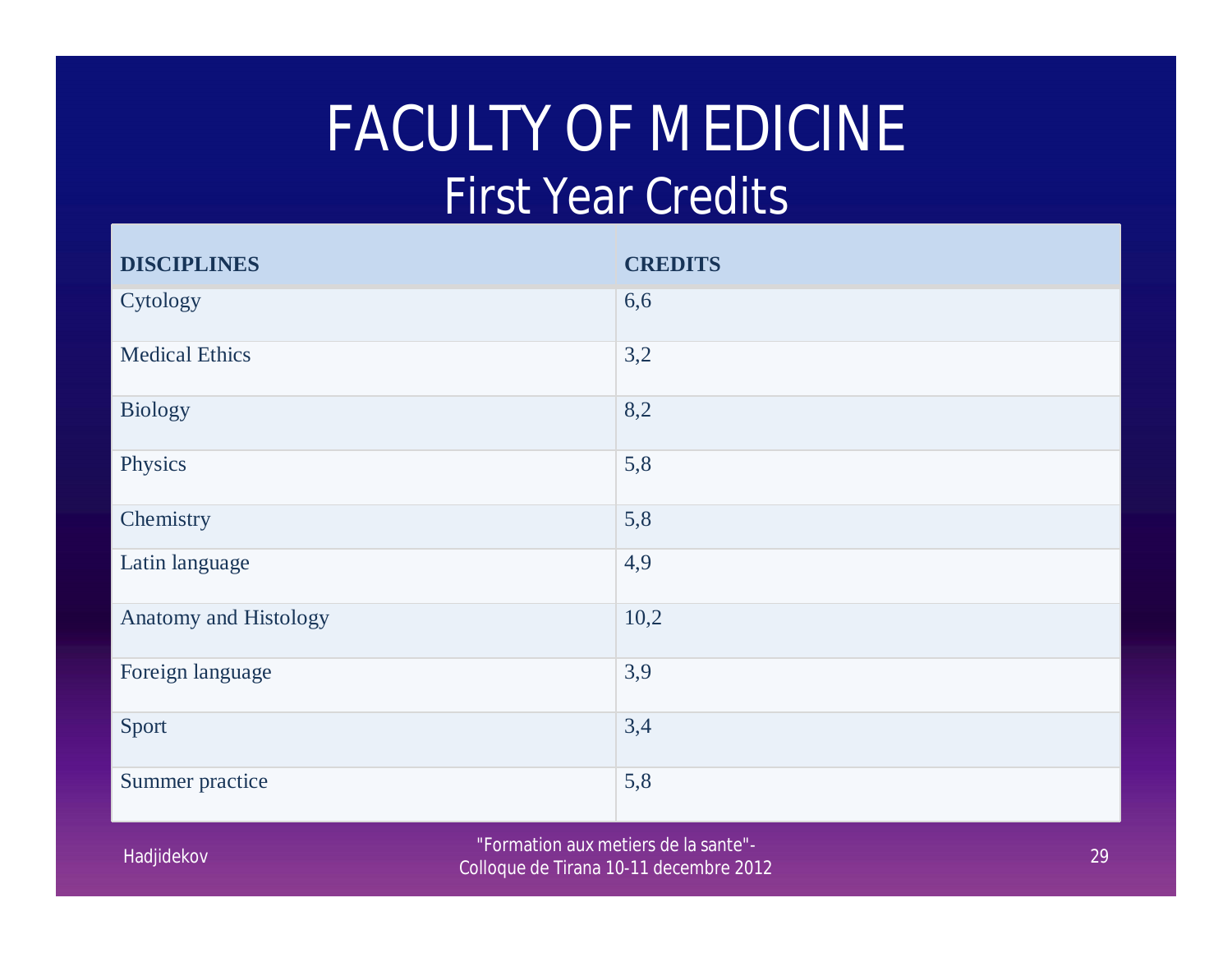**The second year** 

- Anatomy and Histology,
- foreign language
- Biophysics,
- Biochemistry
- Physiology,
- Medical informatics and Biostatistics,
- Social Medicine,
- General Medicine
- Medical Psychology
- History of Medicine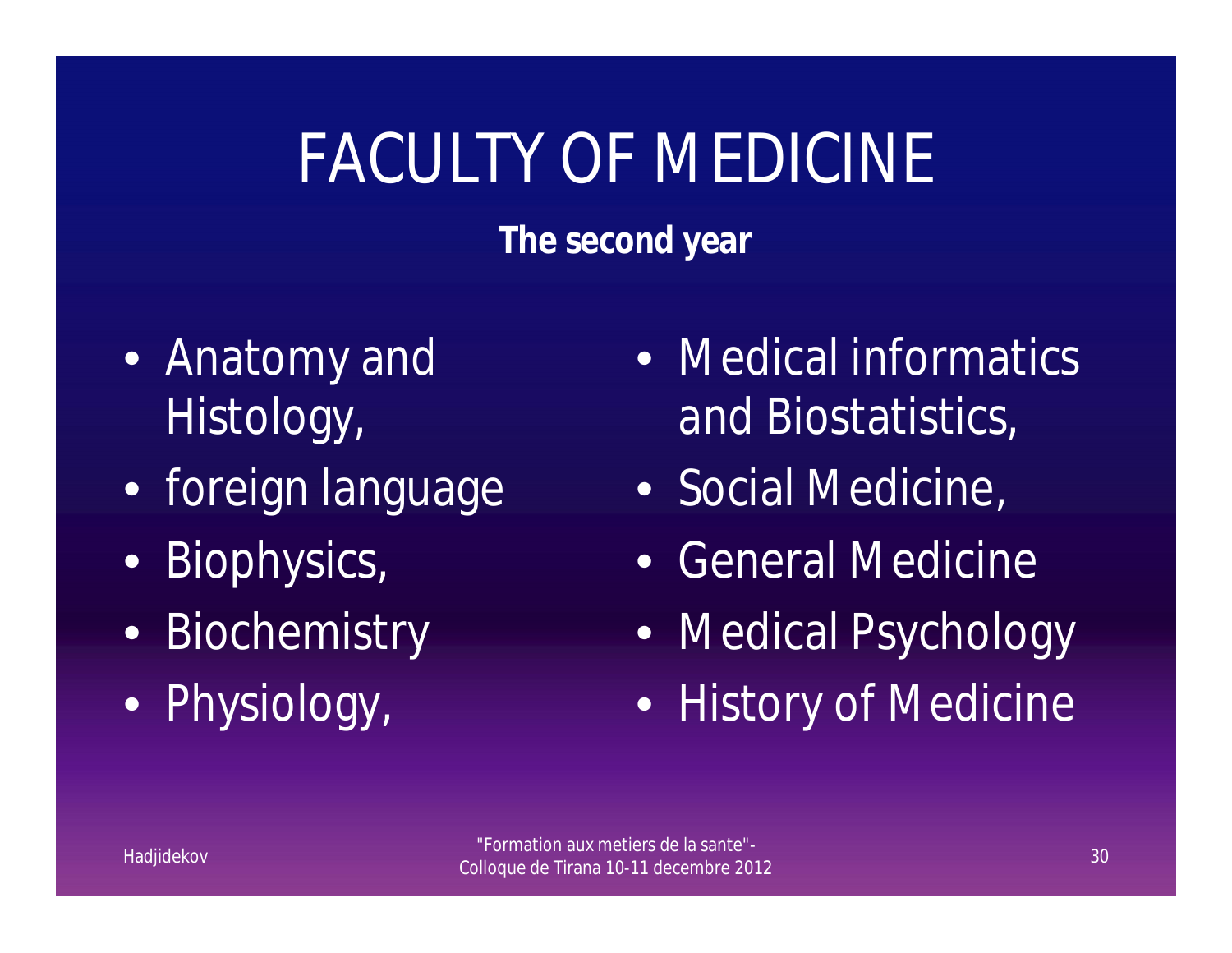#### FACULTY OF MEDICINE Second Year - credits

| <b>DISCIPLINES</b>           |  | <b>CREDITS</b>                                                                 |    |
|------------------------------|--|--------------------------------------------------------------------------------|----|
| <b>Biophysics</b>            |  | $\overline{4}$                                                                 |    |
| <b>Medical informatics</b>   |  | 2,3                                                                            |    |
| <b>Sports</b>                |  | 1,2                                                                            |    |
| <b>Anatomy and Histology</b> |  | 10,8                                                                           |    |
| Physiology                   |  | 12                                                                             |    |
| Biochemistry                 |  | 10,4                                                                           |    |
| Foreign language             |  | 3,4                                                                            |    |
| General medicine             |  | 3,2                                                                            |    |
| Social medicine              |  | 2,3                                                                            |    |
| Microbiology                 |  | $\overline{4}$                                                                 |    |
| <b>Summer practice</b>       |  | 4,8                                                                            |    |
| Hadjidekov                   |  | "Formation aux metiers de la sante"-<br>Colloque de Tirana 10-11 decembre 2012 | 31 |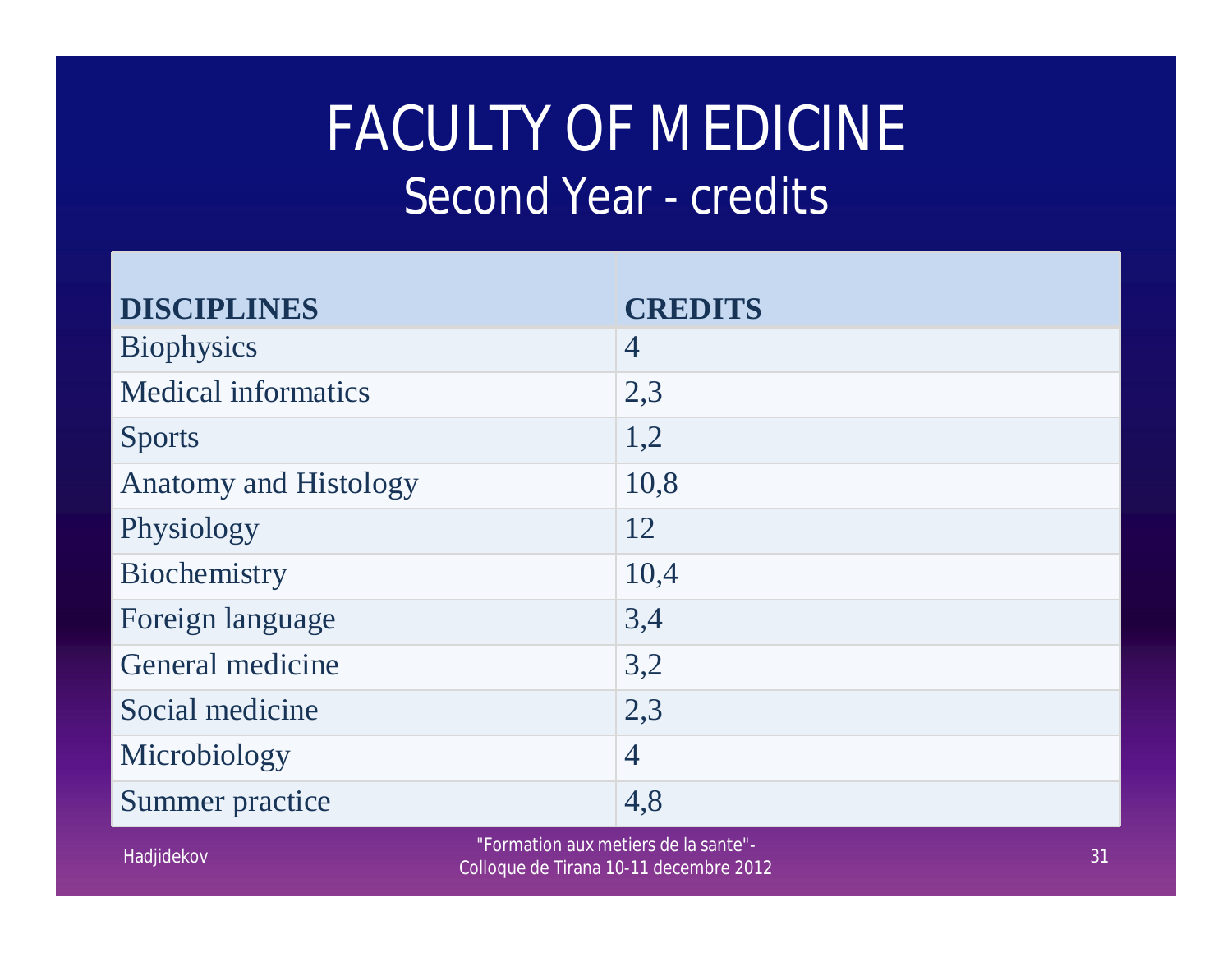| <b>Total First year</b>                                    | 57,8 |
|------------------------------------------------------------|------|
| Elective courses compulsory<br>- choice up to              | 2,2  |
| <b>Total Second Year</b>                                   | 58,4 |
| Elective courses compulsory<br>- choice up to              | 1,6  |
| For participation in research $1,6$<br>projects /advisory/ |      |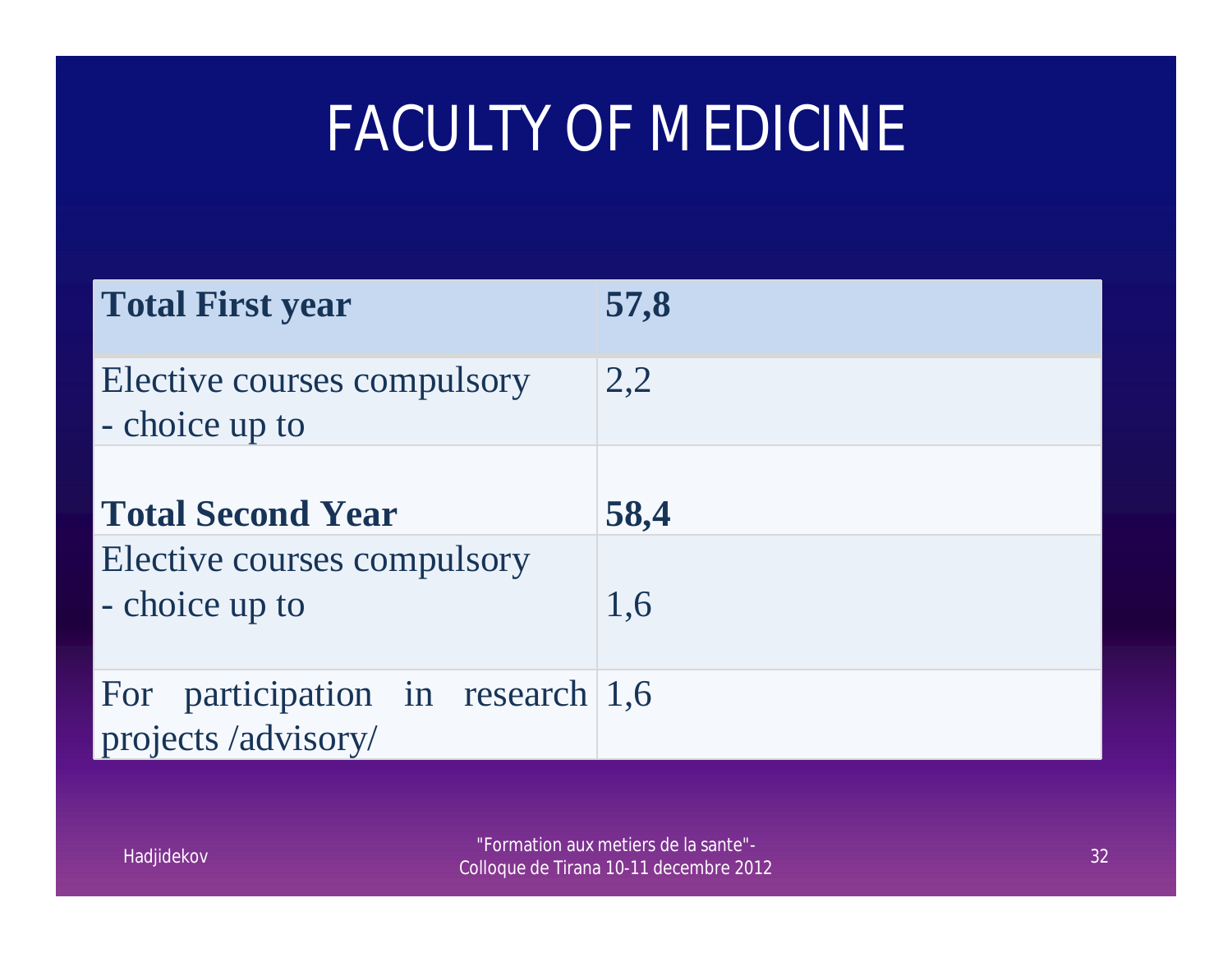The third year -beginning of the clinical years • Propaedeutics of Internal Medicine, •General and Operative Surgery, •Medical Genetics, • Pharmacology, Pathology, •General Pathology, •Medicine of Disasters, •Social Medicine •Microbiology, •Pathophysiology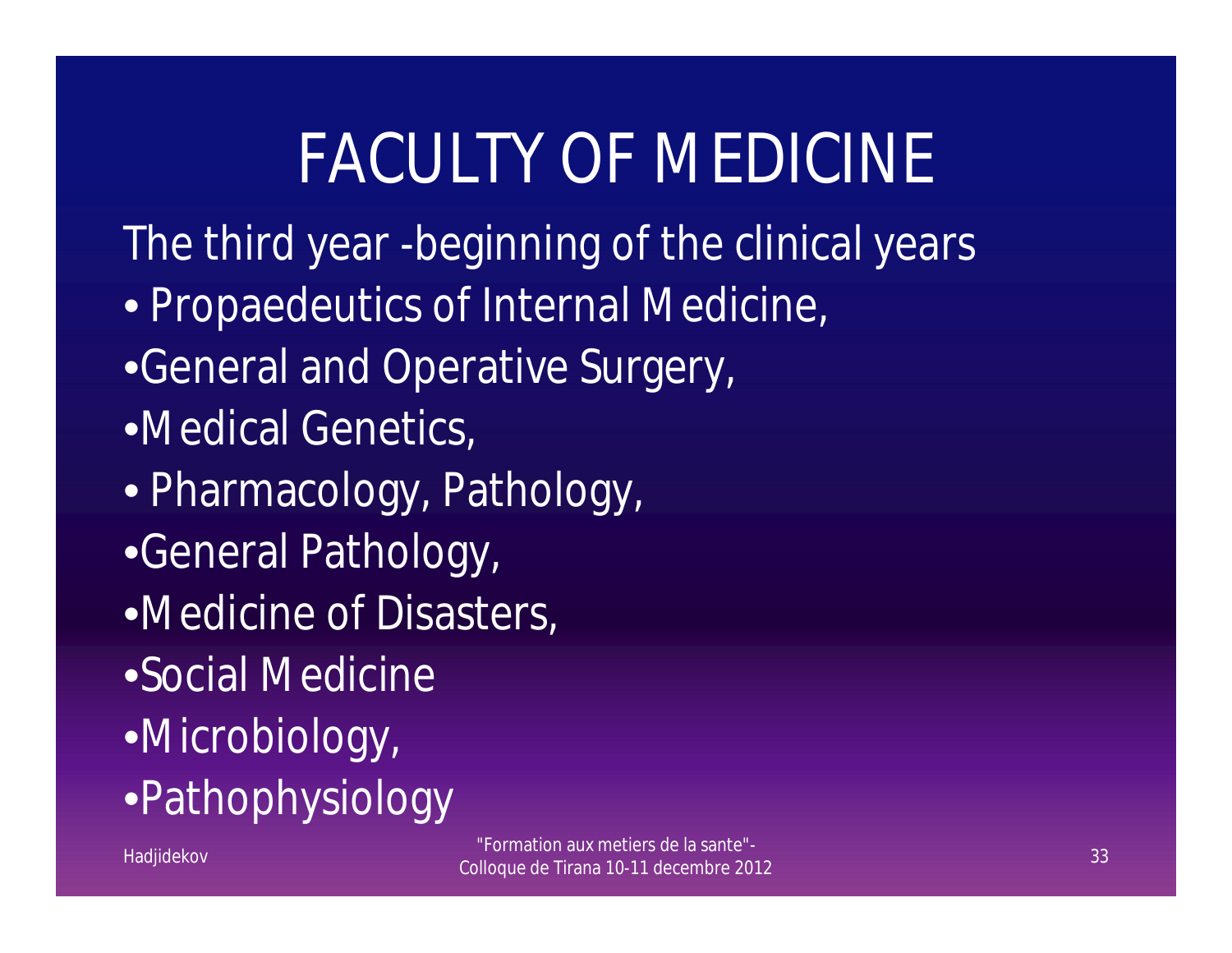#### **Third Year**

| <b>DISCIPLINES</b>                   | <b>CREDITS</b>                                                                 |
|--------------------------------------|--------------------------------------------------------------------------------|
| Social medicine                      | 2,9                                                                            |
| Microbiology                         | 3,7                                                                            |
| <b>Medicine of disasters</b>         | 2,3                                                                            |
| <b>Medical Genetics</b>              | 2,9                                                                            |
| Pathophysiology                      | 6,8                                                                            |
| Pharmacology                         | 8,6                                                                            |
| <b>General Pathology</b>             | 6,2                                                                            |
| Propaedeutics<br>internal 11,6<br>of |                                                                                |
| diseases                             |                                                                                |
| <b>General and Operative Surgery</b> | 8,6                                                                            |
| <b>Summer practice</b>               | 4,8                                                                            |
| <b>Hadjidekov</b>                    | "Formation aux metiers de la sante"-<br>Colloque de Tirana 10-11 decembre 2012 |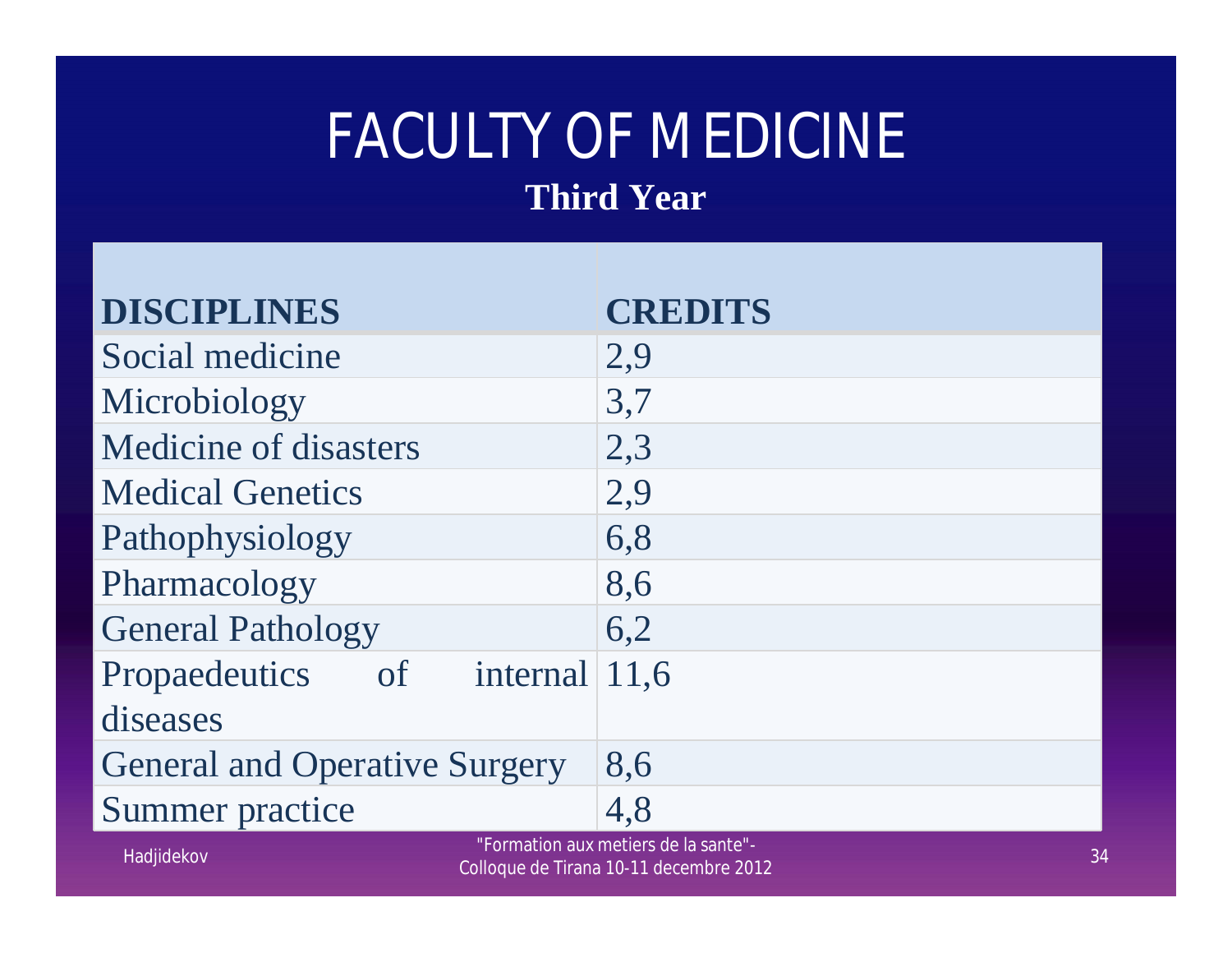#### **Third Year**

| <b>Total Third Year</b>                                       | 58,4 |
|---------------------------------------------------------------|------|
| Elective<br>courses<br>compulsory<br>-choice up to            | 1,6  |
| participation in $1,6$<br>For<br>research projects /advisory/ |      |
| <b>Total</b>                                                  | 58,4 |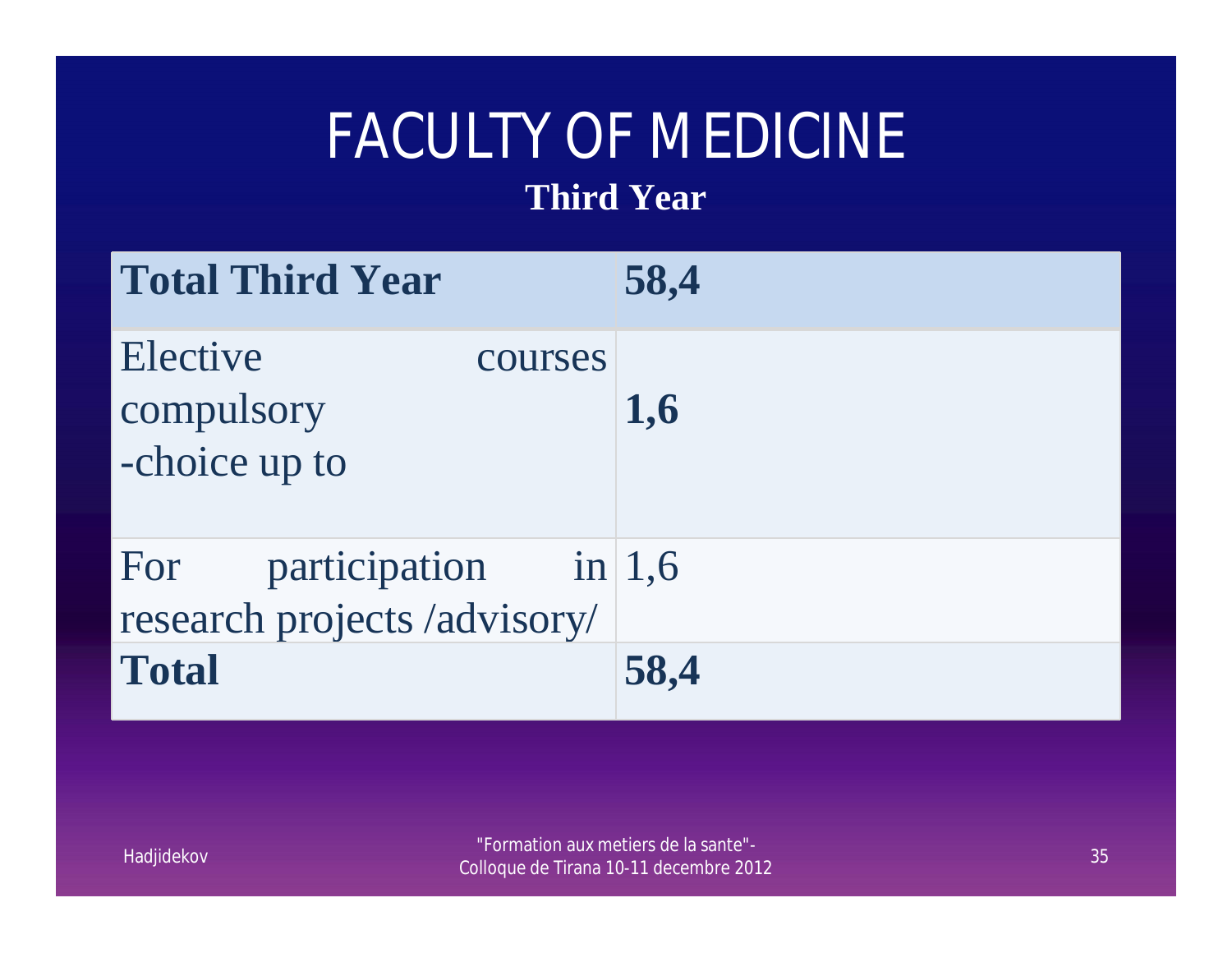#### **Fourth and fifth years**

- Radiology, NM,RTh
- Oto-Rhyno-Laryngology,
- Hygiene,
- Ecology and Occupational Diseases,
- Clinical Pathology, **Ophthalmology**
- Neurology,
- Obstetrics and Gynecology,
- Clinical Pharmacology,
- Dermatology and Venerology,
- Internal Diseases,
- Clinical Laboratory and Clinical Immunology,
- Surgery,
- Orthopedics and Traumatology,
- **Pediatrics**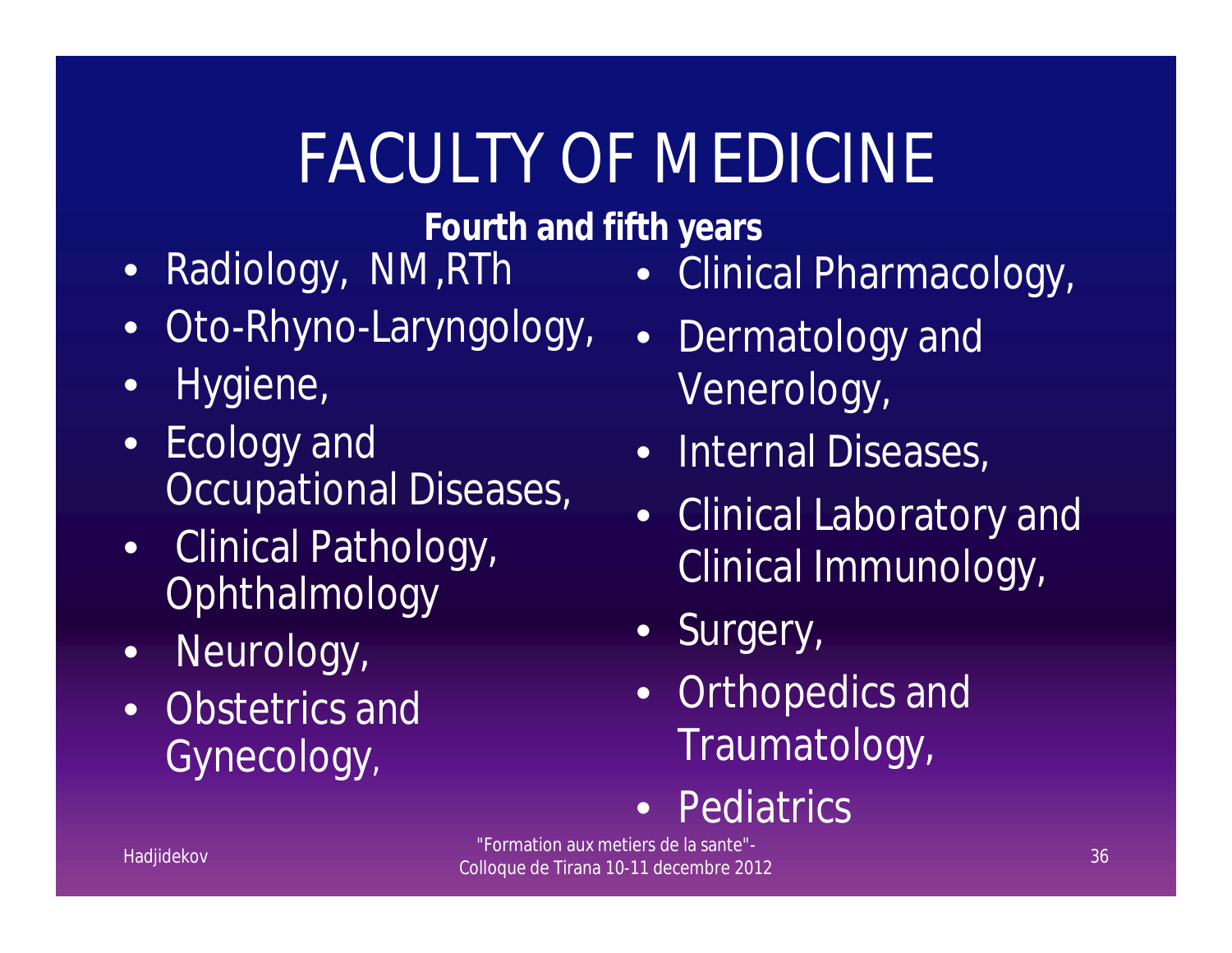#### Fourth Year

| <b>DISCIPLINES</b>                                            | <b>CREDITS</b> |
|---------------------------------------------------------------|----------------|
| Image Diagnostics, Nuclear Medicine 5<br>and Rational Therapy |                |
| Oto-Rhino-Laryngology                                         | 4,6            |
| Ophthalmology                                                 | 4,6            |
| Hygiene, Ecology and Occupational 7,3<br>diseases             |                |
| Neurology                                                     | 7,4            |
| <b>Clinical Pathology</b>                                     | 5,5            |
| <b>Internal Diseases</b>                                      | 18,4           |
| Surgery                                                       | 4,3            |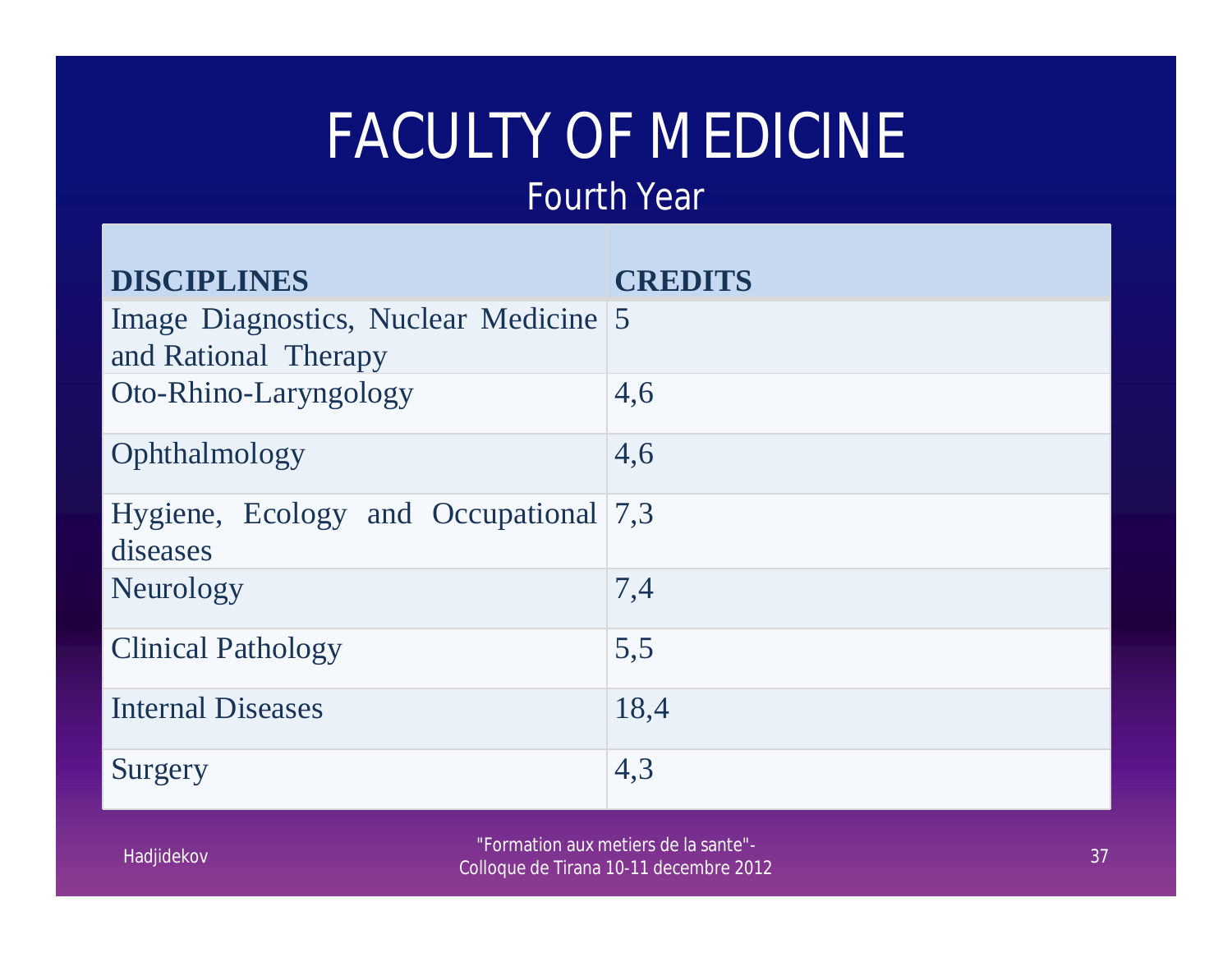#### FACULTY OF MEDICINE Fourth Year

| <b>Total</b>                                                             | 57,1 |
|--------------------------------------------------------------------------|------|
| Elective courses /advisory/<br>- choice up to                            | 2,9  |
| For participation in scientific $1,3$<br>session with a paper /advisory/ |      |
| A publication in Bulgarian 1,6<br>magazines /advisory/                   |      |
| A publication in international 3<br>magazines /advisory/                 |      |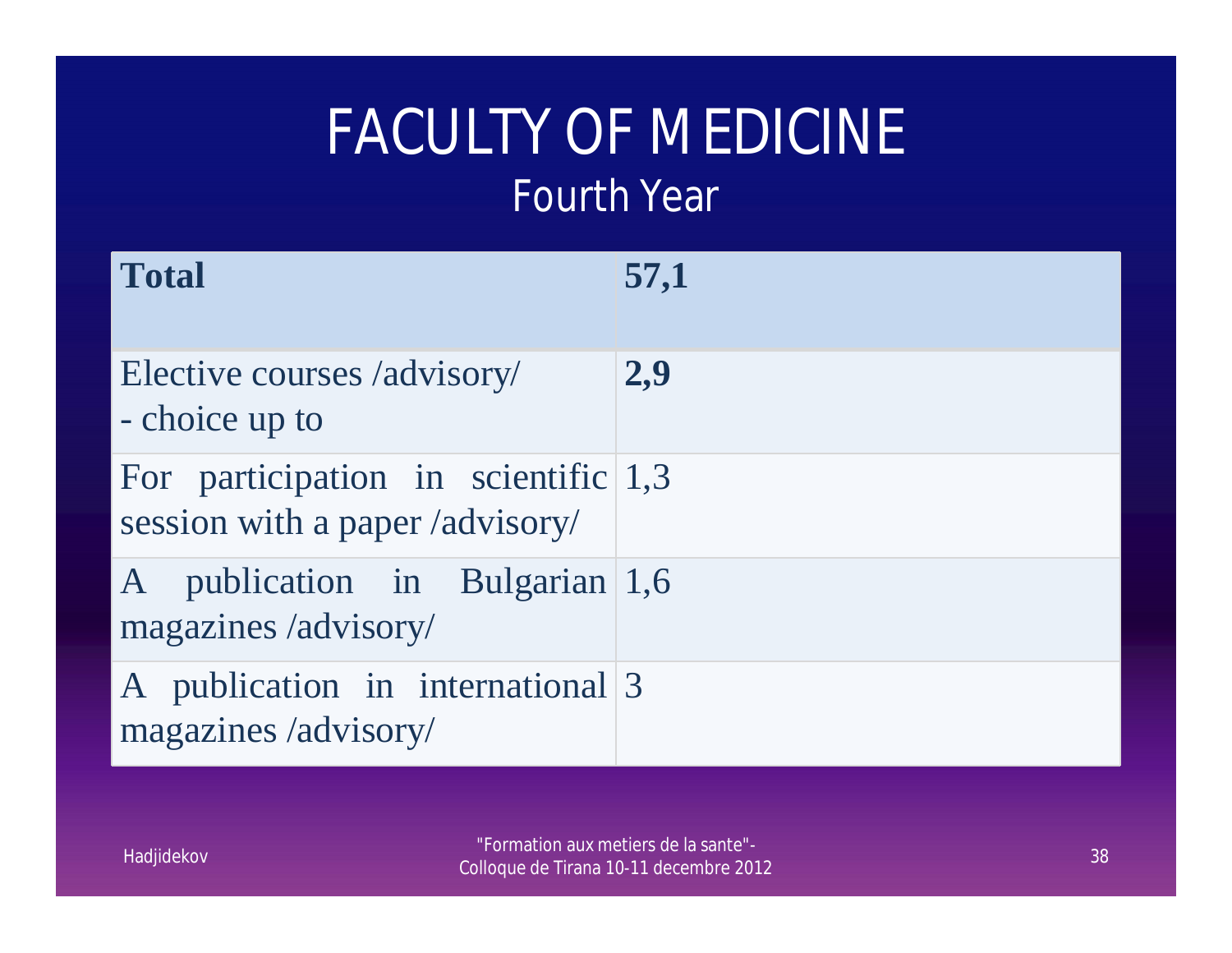#### **Fifth year**

| <b>DISCIPLINES</b>                  | <b>CREDITS</b> |
|-------------------------------------|----------------|
| <b>Internal Diseases</b>            | 10,2           |
| Surgery                             | 10,2           |
| <b>Obstetrics and Gynecology</b>    | 10,5           |
| Pediatrics                          | 10,9           |
| <b>Orthopedics and Traumatology</b> | 4,6            |
| Dermatology and Venerology          | 4,6            |
| <b>Clinical laboratory</b>          | 3,1            |
| <b>Clinical Immunology</b>          | 1,5            |
| <b>Clinical Pharmacology</b>        | 3,1            |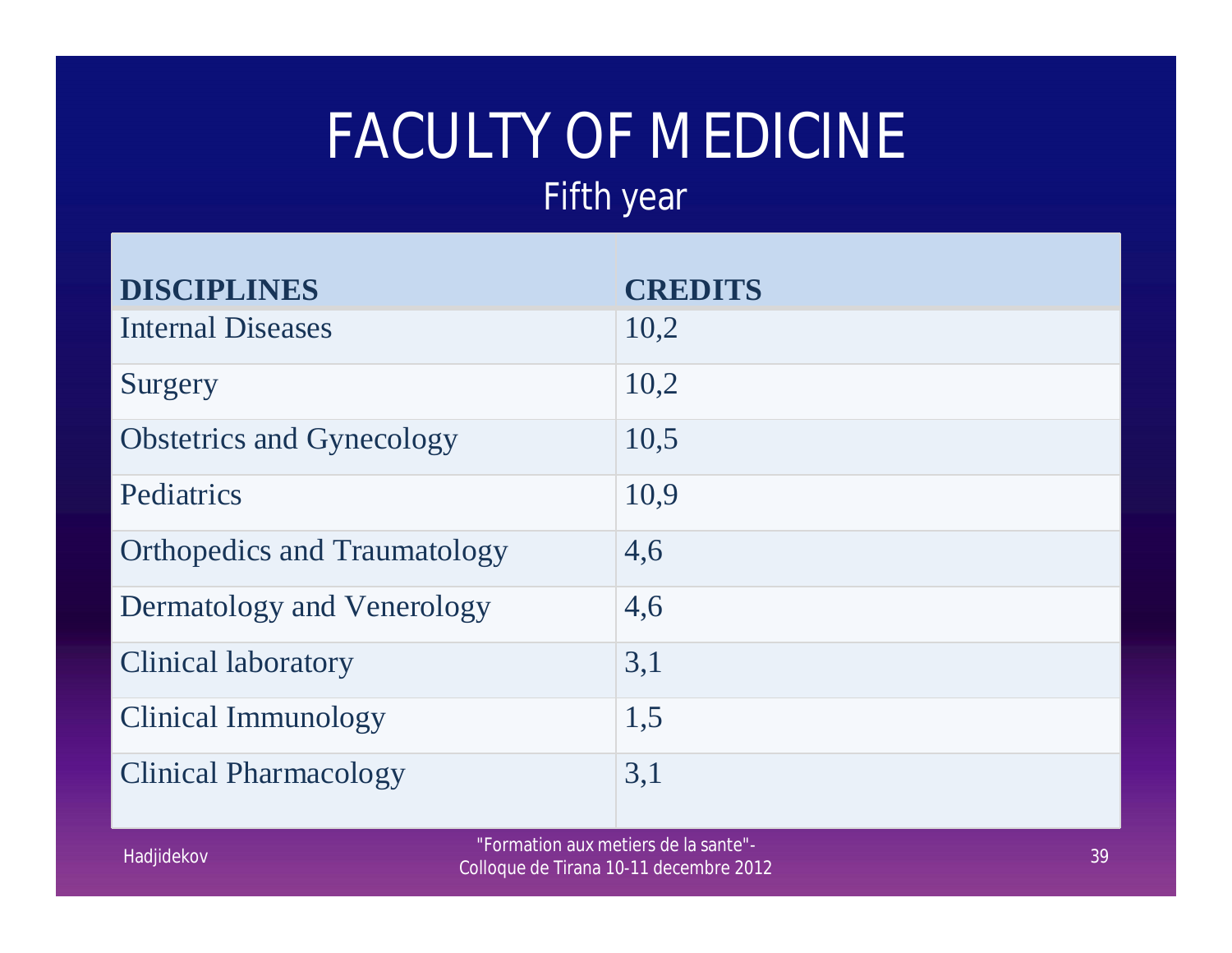`

| <b>Total</b>                                                           | 58,7 |
|------------------------------------------------------------------------|------|
| Elective courses /advisory/<br>- choice up to                          | 1,3  |
| For participation in scientific 1,3<br>session with a paper /advisory/ |      |
| A publication in Bulgarian 1,6<br>magazines /advisory/                 |      |
| A publication in international 3<br>magazines /advisory/               |      |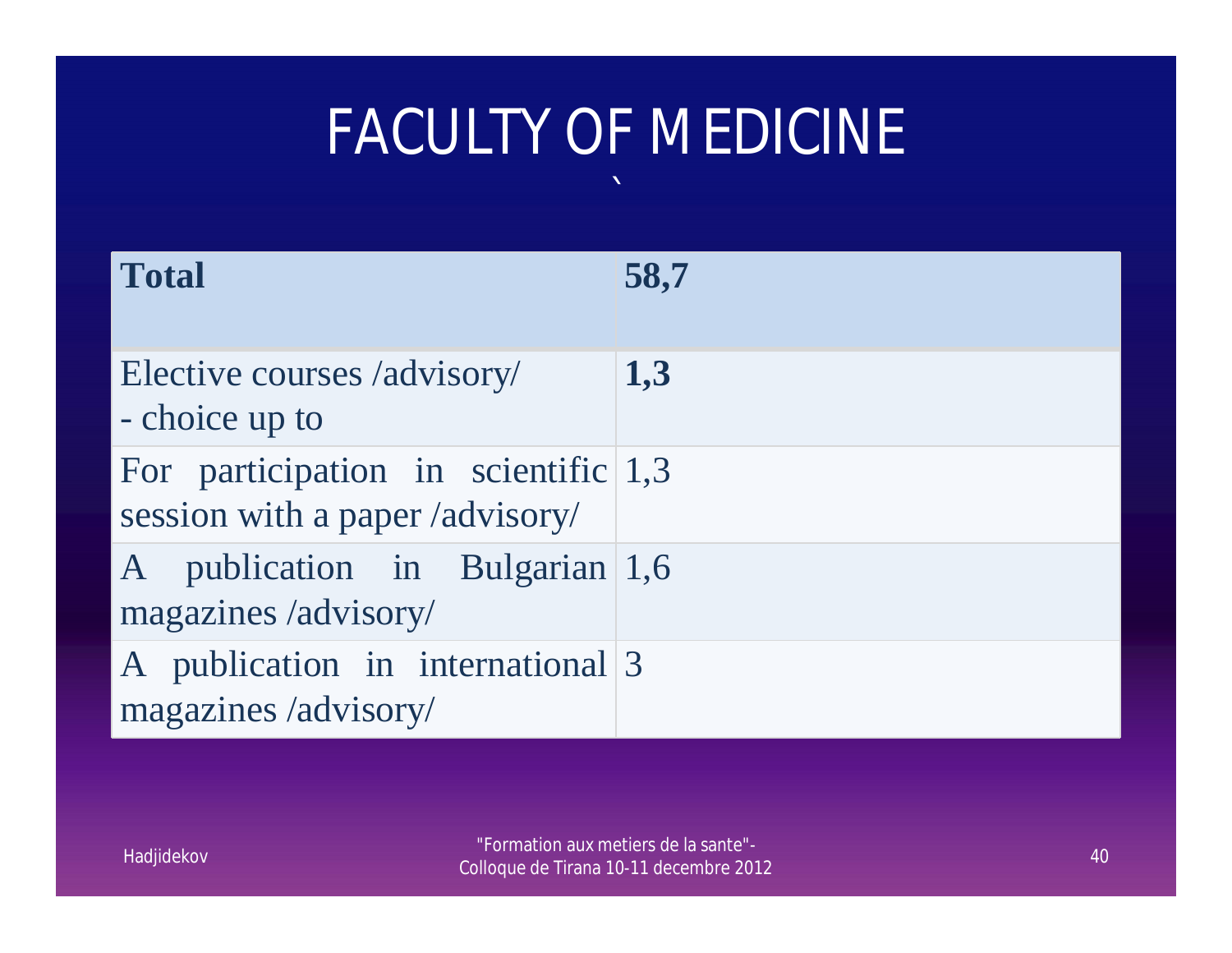# FACULTY OF MEDICINE sixth year

- **Psychiatry**
- Urology
- Anesthesiology and Reanimation, Epidemiology
- Infectious Diseases, Medical Parasitology and Tropical Diseases, Physical Therapy and Rehabilitation,
- Forensic Medicine and Deontology.

clinical clerkships in

- Internal Medicine,
- •Surgery
- •Pediatrics
- •Obstetrics and Gynecology,
- •General Medicine
- Hygiene, Infectious Diseases, Epidemiology and Social Medicine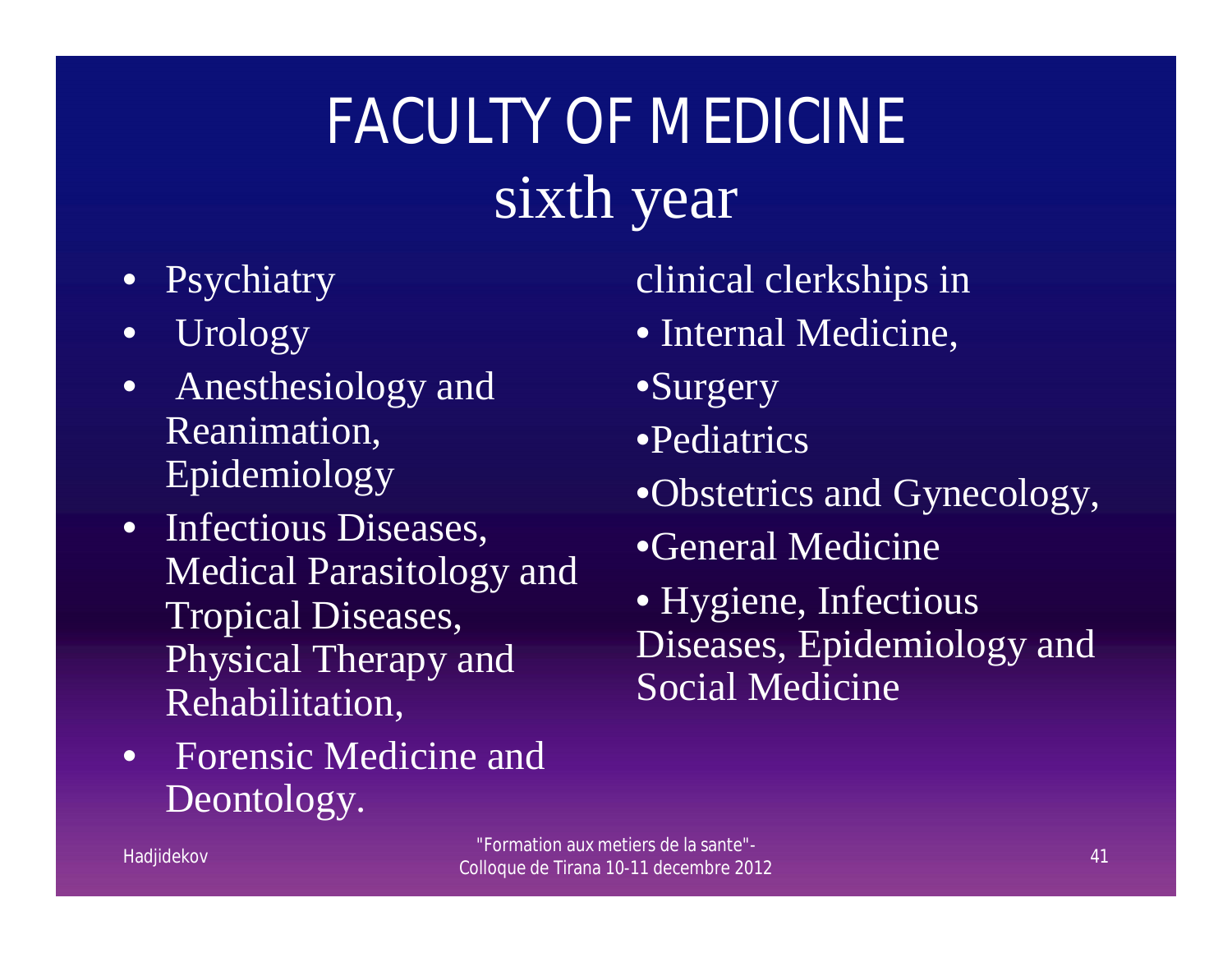#### Sixth year

| <b>DISCIPLINES</b>                                         | <b>CREDITS</b> |
|------------------------------------------------------------|----------------|
| Epidemiology, Infectious Diseases, 9,2                     |                |
| Parasitology, Tropical Diseases                            |                |
| <b>Forensic Medicine and Deontology</b>                    | 4,6            |
| Psychiatry                                                 | 4,6            |
| Anesthesiology and Reanimation                             | 4,6            |
| Physiotherapy                                              | 3,1            |
| Urology                                                    | 3,1            |
| <b>Total</b>                                               | 29,2           |
| Elective courses /advisory/                                | 1              |
| - choice up to                                             |                |
| For participation in scientific session with $ 1,3\rangle$ |                |
| a paper /advisory/                                         |                |
| A publication in Bulgarian magazines 1,6                   |                |
| /advisory/                                                 |                |
|                                                            |                |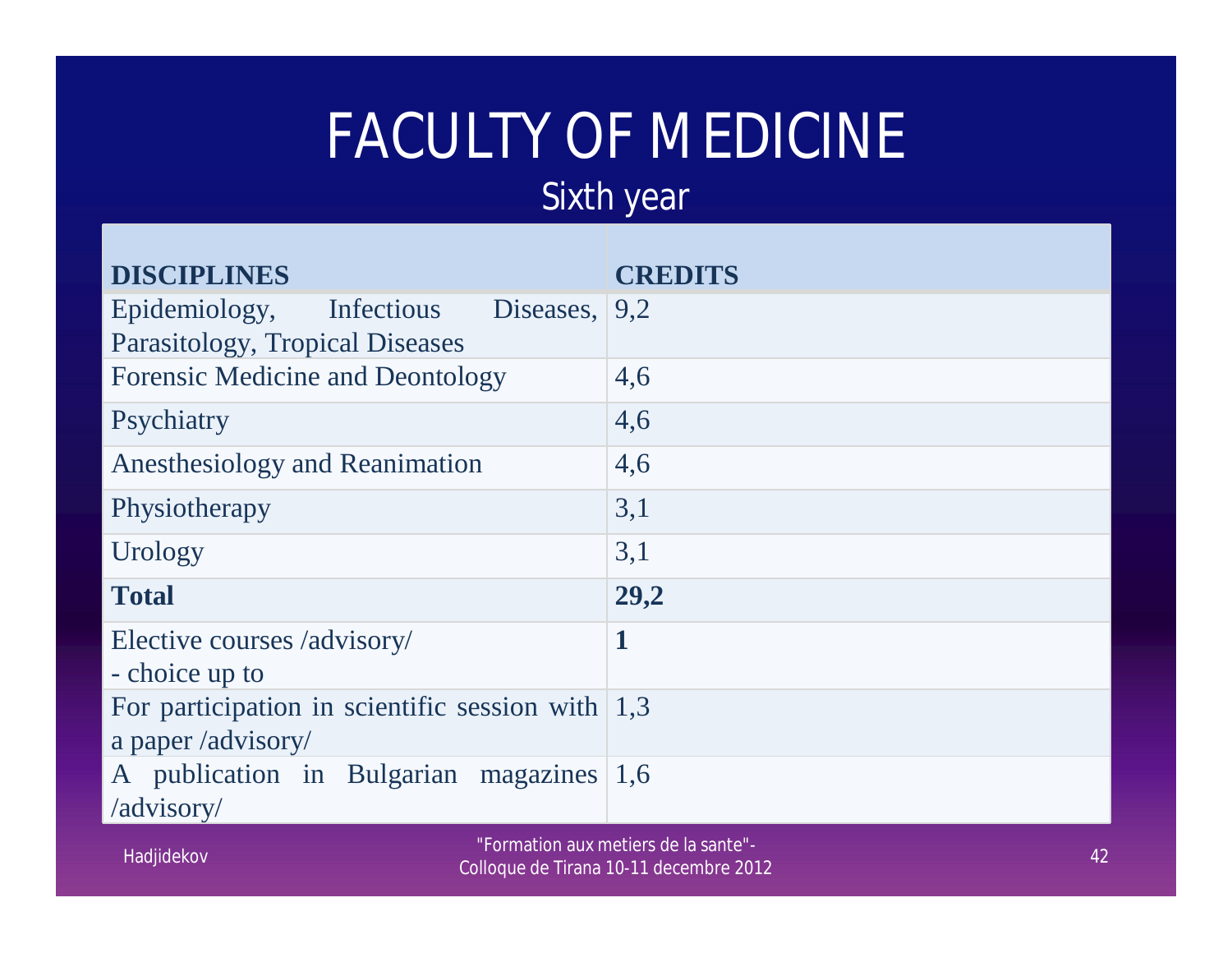#### PRE-GRADUATE PROBATION

| <b>DISCIPLINES</b>                                                 | <b>TOTAL</b> |
|--------------------------------------------------------------------|--------------|
| <b>Internal Diseases</b>                                           | 12,6         |
| Surgery                                                            | 12,6         |
| <b>Obstetrics and Gynecology</b>                                   | 12,6         |
| Pediatrics                                                         | 12,6         |
| Hygiene, Epidemiology, Infectious<br>Diseases, and Social Medicine | 14,2         |
| <b>General Medicine</b>                                            | 4,8          |
| <b>Emergency Medicine</b>                                          | 3,0          |
| State exam session                                                 | 16           |
| <b>Total</b>                                                       | 88,4         |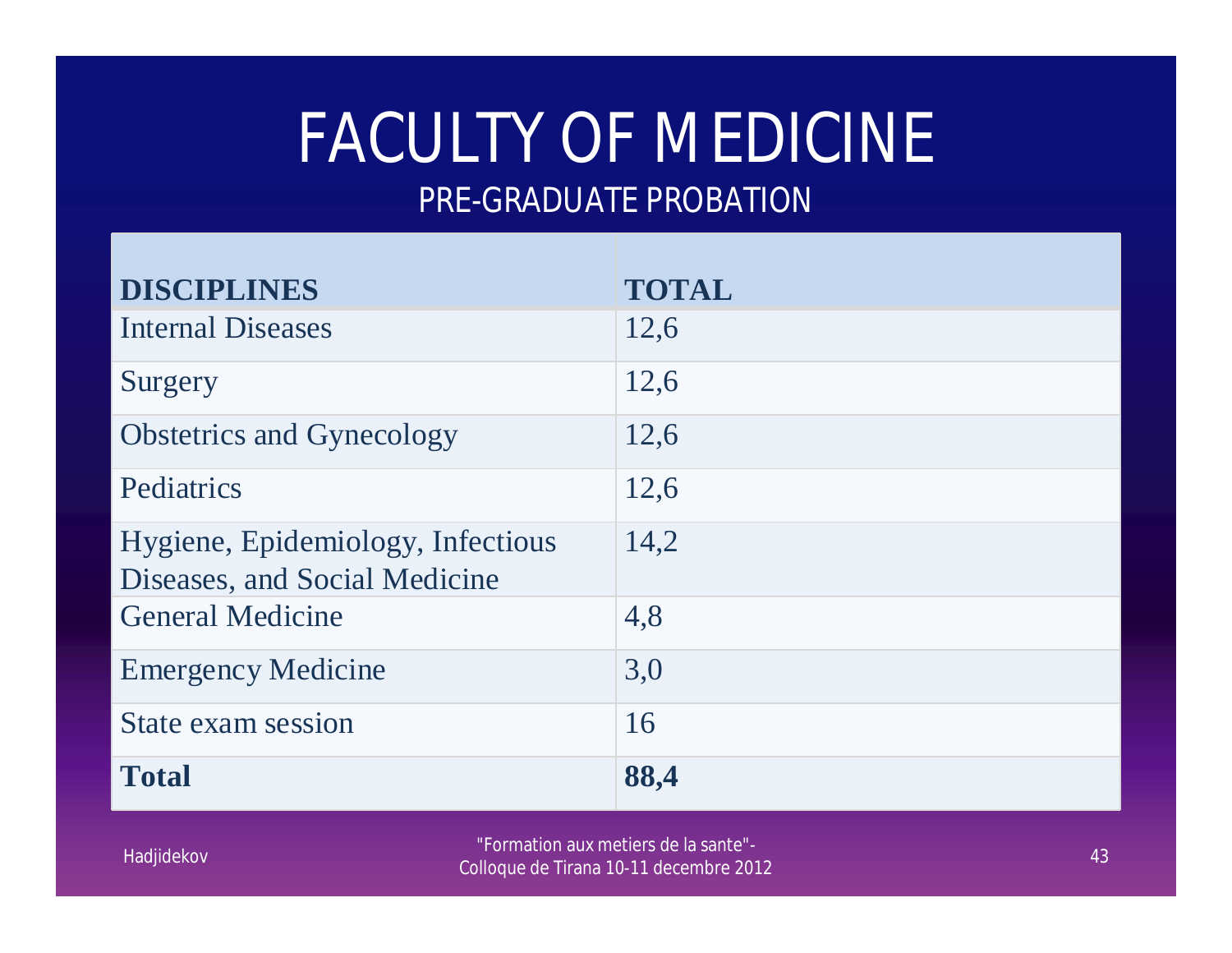- postgraduate qualifications in 52 basic specialties is also available.
- The education 3 to 5 years
- National programme
- final examination in front of a State Examination Commission.
- 47 departments and clinical centers

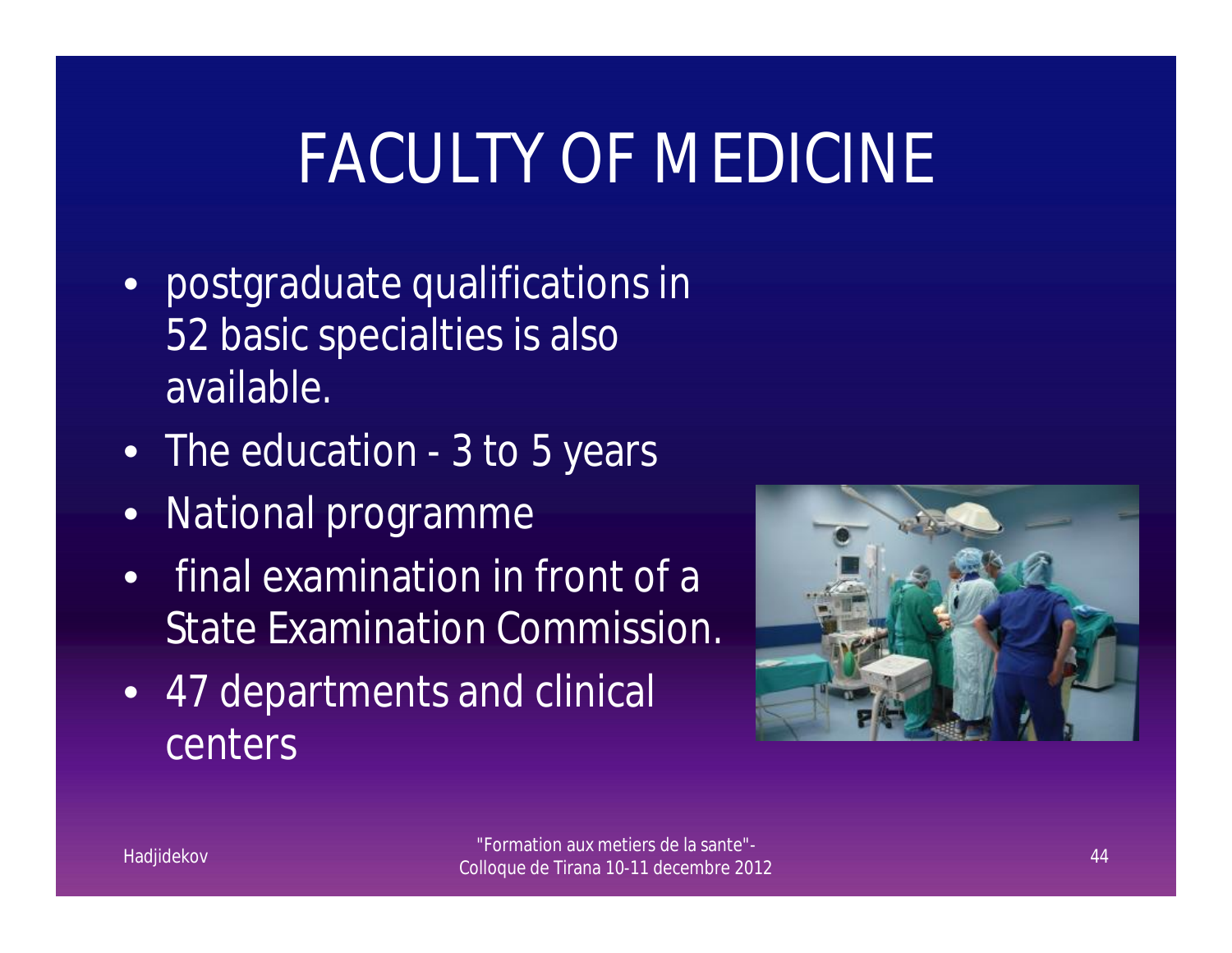• In accordance with the European directives and the Bulgarian legal requirements the name of the faculty was changed as Faculty of Dental Medicine in 2007

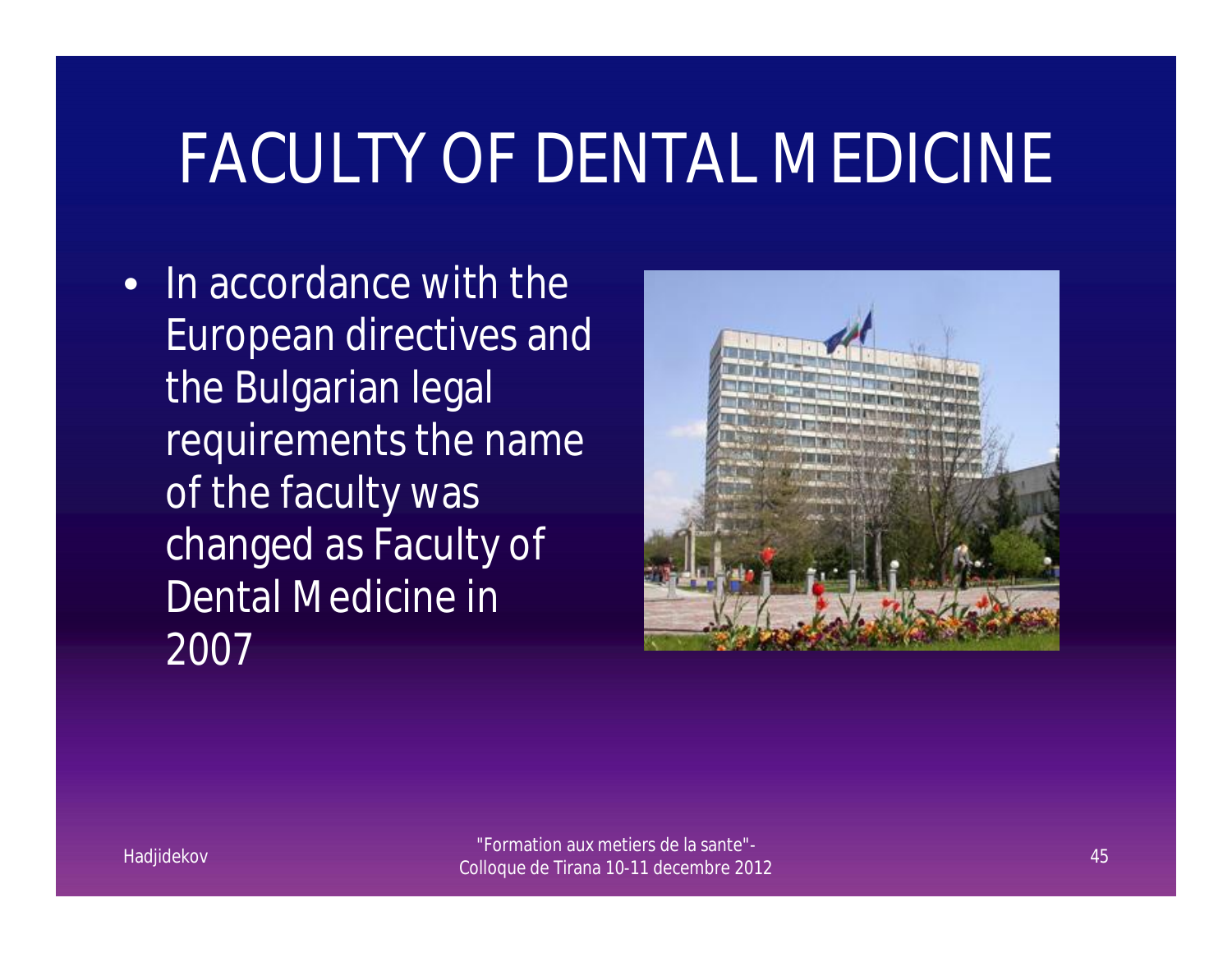• From 1942 till 2007 the faculty was graduated by 9988 Bulgarian and 835 international students from 55 countries

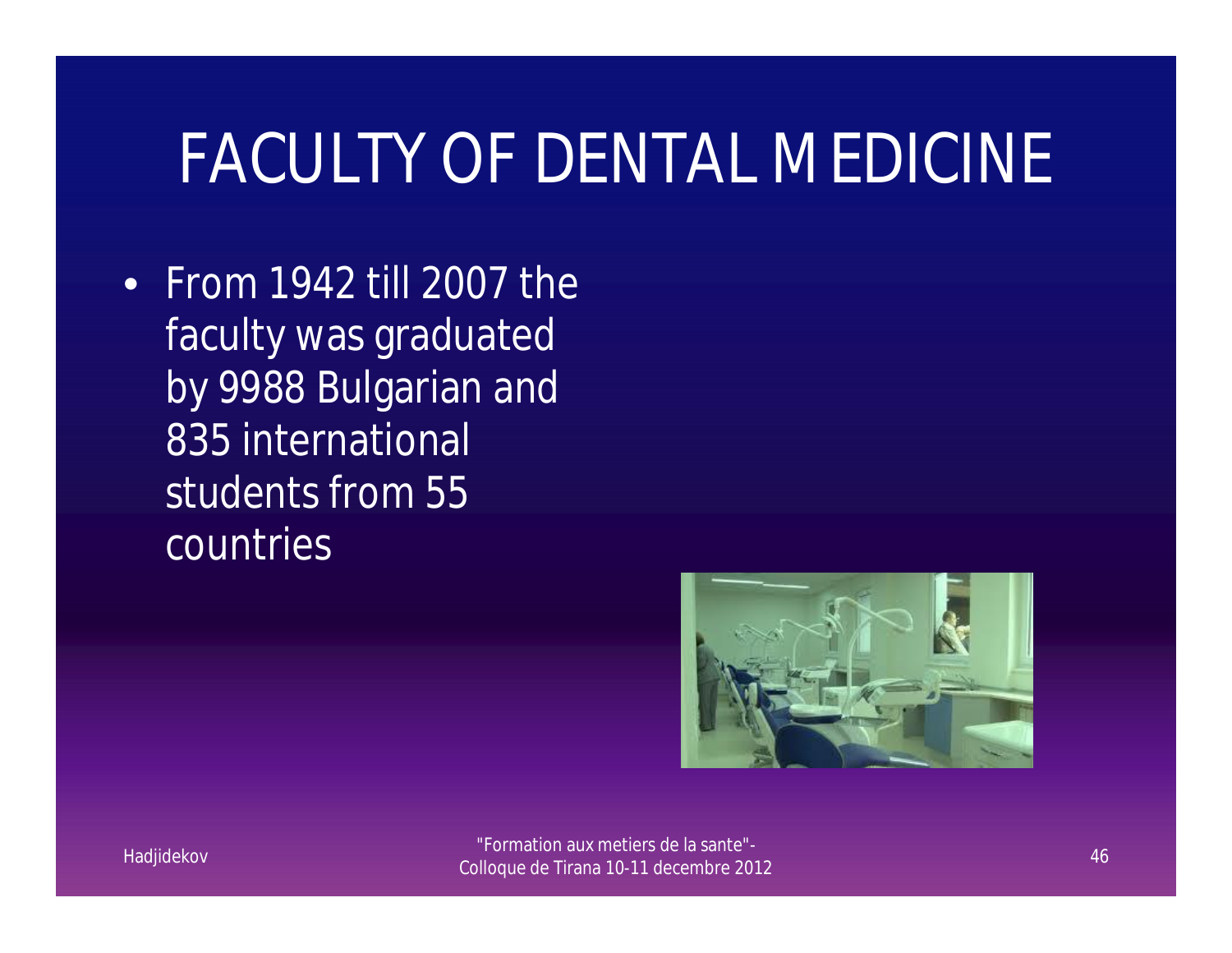- Master's degree in dental medicine awarded
- after 10 semesters or 5 years successful<br>education –<br>• pro-graduate probation is after the 10th education –
- pre-graduate probation is after the 10th semester – 135 days (or 1080 hours)
- two clinical clerkships 30 calendar days (or 150 hours) after the 6th and the 8th semester

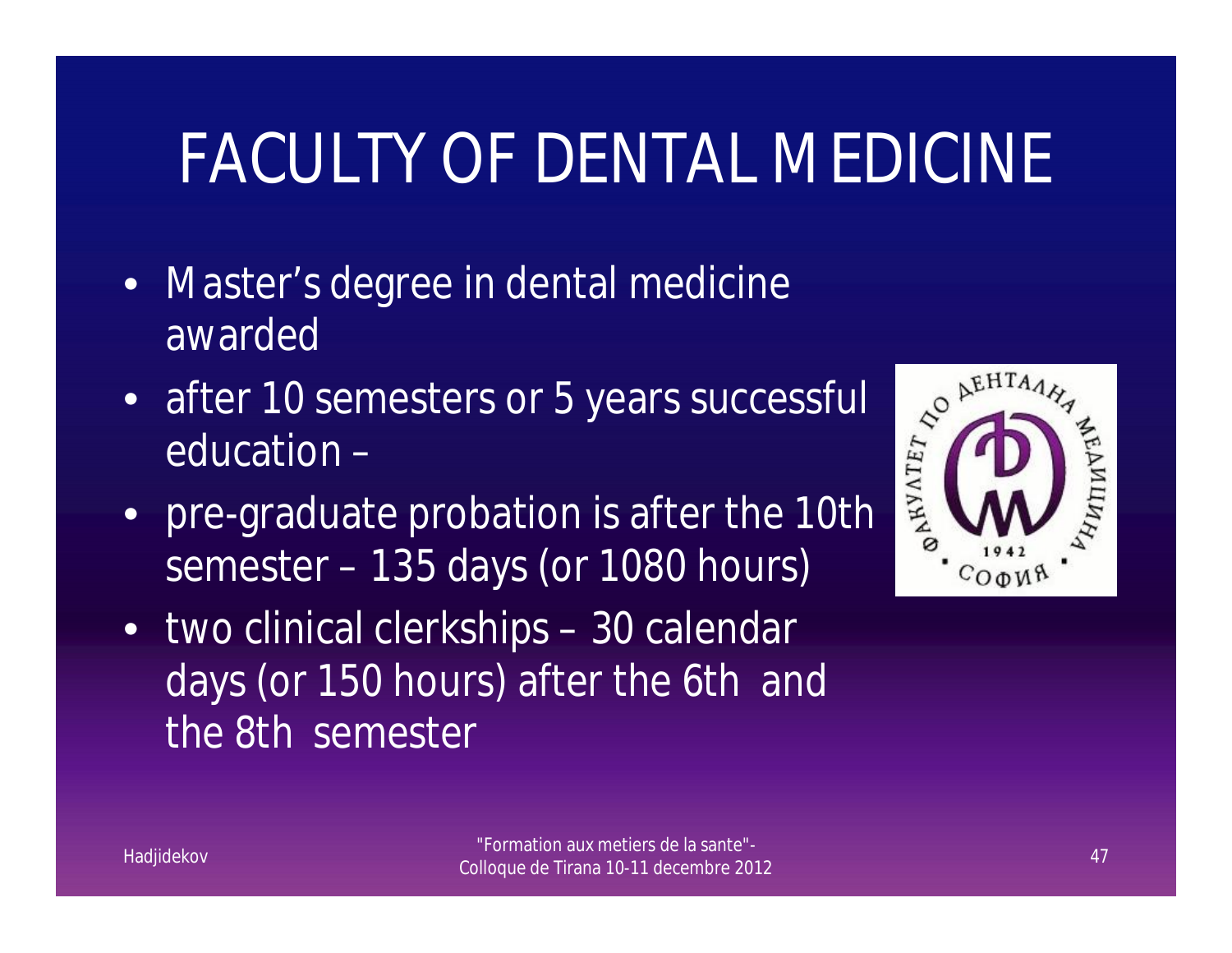

#### three stages

•the first two years medico biological training •from the second to the tenth semester - general medical and specialized dental disciplines

#### The pre diploma internship

- Pediatric dental medicine,
- •Therapeutic dental medicine,
- Oral and maxillofacial surgery,
- •Prosthetic dental medicine, Periodontology and **Orthodontics**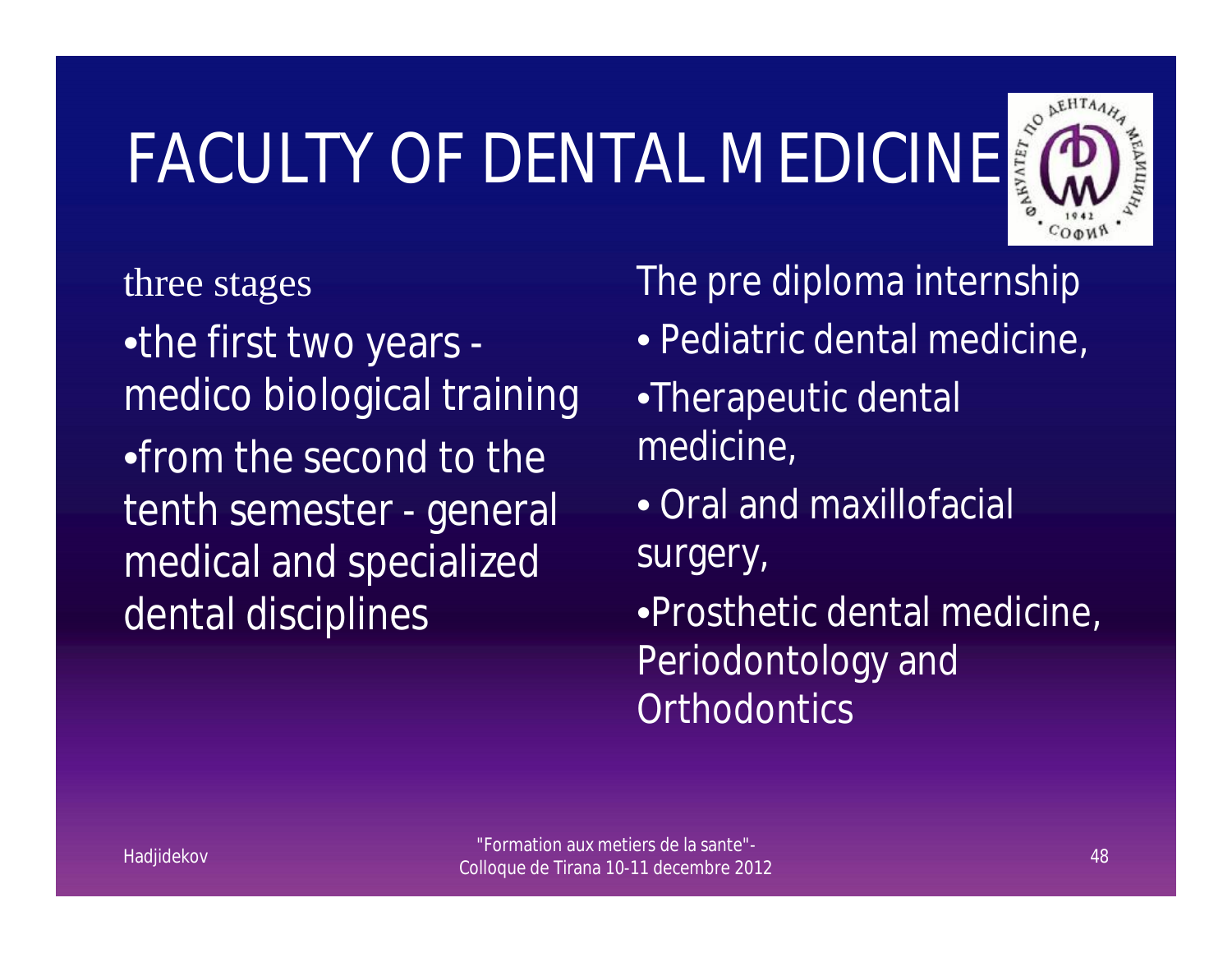#### FACULTY OF DENTAL MEDICINE first year

- Physics,
- Chemistry,
- Biology,
- Latin,
- Foreign language,
- Anatomy and Histology, Cytology and Embryology
- Biochemistry,
- Dental and Biomaterials,
- Pre-clinics of prosthetic dental medicine,
- Computer technique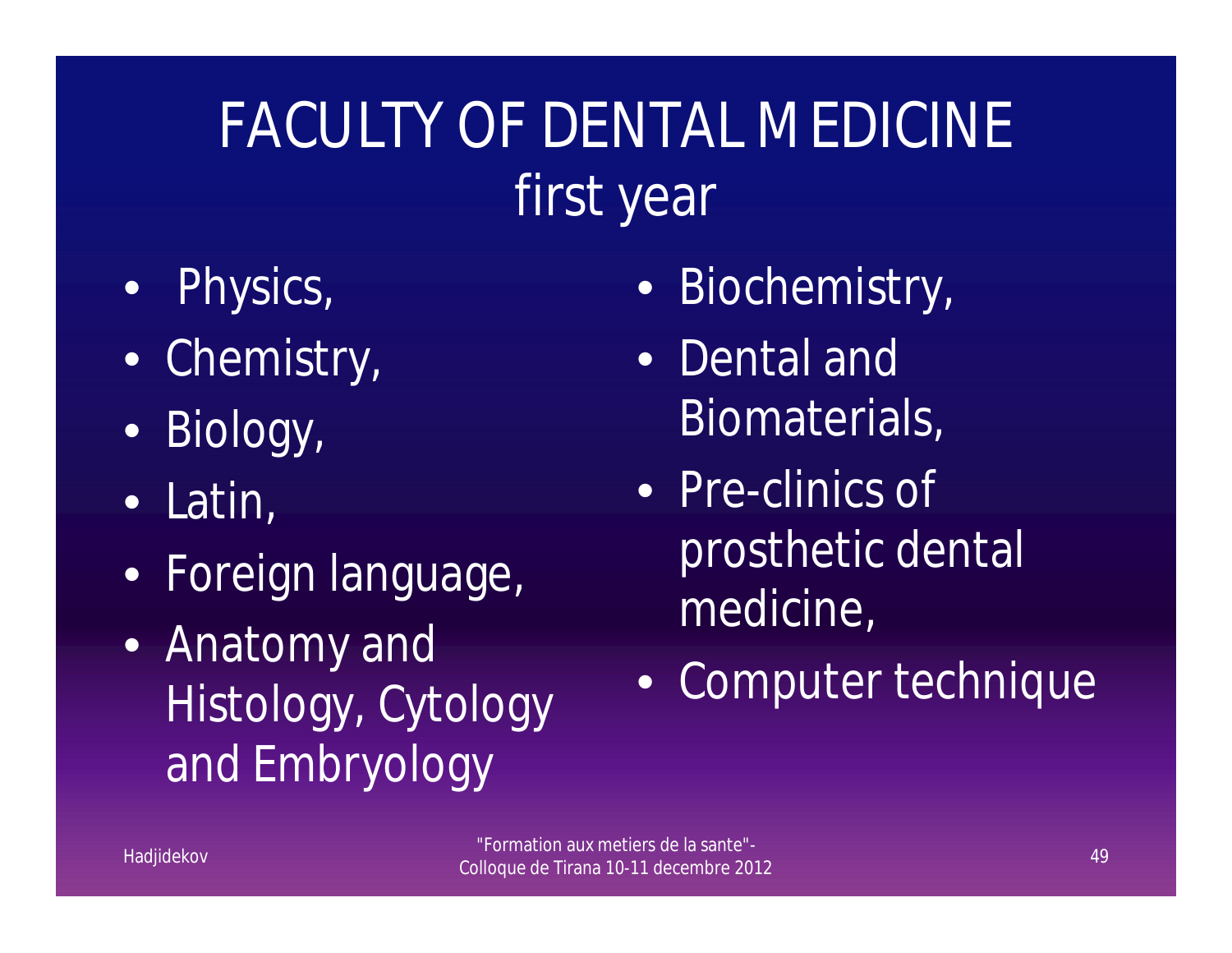#### FACULTY OF DENTAL MEDICINE second year

- Biochemistry,
- Biophysics, Anatomy and Histology,
- Physiology,
- Microbiology,
- Social medicine and medical ethics,
- Medical Psychology,
- Disaster medicine
- Pharmacology
- Pre-clinics of prosthetic dental medicine,,
- Pre-clinics of pediatric dental medicine,
- Pre-clinics of conservative dental medicine,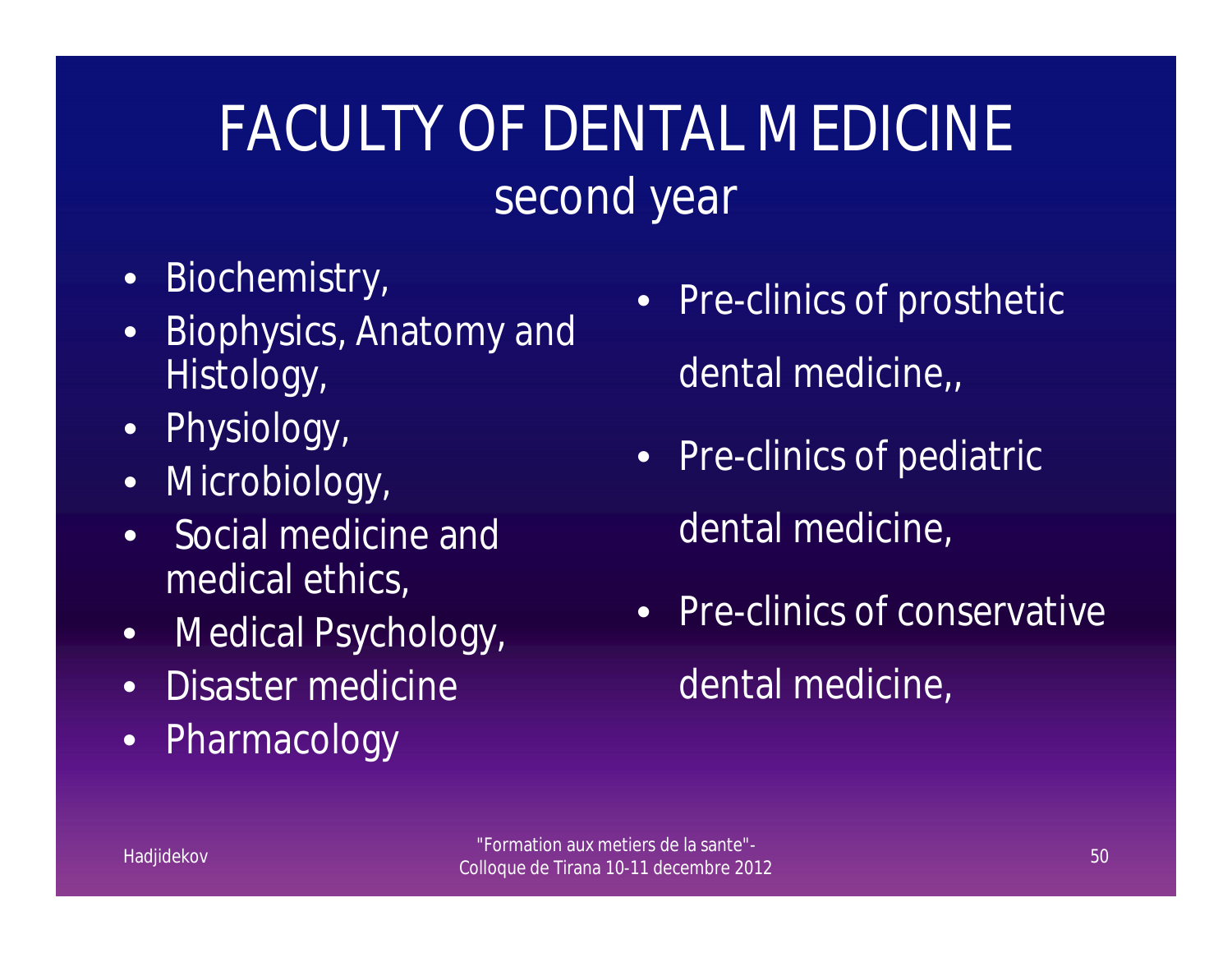*third year*

- General and clinical pathology,
- Diagnostic Imaging,
- Pathoanatomy,
- Pathophysiology, Pharmacology,
- General surgery



- Pre-clinics of conservative dental medicine
- Dental Public Health,
- Oral pathology
- Clinics of Prosthetic dental medicine,
- Pre-clinics of pediatric dental medicine,
- Pre-clinics of oral and maxillofacial surgery
- Clinics of pediatric dental medicine,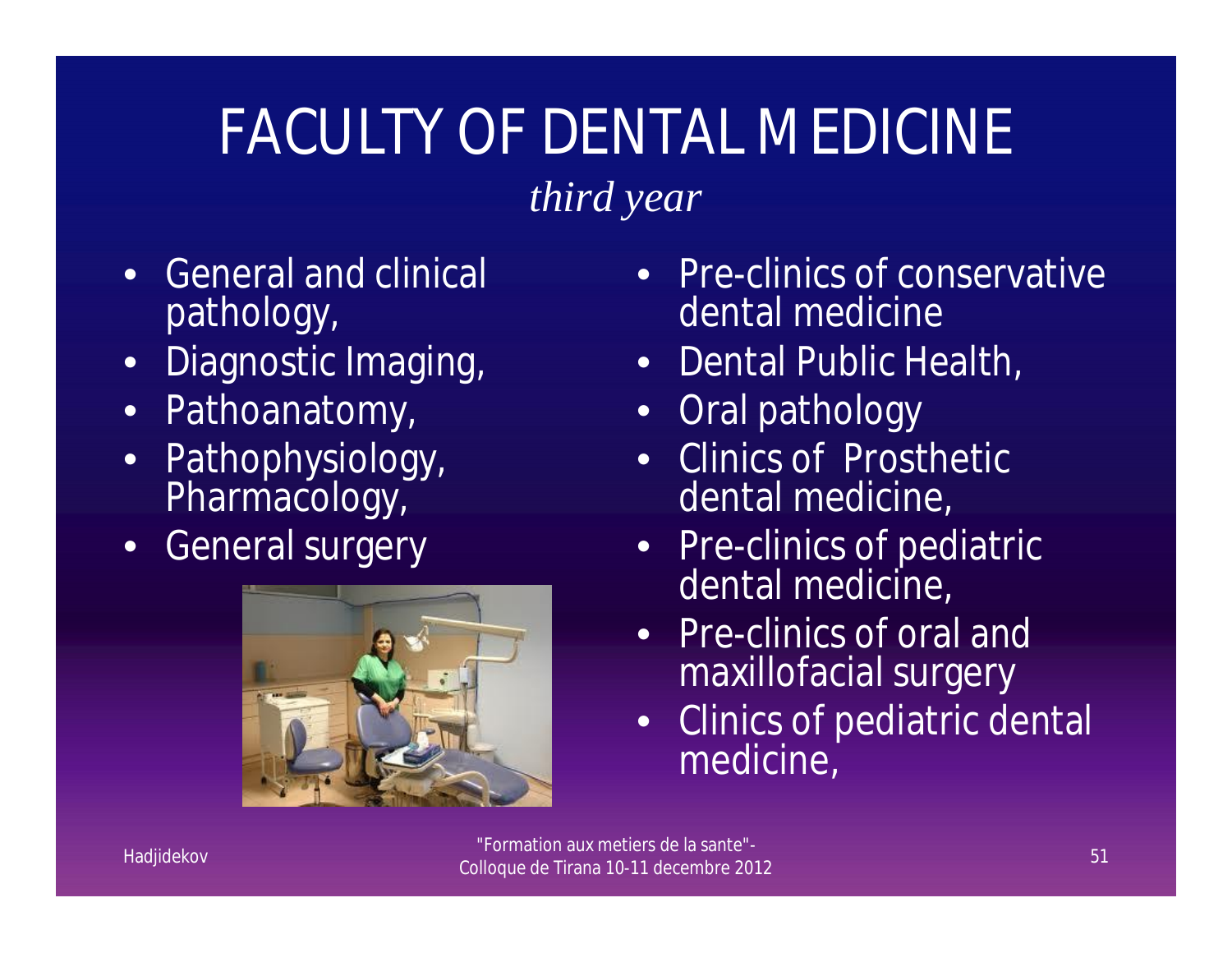#### FACULTY OF DENTAL MEDICINE fourth year

- Diagnostic Imaging,
- Oto-rhyno-laryngology, Internal diseases,
- Forensic medicine,
- Pediatrics and infectious diseases,
- Obstetrics and gynecology,



- Clinics of prosthetic dental medicine,
- Clinics of conservative dental medicine,
- Orthodontics,
- Clinics of pediatric dental medicine,
- Clinics of oral and maxillofacial surgery,
- Clinical Dental allergology,
- **Periodontology**

"Formation aux metiers de la sante" n ormation dux meticity de la same<br>Colloque de Tirana 10-11 decembre 2012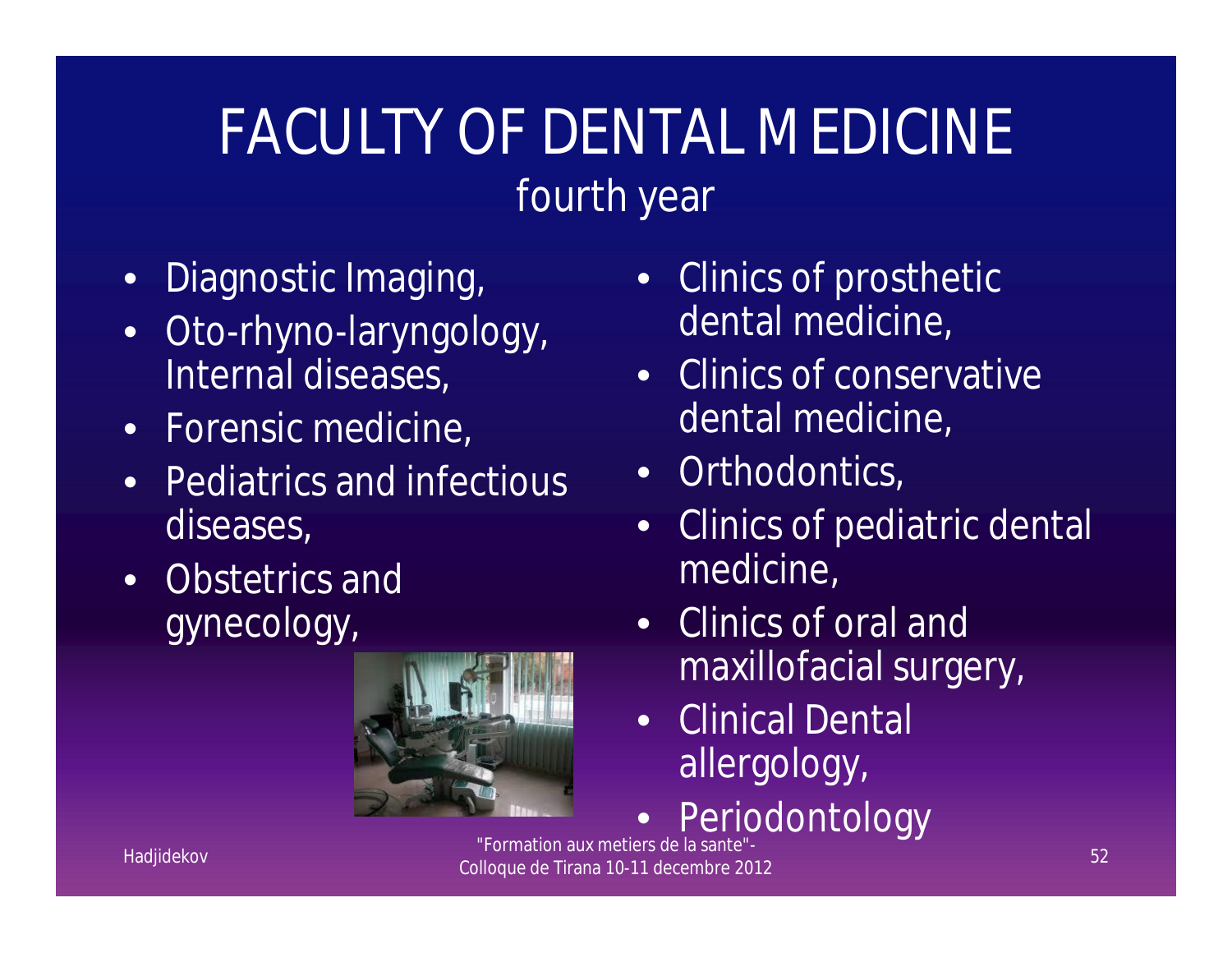#### FACULTY OF DENTAL MEDICINE fifth year

- Physiotherapy
- Dermatology and venereal diseases,
- Neurology and psychiatry,
- Ophthalmology
- Clinics of conservative dental medicine,
- Oral and maxillofacial surgery
- Clinics of prosthetic dental medicine
- , Clinics of pediatric dental medicine
- Orthodontics,
- **Periodontology**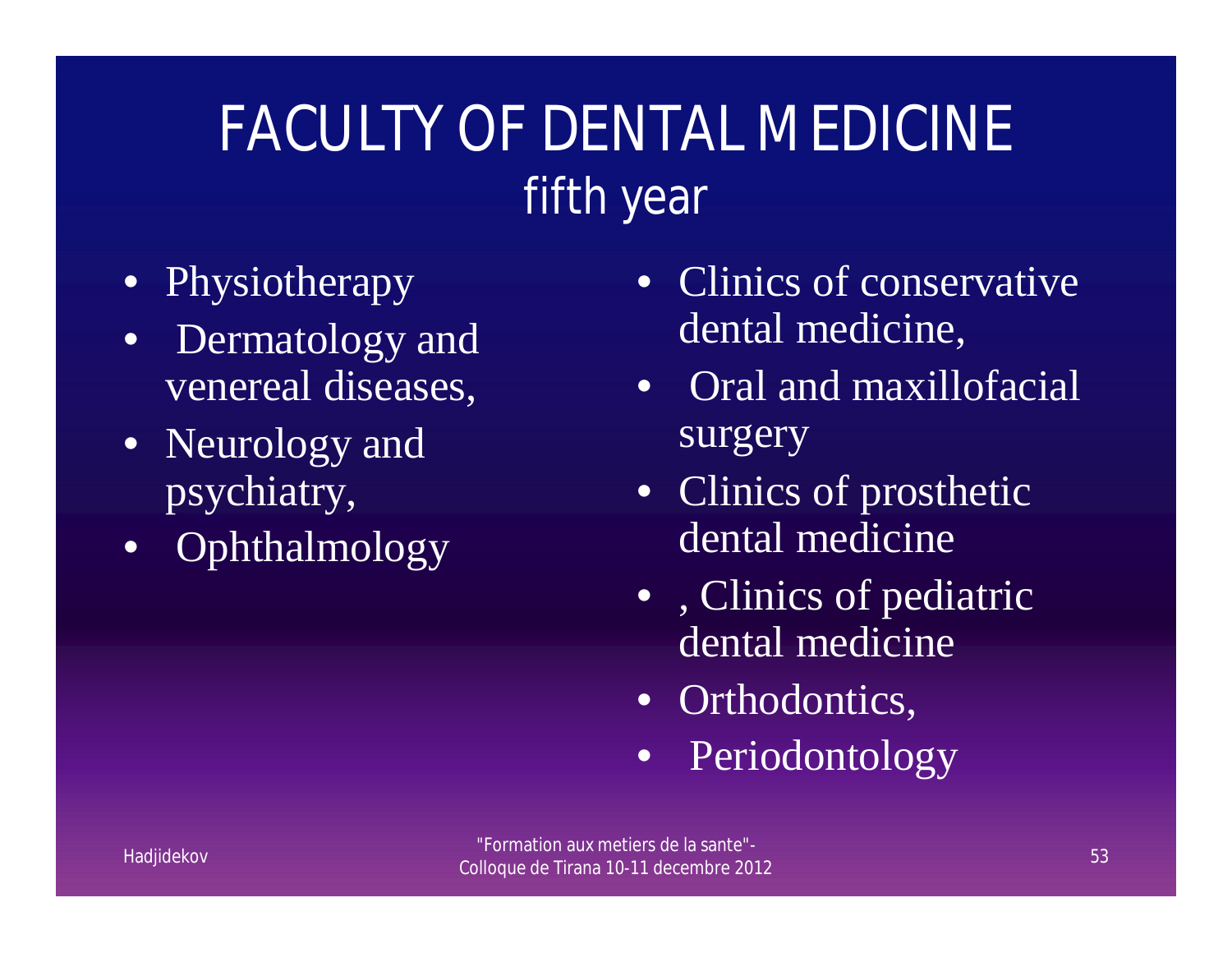• the sixth year

-

Pregraduation internship

- Pre-graduation internship,
- Prosthetic dental medicine,
- Conservative dental medicine,
- Oral and maxillofacial surgery,
- Pediatric dental medicine,
- Orthodontics,
- Periodontology;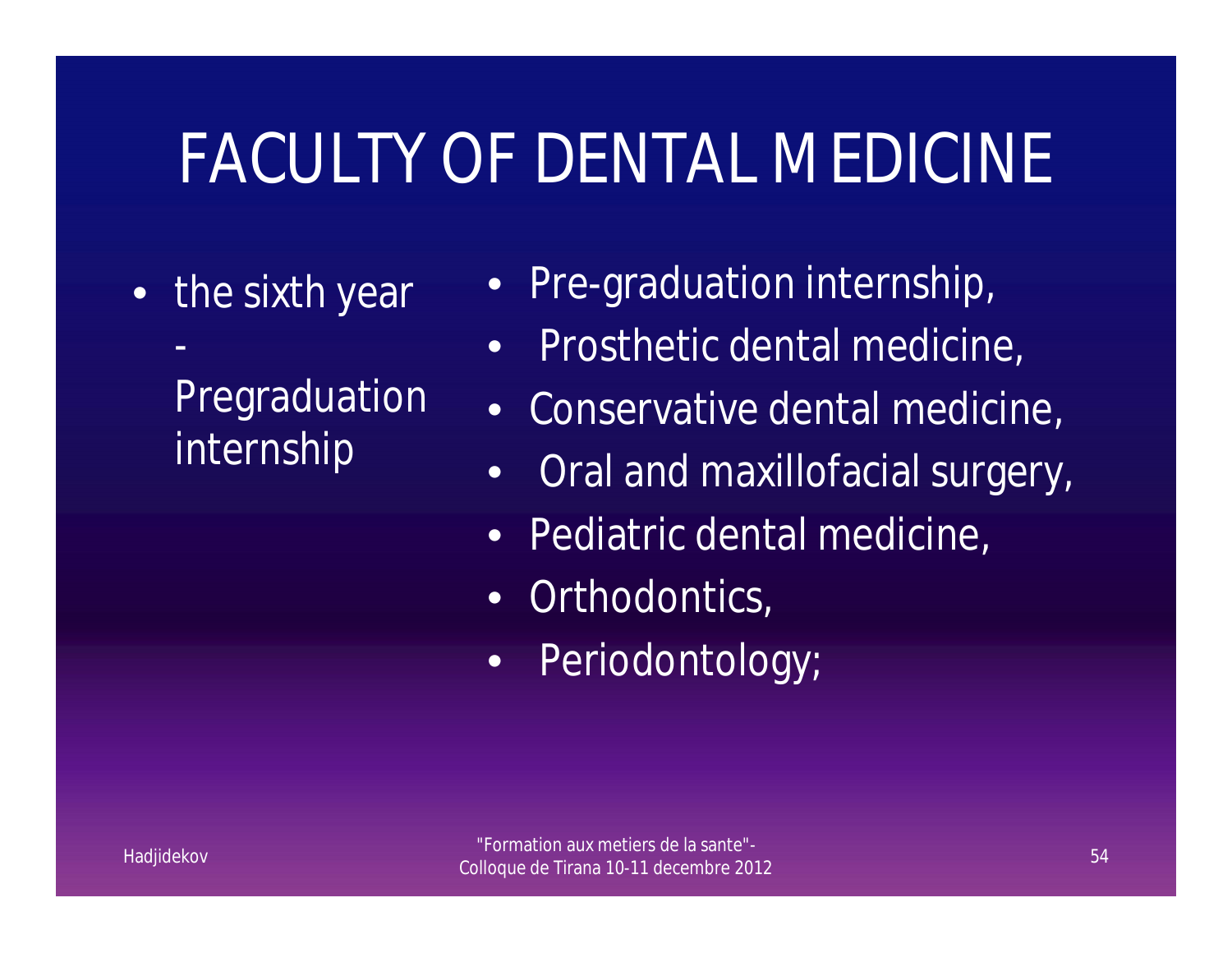Each student" has to have 60 credits per year from the following:

- •- Compulsory courses
- •- Involvement in scientific research programs
- •- Involvement in scientific reports
- •- Elective courses (modules)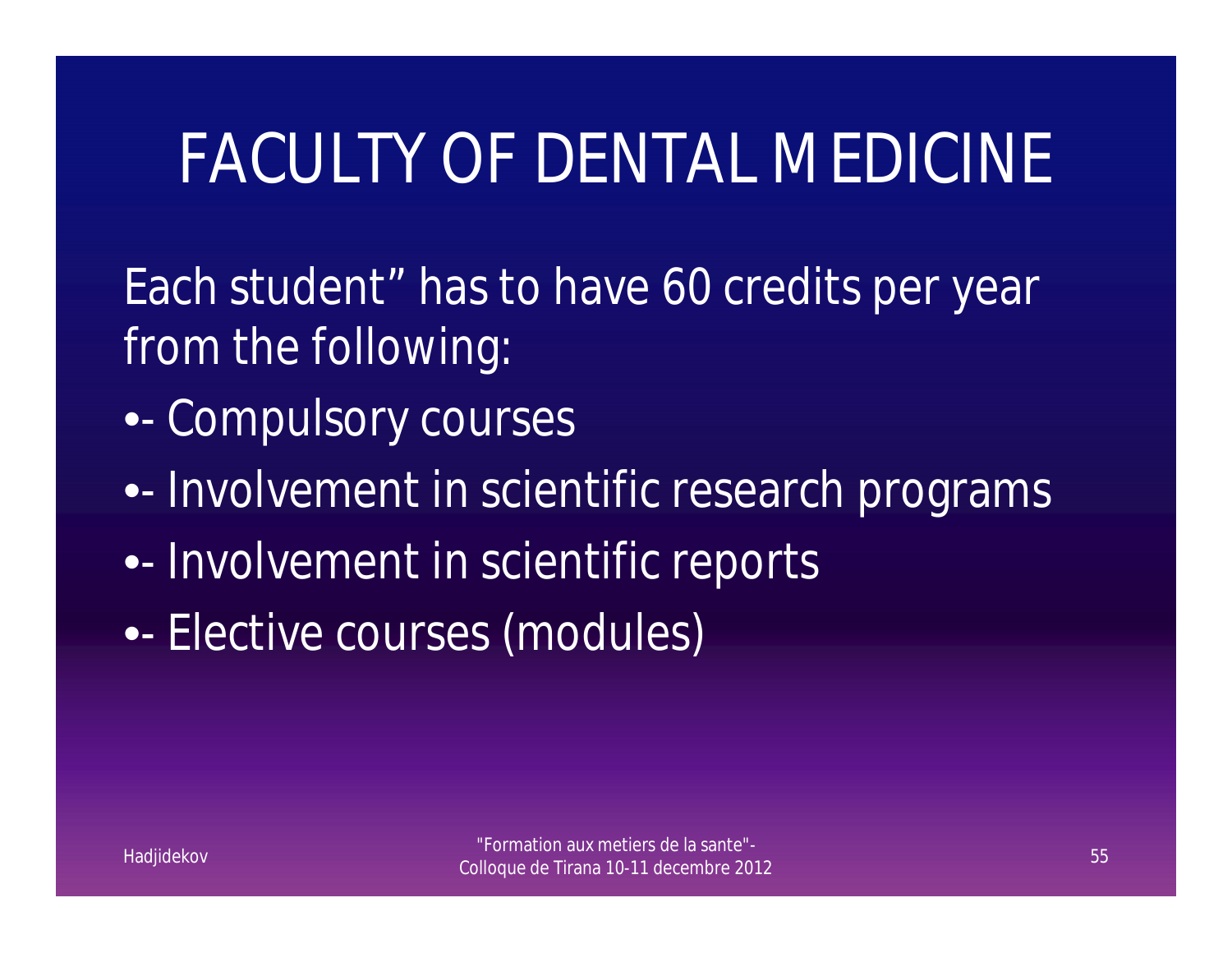#### FACULTY OF DENTAL MEDICINE credits

| Year    | <b>From</b><br>compulsory<br>courses | <b>From elective</b><br>courses | <b>Total</b> |
|---------|--------------------------------------|---------------------------------|--------------|
|         | 56,4                                 | 3,6                             | 60           |
| $\prod$ | 56,3                                 | 3,7                             | 60           |
| III     | 58,8                                 | 1,2                             | 60           |
| IV      | 59,0                                 | 1,0                             | 60           |
|         | 59,0                                 | $1{,}0$                         |              |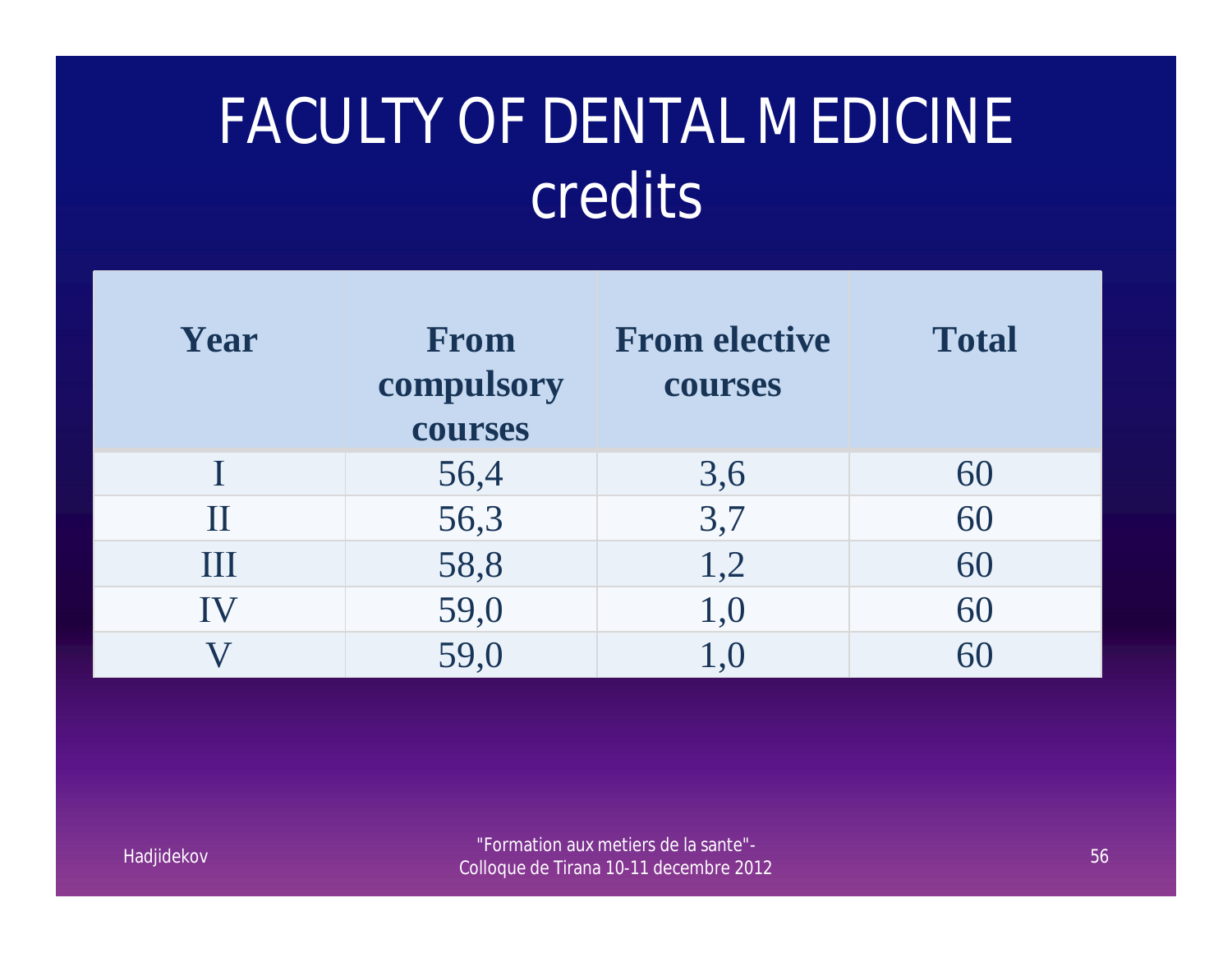# FACULTY OF DENTAL MEDICINE credits I year

| <b>Chemistry</b>                                   | 4,6  |
|----------------------------------------------------|------|
| Physics                                            | 4,6  |
| <b>Human Biology</b>                               | 5,8  |
| Latin                                              | 4,0  |
| Foreign Language (Bulgarian for                    | 4,0  |
| foreign students)                                  |      |
| <b>Computer Science</b>                            | 2,8  |
| Human Cytology and Embryology                      | 4,0  |
| <b>Human Anatomy and Histology</b>                 | 7,2  |
| Biochemistry                                       | 3,4  |
| <b>Dental Materials</b>                            | 4,0  |
| <b>Pre-clinics of Prosthetic Dental</b>            | 7,2  |
| Medicine                                           |      |
| <b>Practical Training</b>                          | 4,8  |
| <b>Total</b>                                       | 56,4 |
| <b>Elective Courses</b>                            | 3,6  |
| 57<br>ΟV<br>Colloque de Tirana 10-11 decembre 2012 |      |

Hadjidek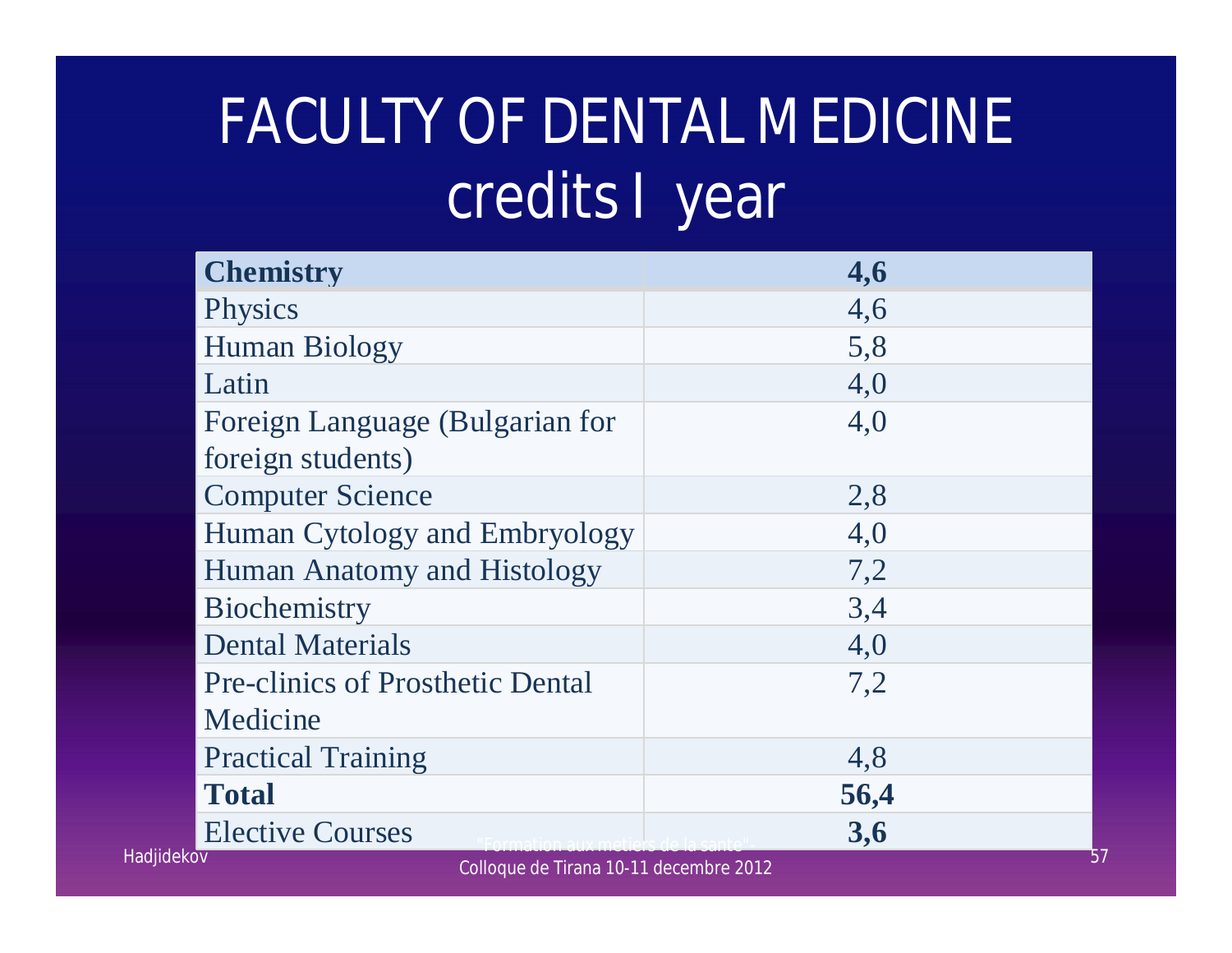### FACULTY OF DENTAL MEDICINE credits II year

| <b>Anatomy and Histology</b>                                  | 7,6 |  |
|---------------------------------------------------------------|-----|--|
| Biochemistry                                                  | 4,0 |  |
| <b>Biophysics</b>                                             | 2,8 |  |
| Physiology                                                    | 7,6 |  |
| Microbiology                                                  | 5,8 |  |
| <b>Social Medicine and Medical</b><br><b>Ethics</b>           | 3,4 |  |
| <b>Medical Psychology</b>                                     | 2,8 |  |
| <b>Disaster Medicine</b>                                      | 2,8 |  |
| Pharmacology                                                  | 2,8 |  |
| <b>Pre-clinics of Prosthetic Dental</b><br>Medicine           | 9,4 |  |
| <b>Pre-clinical of Conservative</b><br><b>Dental Medicine</b> | 1,6 |  |
| <b>Pre-clinics of Pediatric Dental</b><br>Medicine            | 1,6 |  |
| "Formation aux metiers de la sante"-                          |     |  |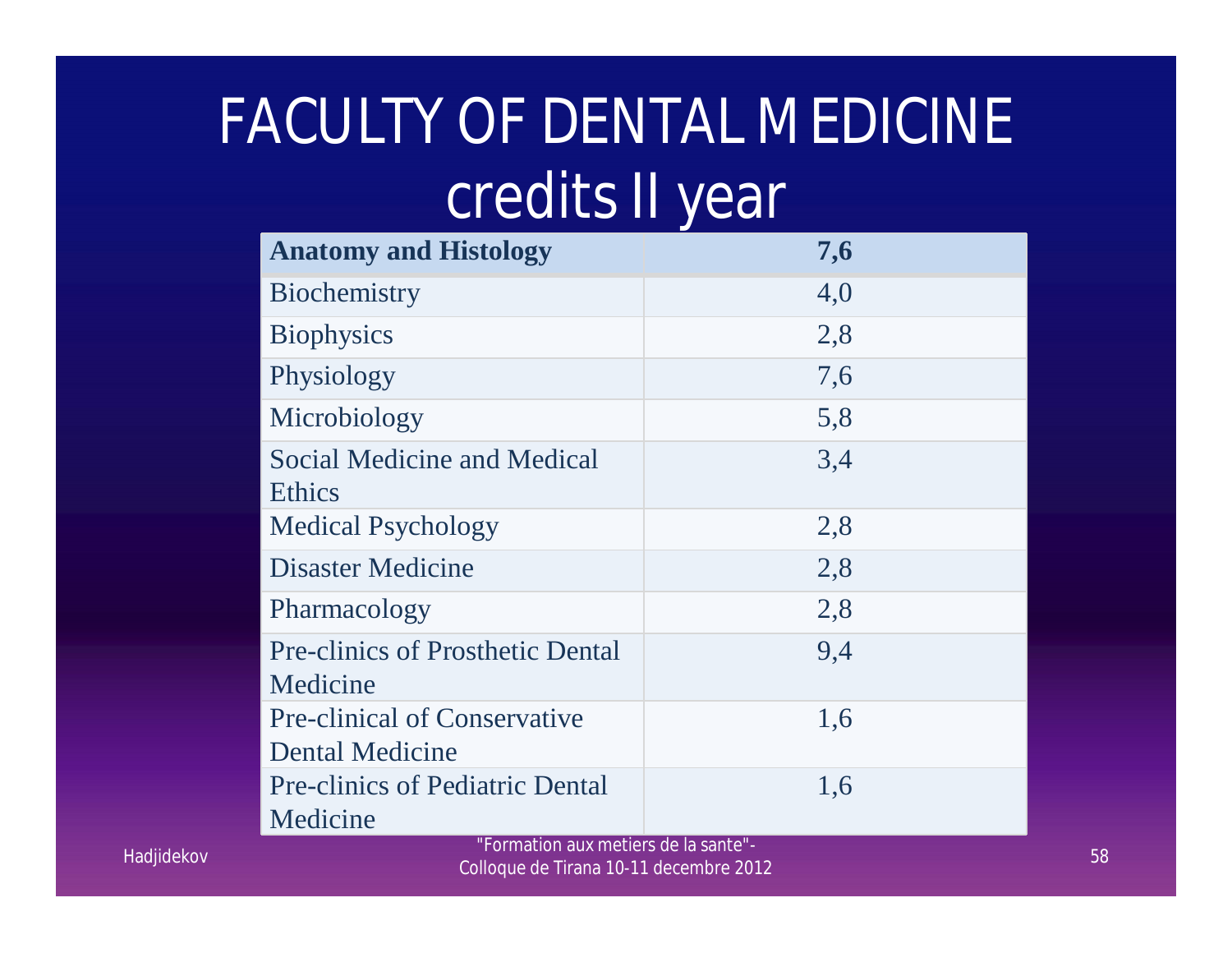#### **FACULTY OF DENTAL MEDICINE credits III**

| <b>Pharmacology</b>                                       | 2,8 |
|-----------------------------------------------------------|-----|
| Pathophysiology                                           | 4,0 |
| <b>Hygiene and Epidemiology</b>                           | 3,4 |
| <b>Pathological Anatomy</b>                               | 5,8 |
| Surgery incl. and sthesiology and emergency<br>conditions | 4,0 |
| <b>Clinics of Prosthetic Dental Medicine</b>              | 5,1 |
| <b>Pre-clinics of Conservative Dental Medicine</b>        | 7,6 |
| Pre-clinics of Oral and Maxillofacial<br>Surgery          | 8,2 |
| <b>Pre-clinics of Pediatric Dental Medicine</b>           | 1,5 |
| <b>Clinics of Pediatric Dental Medicine</b>               | 2,1 |
| Dental Hygiene and Prevention                             | 1,5 |
| <b>Dental Public Health</b>                               | 5,2 |
| Oral Pathology (diagnosis)                                | 1,5 |
| Diagnostic Imaging (general and special)                  | 2,7 |
| <b>Practical Training</b>                                 | 3,6 |

"Formation aux metiers de la sante"- Tomation aux metiers de la sante -<br>Colloque de Tirana 10-11 decembre 2012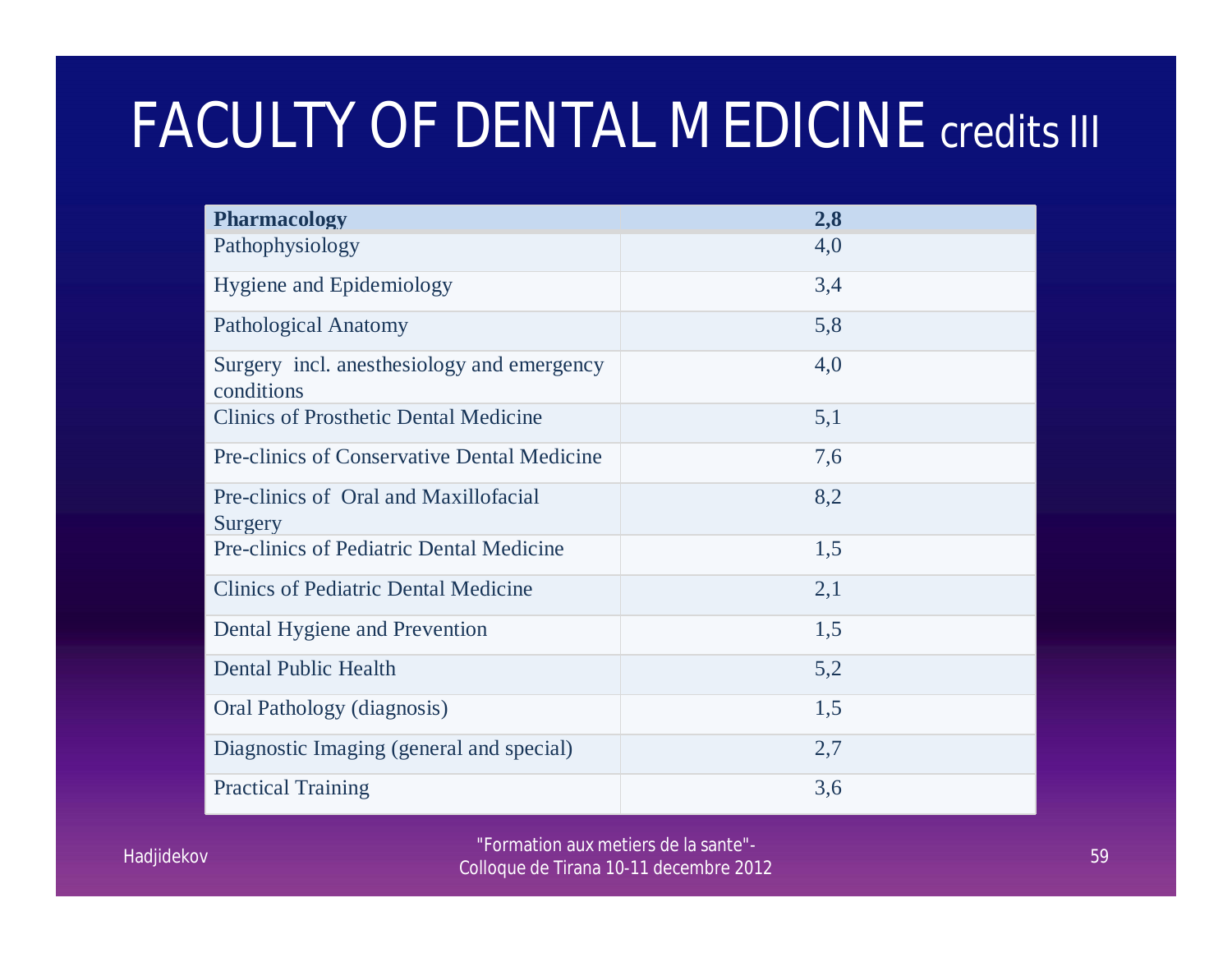#### FACULTY OF DENTAL MEDICINE credits IV

| Otorhinolaryngology                                                                      | 2,2       |
|------------------------------------------------------------------------------------------|-----------|
| Internal Diseases (general pathology)                                                    | 4,6       |
| <b>Pediatrics and Infectious Diseases</b>                                                | 3,4       |
| <b>Forensics</b>                                                                         | 2,2       |
| <b>Obstetrics and Gynecology</b>                                                         | 1,6       |
| <b>Clinics of Prosthetic Dental Medicine</b>                                             | 6,2       |
| <b>Clinics of Conservative Dental</b><br>Medicine                                        | 8,0       |
| Clinics of Oral and Maxillofacial<br>Surgery                                             | 6,2       |
| <b>Clinics of Pediatric Dental Medicine</b>                                              | 3,8       |
| Dental Hygene and Prevention                                                             | 2,8       |
| Imaging Diagnostics (general and<br>specialist)                                          | 2,8       |
| Dental Allergology                                                                       | 2,2       |
| <b>Orthodontics</b>                                                                      | 6,2       |
| Periodontology                                                                           | 3,2       |
| <b>Practical Training</b><br><b>Hadjidekov</b><br>Colloque de Tirana 10-11 decembre 2012 | 3,6<br>60 |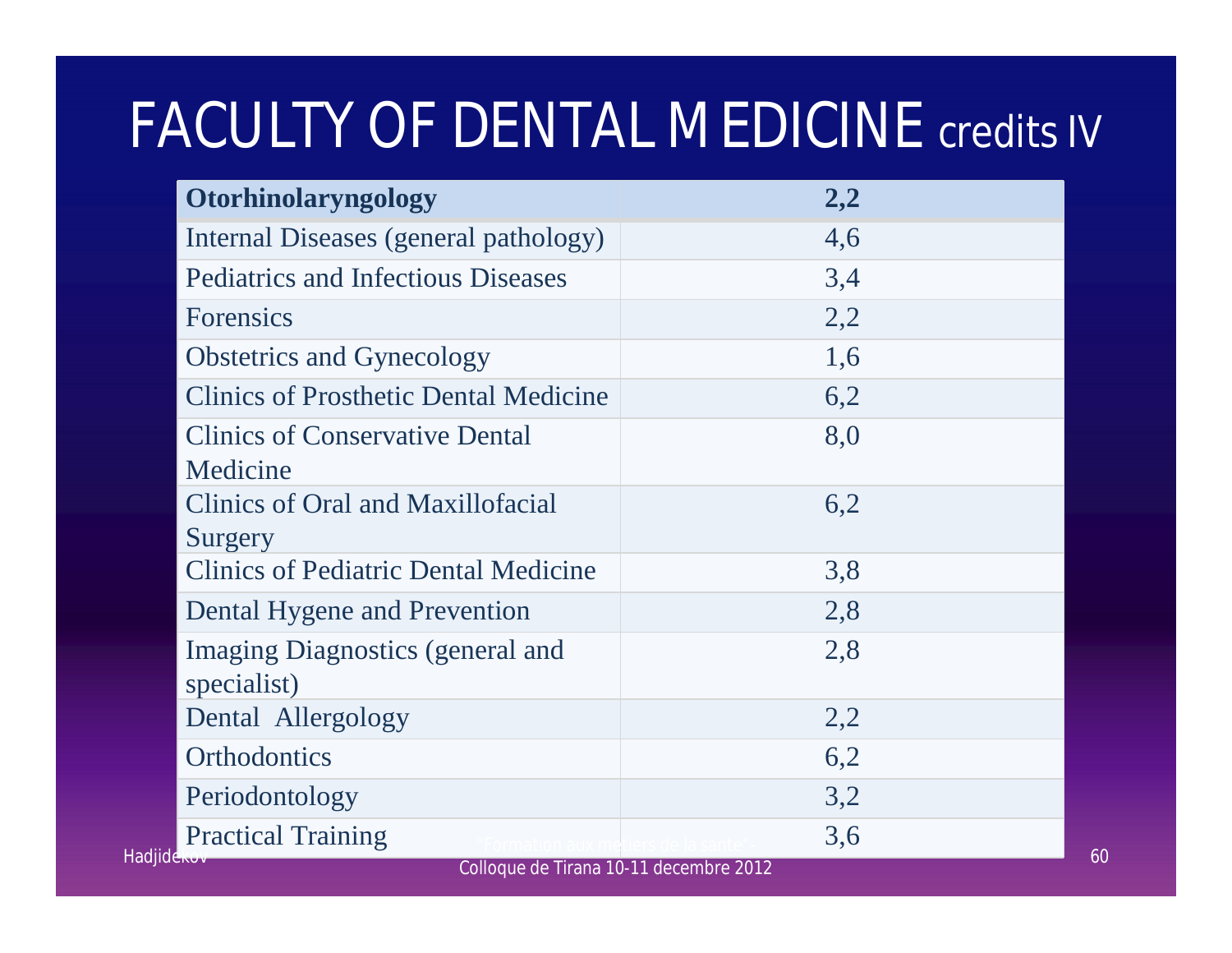#### FACULTY OF DENTAL MEDICINE credits V

| <b>Dermatology</b>                                  | 3,8 |
|-----------------------------------------------------|-----|
| <b>Neurology and Psychiatry</b>                     | 2,8 |
| Ophthalmology                                       | 2,8 |
| <b>Clinics of Prosthetic Dental</b><br>Medicine     | 7,4 |
| <b>Clinics of Restorative Dental</b><br>Medicine    | 9,2 |
| Physiotherapy (general and<br>special)              | 2,8 |
| Clinics of Oral and<br><b>Maxillofacial Surgery</b> | 9,2 |
| <b>Clinics of Pediatric Dental</b><br>Medicine      | 6,8 |
| <b>Orthodontics</b>                                 | 6,8 |
| Periodontology                                      | 7,4 |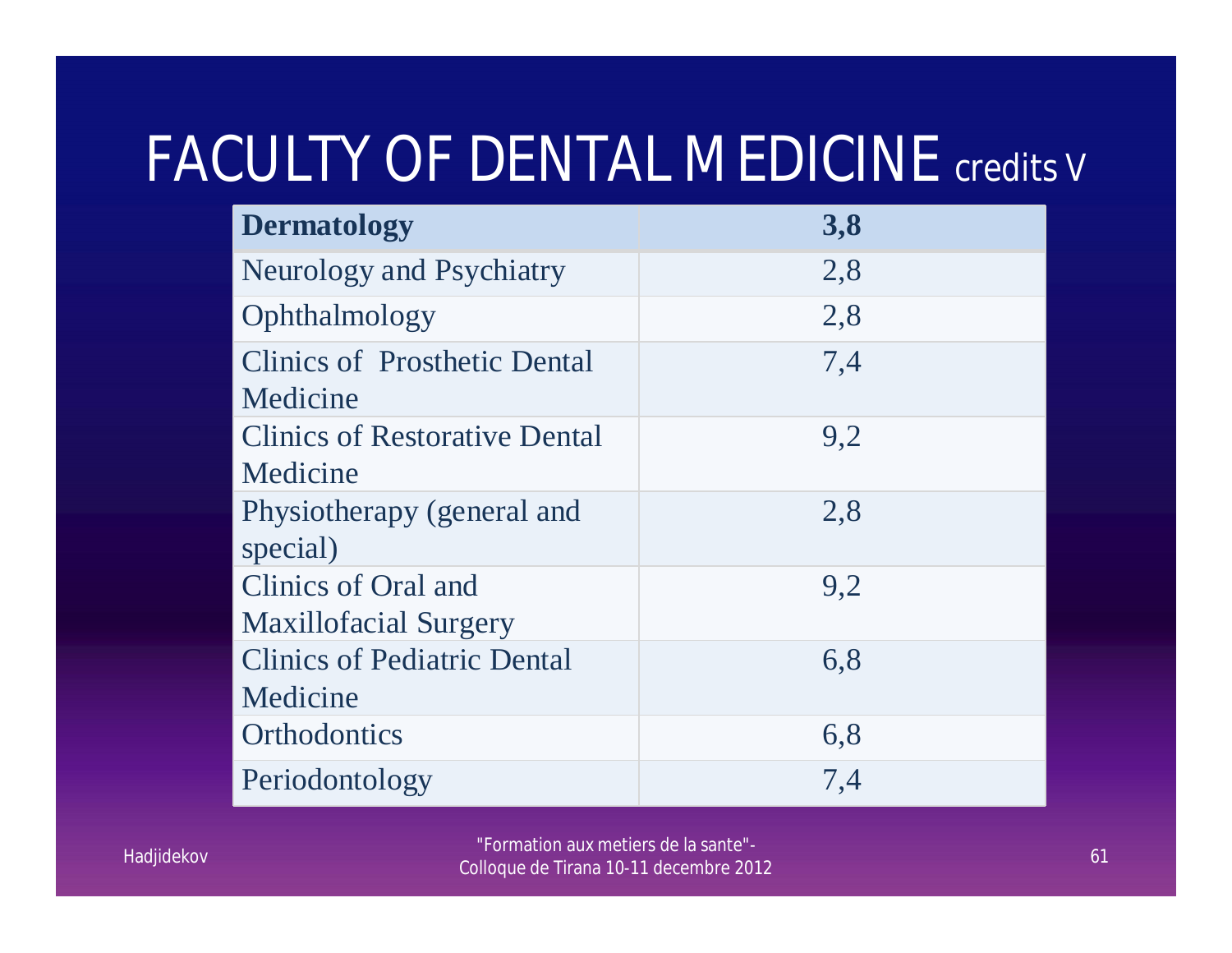#### FACULTY OF DENTAL MEDICINE Year VI - Pre-graduation Training

| <b>Prosthetic Dental Medicine</b>     | <b>14,1</b> |
|---------------------------------------|-------------|
| <b>Oral and Maxillofacial Surgery</b> | 14,1        |
| <b>Conservative Dental Medicine</b>   | 11,0        |
| <b>Pediatric Dental Medicine</b>      | 8,0         |
| <b>Orthodontics</b>                   | 8,0         |
| Periodontology                        | 4,8         |
| <b>Total</b>                          | 60,0        |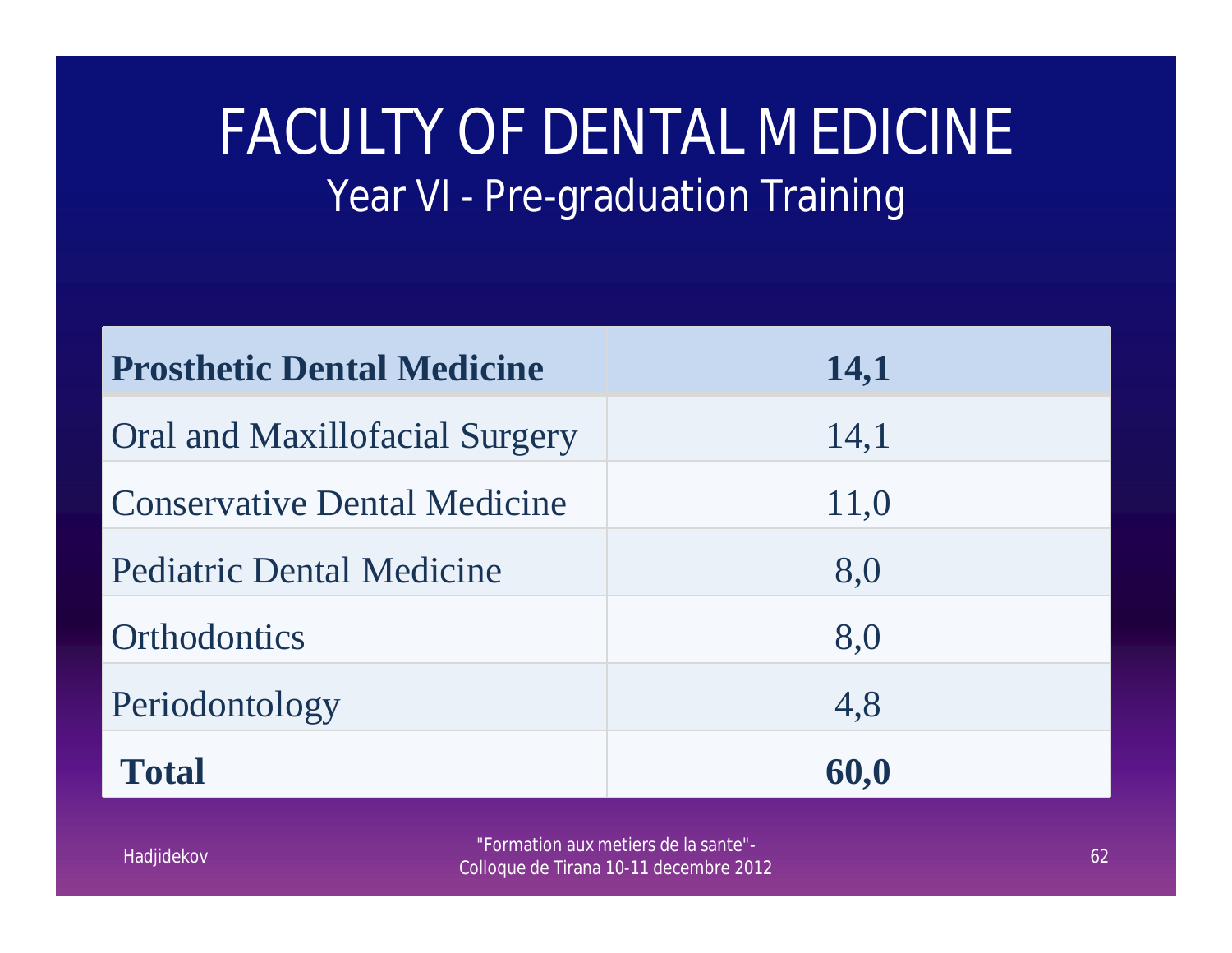# FACULTY OF PHARMACY

Hadjidekov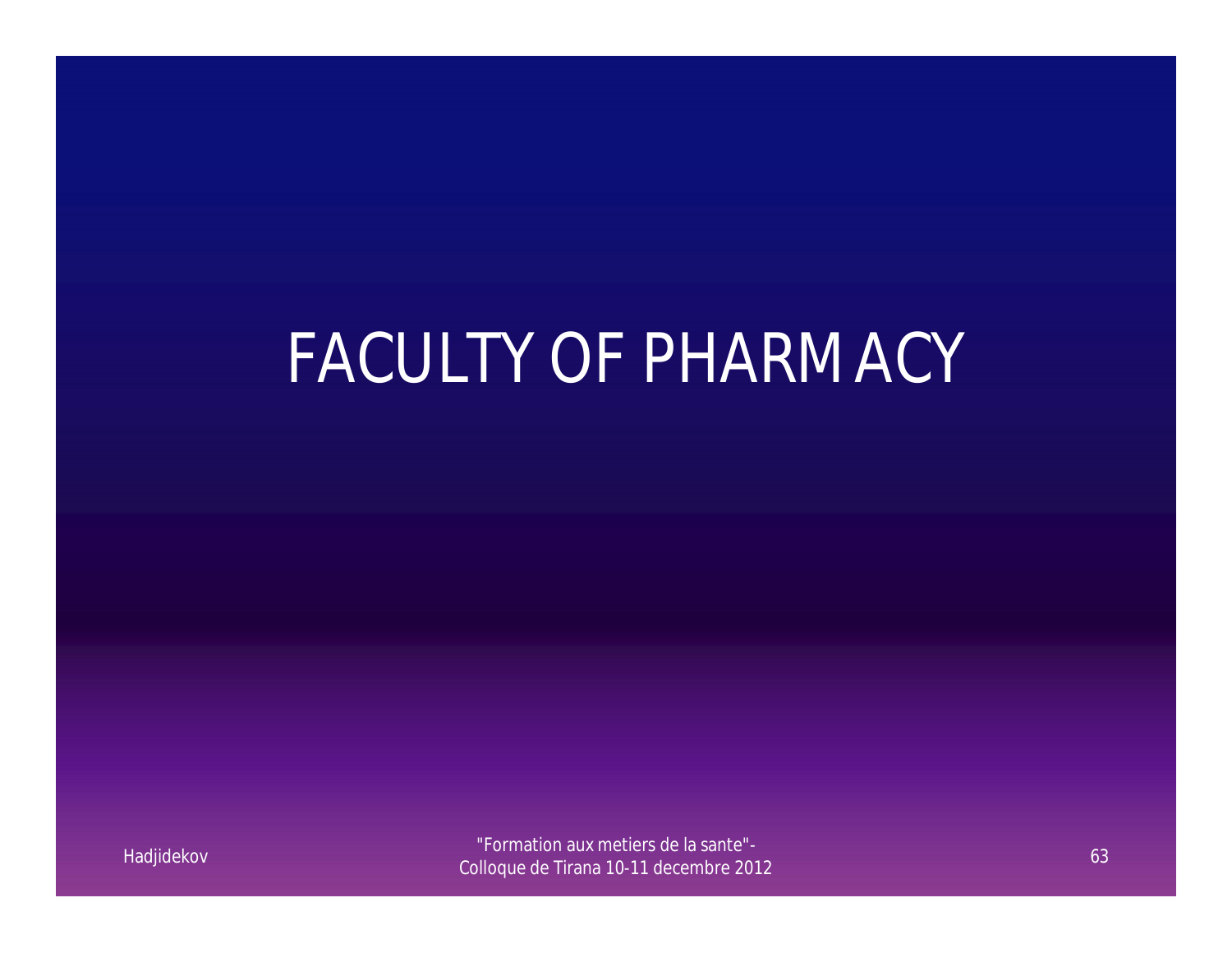- Founded in 2001
- Seven departments:
- • Department of Health Policy and **Management**
- • Department of Medical Ethics and Healthcare
- **Department of Medical Pedagogy**
- **Department of Preventive Medicine**
- • Department of Health Economics
- • Department of Occupational Medicine
- **Department of Nursing Care**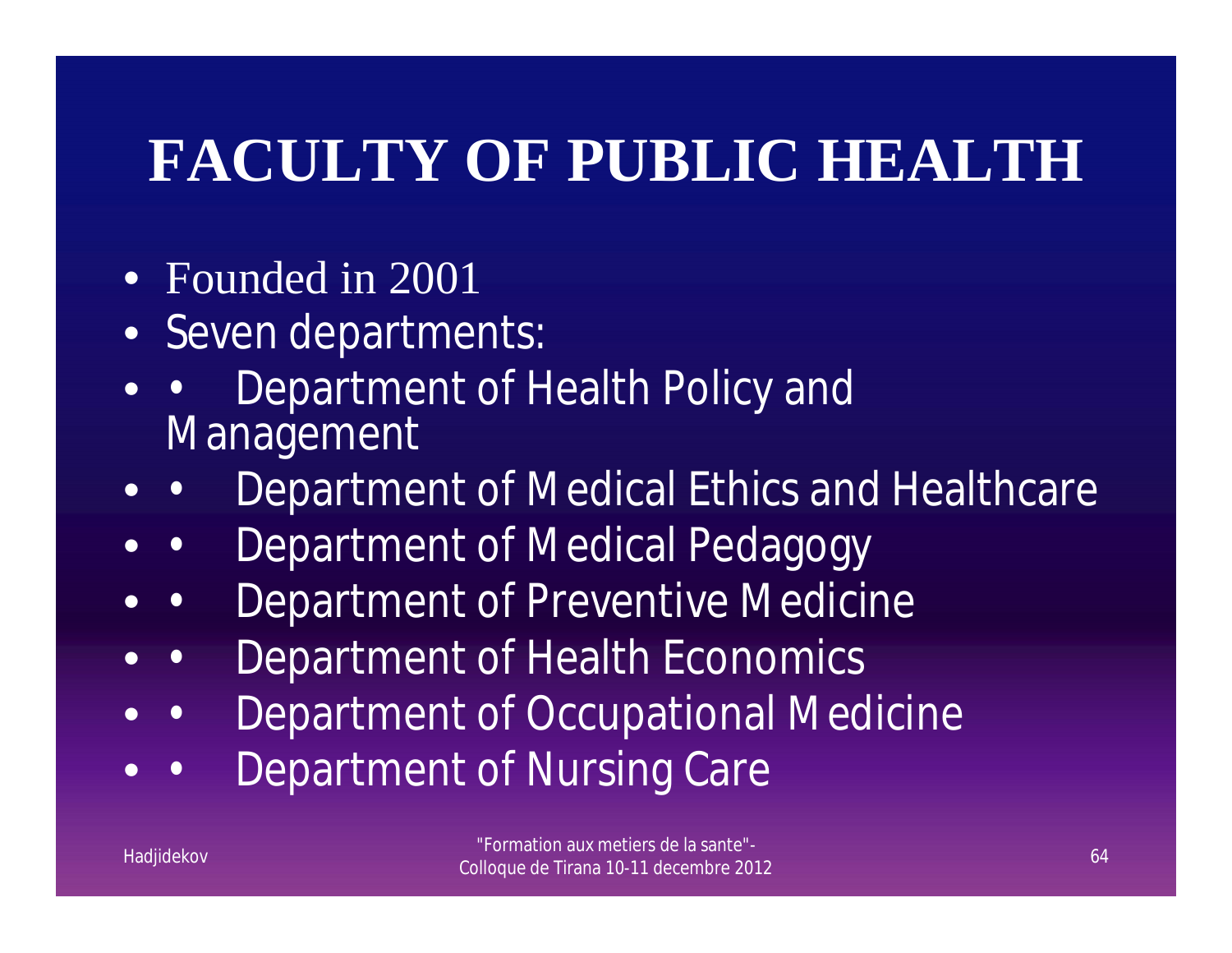#### **The mission**

• creation of uniform methodological basis for educational and scientific activities in the field of public health

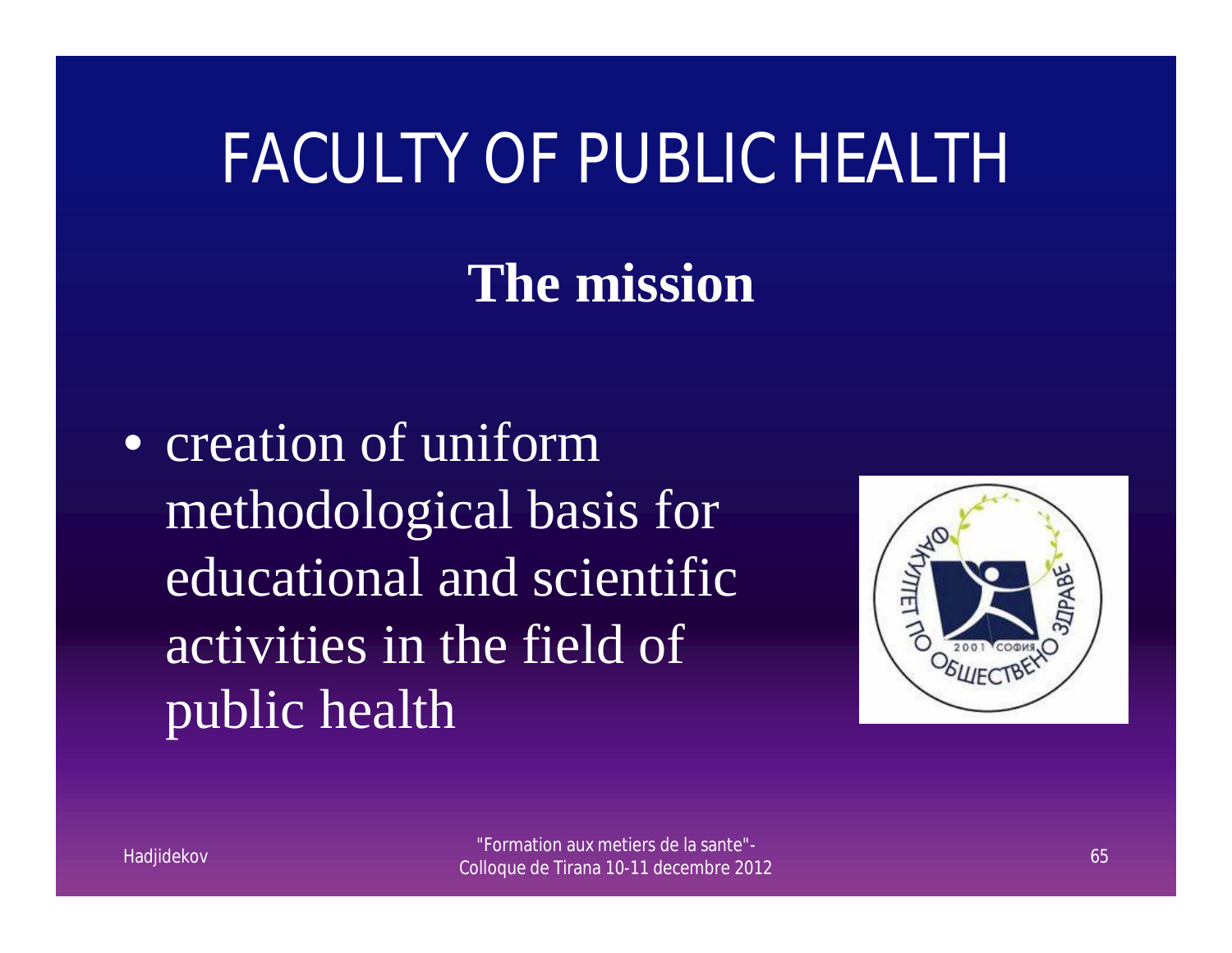Main objective of the faculty •the development of the science for public health •creation and formation of a new generation of health managers •management of ideas and resources in the public health sector •assistance for the management of the healthcare reform.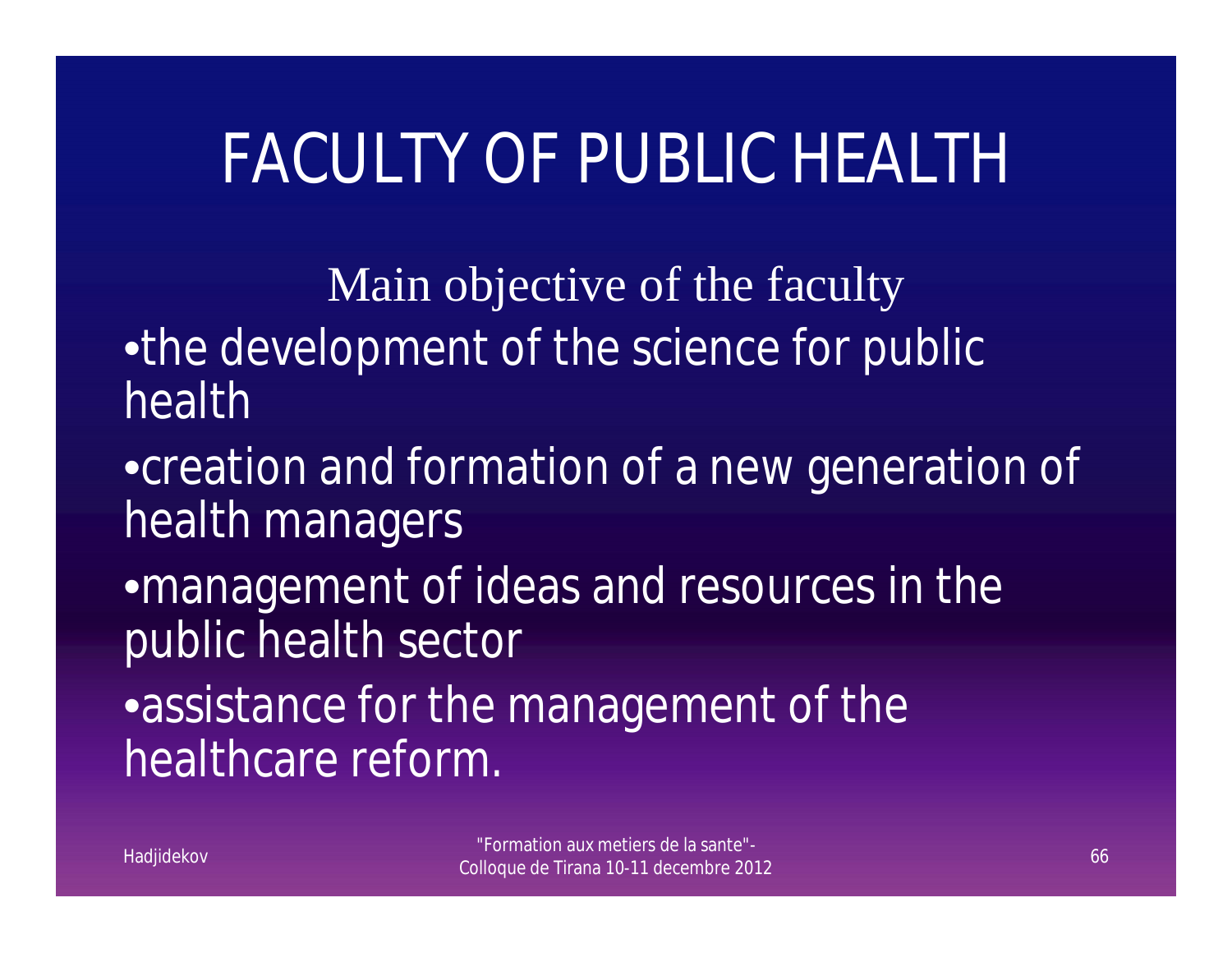provides training in the following specialties:

- Bachelor's and Master's degree of public health and health management
- Bachelor's and Master's degree of health care

The faculty of Public Health provides also training in nursing. Nurses and midwifes who graduated successfully are awarded Bachelor's educational degree after 4 years course. •240 ECTS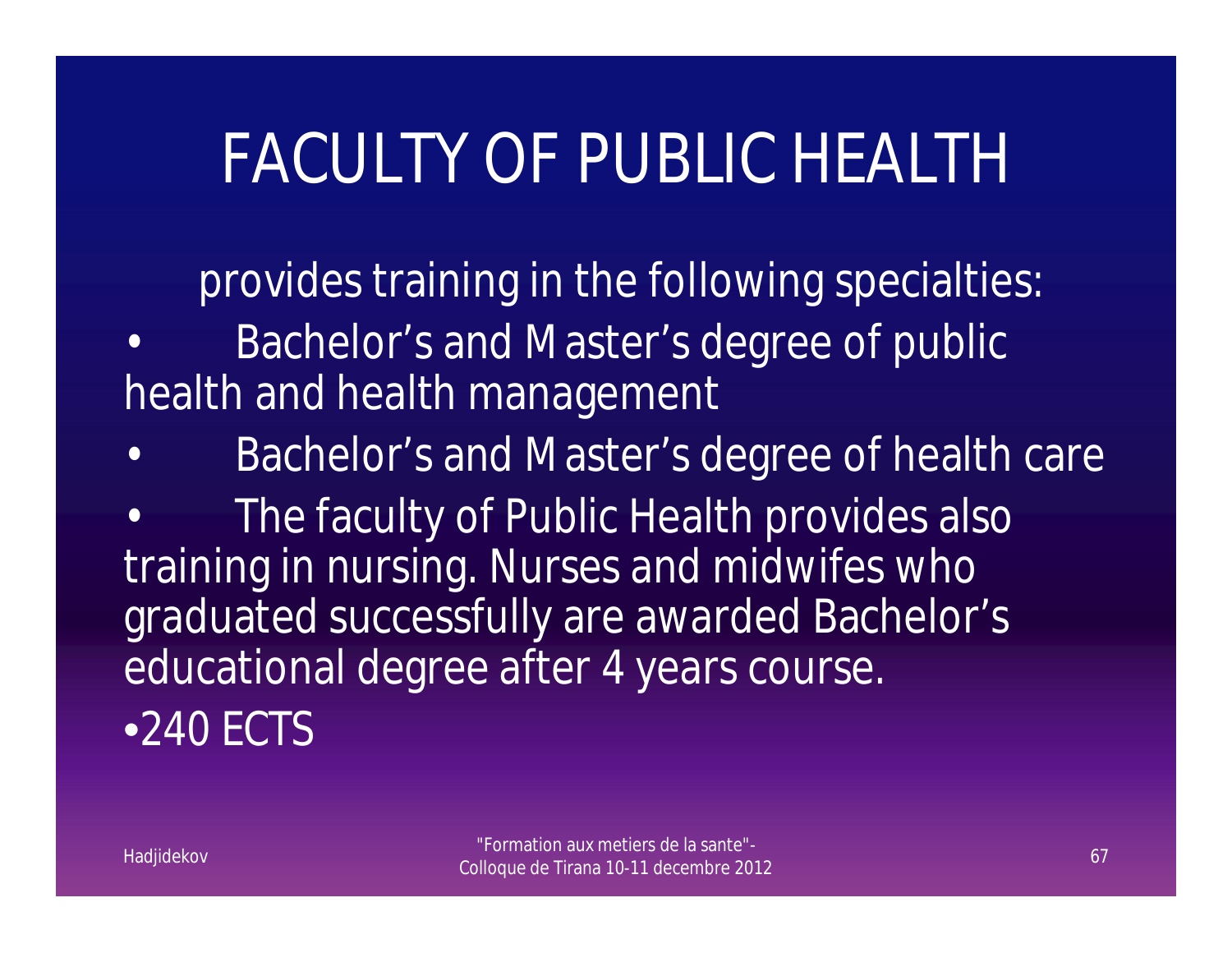#### MEDICAL COLLEGE – SOFIA SUBSIDIARY – VRATSA

Founded in 1951 Nurse with general qualification Children's nurse Dentist's nurse **Midwife** Medical cosmetics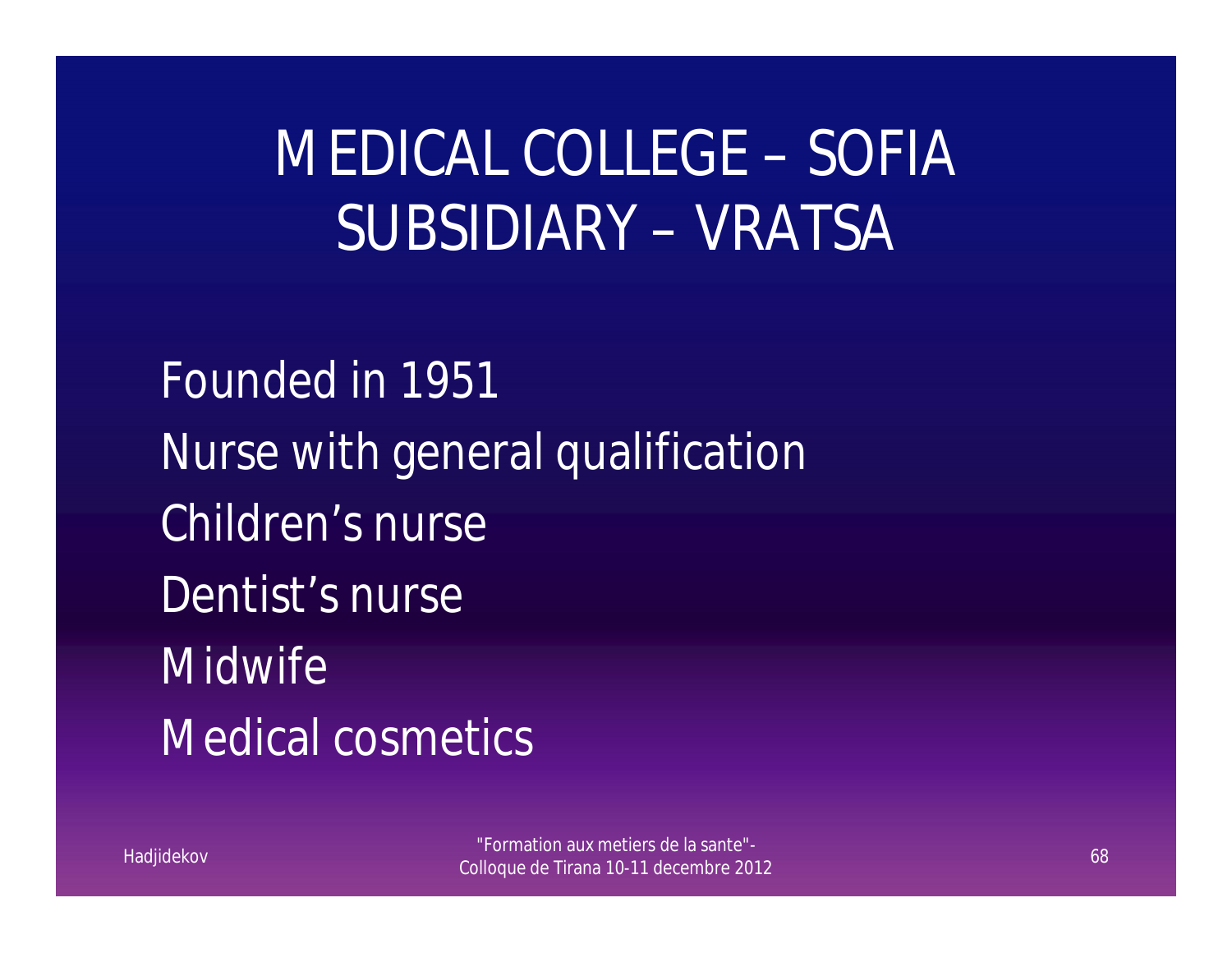#### MEDICAL COLLEGE – SOFIA

The Medical College "J. Filaretova" is the oldest institution in Bulgaria for the education of medical specialists with college degree in the field of "health care".

•three year course of education, the successful graduates of the college are awarded the educational qualification entitled "professional bachelor in…".

•The education at the Medical College is full-time.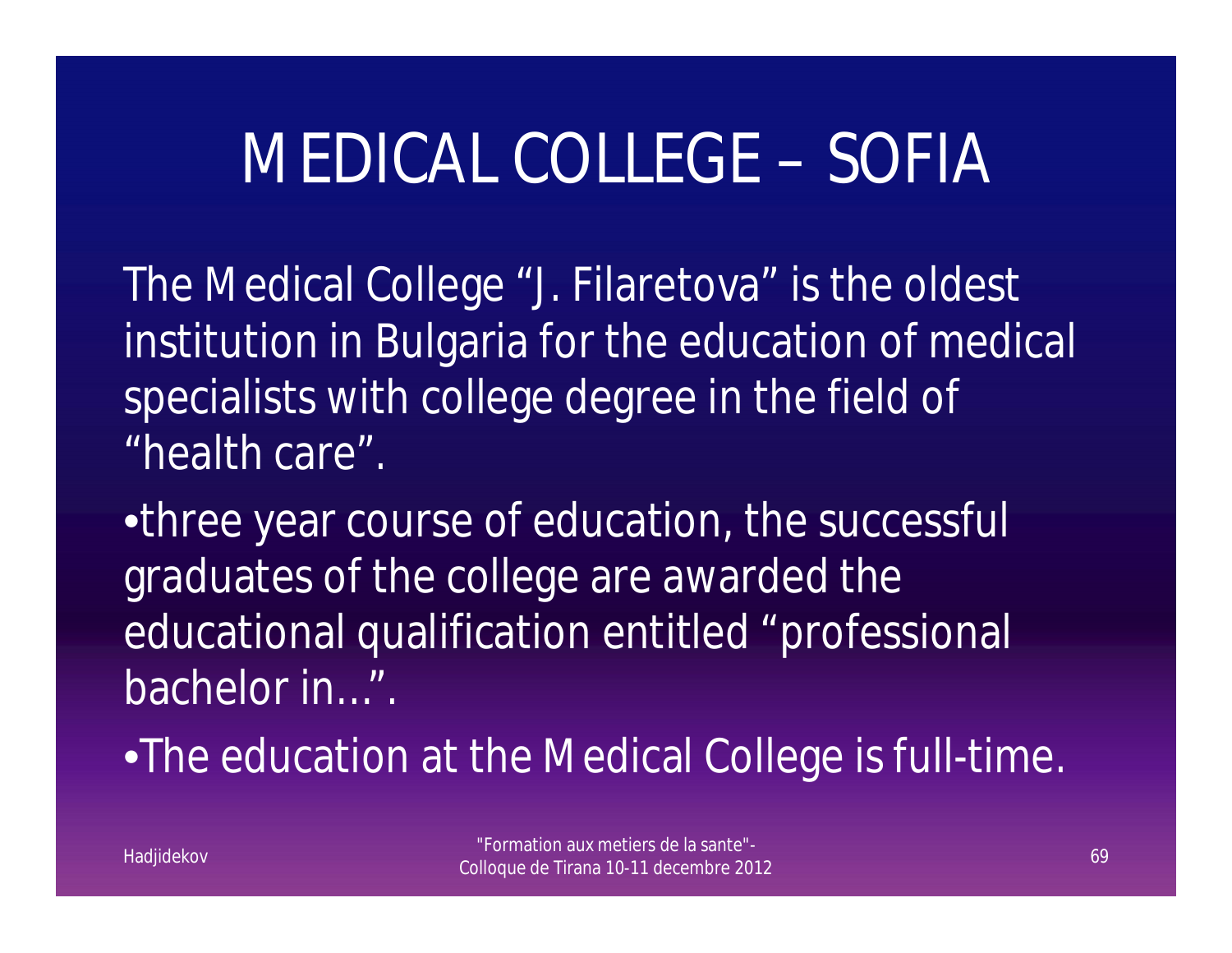### MEDICAL COLLEGE – SOFIA

• The specialties are as follows: • Medical laboratory technician • X-ray laboratory technician • Dental technician • Rehabilitation therapists •Assistant-pharmacist • Public health inspector • Medical aesthetician (Medical cosmetics) •Masseurs (only for candidates with impaired vision) •Medico-social care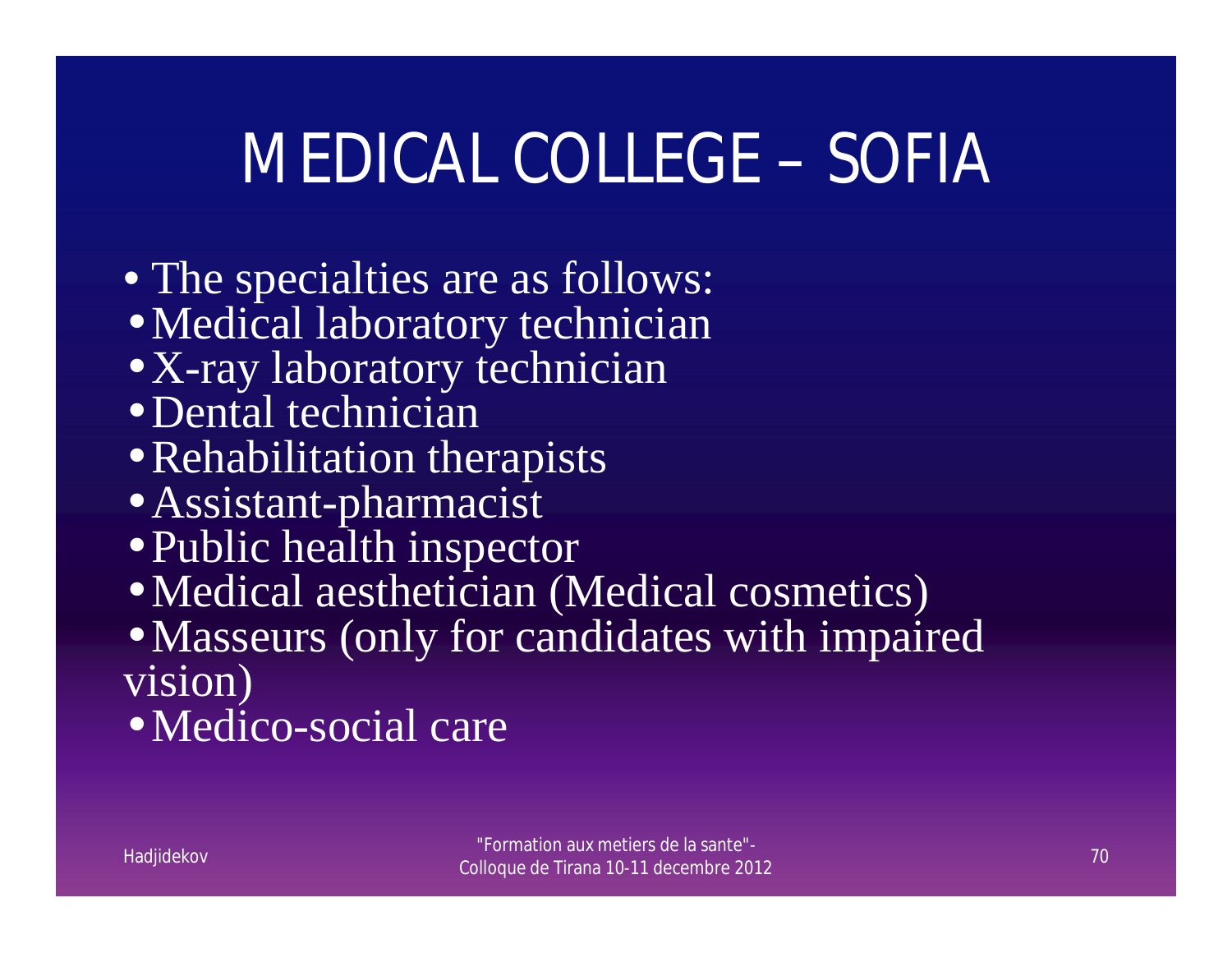### DEPARTMENT FOR LANGUAGE TRAINING AND STUDENTS' SPORTS

- Foreign students who are accepted at the Medical University – Sofia enroll in the preparatory study year
- Bulgarian language intensively 650 hours,
- biology (90 h),
- human anatomy and physiology (90 h)
- medical chemistry (180 h).